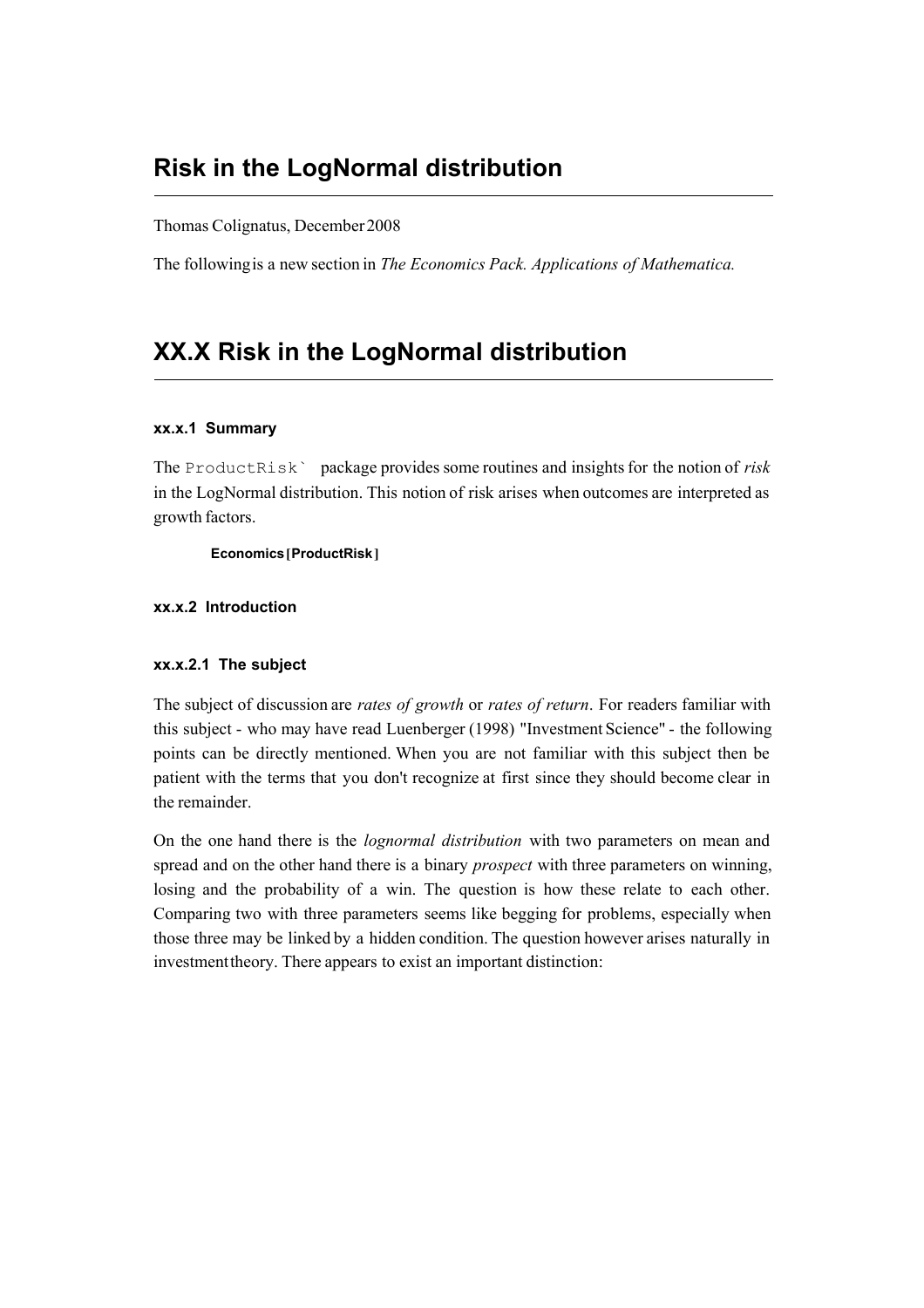- The lognormal and prospect can hold for an undefined length of the unit period. They then represent a summary of the long term state. When we keep the mean and the probability of winning the same then the spread in the prospect will not be the same as the spread in the lognormal. This is the problem of having two versus three parameters. Risk, defined as probable loss, however will be the same in both. Thus the prospect is a good summary of the lognormal in terms of mean, odds and risk. Here we will use the Prospect[...] object.
- $\blacksquare$  The prospect can also be seen as a wheel of fortune. In repeated games, the prospect gives the parameters for each single step but the long run results will be given by a lognormal distribution. Conceivably the time unit of the step is undefined as well but in diffusion the parameters of the lognormal are dependent upon time. Here we will the EProspect[...] object.

This distinction is clear in itself but the important insight is that the translation really depends upon it. The translation for the first is different than for the second. For the first area we know that two versus three parameters is begging for problems so that the spread may easily lose out. For the second area it may be that the spread is the important parameter. The distinction between Prospect and EProspect then is important.

The Prospect[Profit, -Loss, p] object holds for the single period and additive world and the (exponential) EProspect $[u, d, p]$  for the repeated case and multiplicative world. Here Profit, Loss  $\geq 0$  and growth factors  $u$  (up)  $\geq 1 \geq d$  (down)  $> 0$ . The rule is that the EProspect object can translate to a Prospect with  $(factor - 1)$  or  $Log[factor]$ . Growth rates can indeed be expressed ambiguously both as perunage rates or as powers of  $e$  (called continuous compounding). While the rates have different values the factors remain the same and thus these factors form a good basis for a general approach. Thus  $\mu = E[x]$  and  $\sigma$  will stand for factors as well and the lognormal will be parameterized with  $\theta$  and  $\tau$ .

The focus of the present discussion is how to translate the parameters of single period Prospect  $[u -1, d - 1, p]$  and the multiplicative EProspect  $[u, d, p]$  into the parameters of the lognormal distribution with parameters  $\theta$  and  $\tau$ , and vice versa. It may be numerically simple to translate a Prospect into an EProspect object but conceptually that does not mean that the factors in that Prospect of the long run state will also be the factors for an actual wheel of fortune.

# xx.x.2.2 Questions that motivated this notebook and package

This notebook and package have been motivated by these questions: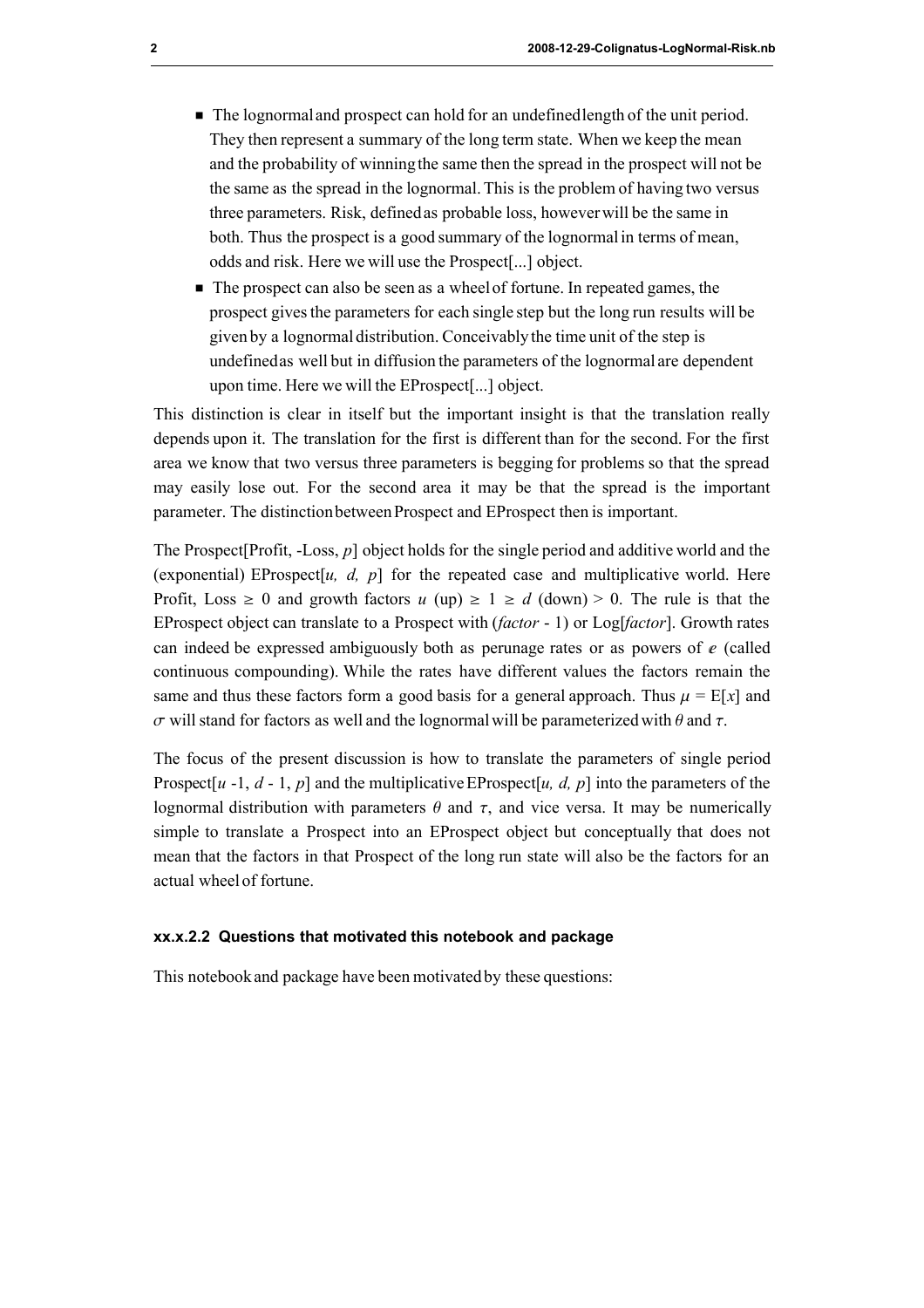- $\blacksquare$  Let  $x = new / old$  be a growth factor. Rates of growth are either calculated relatively as  $r = x - 1$  or by using logarithms  $Log[x]$ . Obviously  $x - 1 \approx Log[x]$ . When the long run state is summarized with a lognormal distribution so that we should be thinking in logs then it is a bit curious that we still may ask what the expected percentage rate of growth is. It is easier for the human mind to calculate a relative rate than a logarithm so it may be that logarithms are the true model and the relative rates are only a useful tool for communication. But we wonder what the error is and whether more can be said.
- $\blacksquare$  The distinction between a single period investment and a repeated investment is a bit unclear since the definition of the length of the period is arbitrary. The parameters would also be averages over a longer period - so the single period cannot do without the repeated case. Is the single period only a teaching tool ? For the single period we have the CAPM mean-variance approach that balances the spread to the expected value. For the repeated investment we balance the volatility with the maximal growth portfolio. Are these approaches consistent, in particular when the period is arbitrary ?
- $\blacksquare$  The growth model assumes that the rates are distributed with a normal distribution so that the price is distributed with a lognormal distribution. The expected value of the price of the stock then has a correction term that depends upon the volatility or the returns. How is this exactly, and why ? How does this relate to the plain old expected value of the single period ? When the unit of period is arbitrary, should we not have  $\mu[1] = E[x] = \mu$ ?
- $\blacksquare$  There is a notion of risk as  $\rho = -E[x \le 0]$  for the single period choice, i.e. the probable loss, and conditional risk  $\kappa = -E[x | x \le 0] = \rho / (1 - p) =$ Loss as the expected loss when you know that you will lose, with  $p$  the probability of success. How does this translate to the repeated choice situation ? The repeated game has factors of growth that are always  $x > 0$  so they are not risky in that earlier sense. It is kind of strange that investment does not come with risk. Do we need to extend our definition of risk ?
- Luenberger 1998:417 has the example of a wheel of fortune. This example has been discussed in the notebook on probability in The Economics Pack User Guide and we revisit it now. One section on the wheel has probability 1/6 and it pays out \$6 for every \$1 bet. In terms of expected value we would not be interested in this since on average we just get back what we gambled. However, the optimal growth strategy uses the section as a "hedge". There is even a section on the wheel that has a worse performance but it can still be a hedge. Why is that ? Is it really "volatility pumping" ? Why is our exposure to risk not relevant ? There is a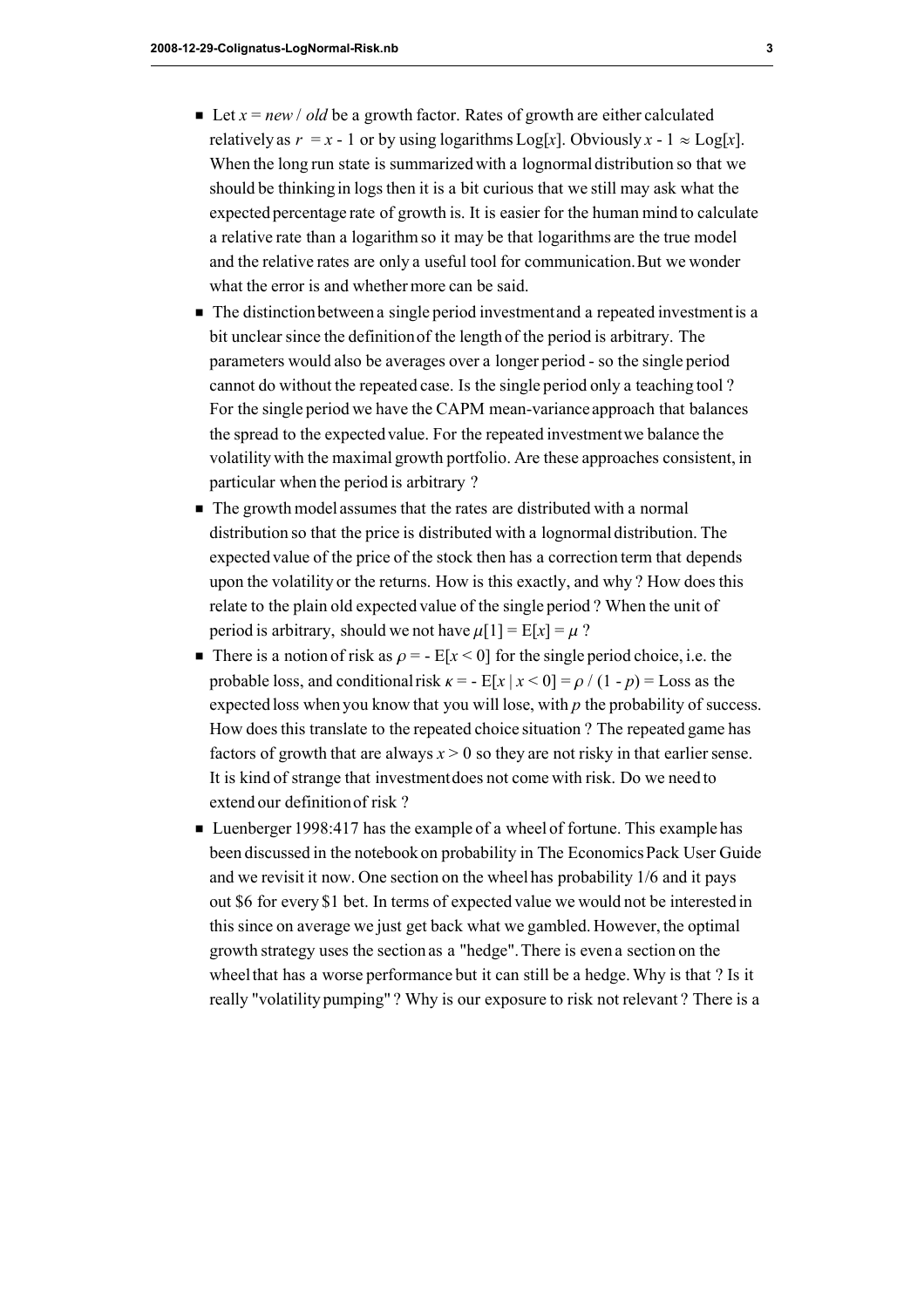range of optimal strategies that have the same rate of growth but when we compare  $\{1/2, 1/3, 1/6\}$  and  $\{5/18, 0, 1/18\}$  then in the first we risk all our capital and in the second only 1/3. Why does this not matter ? Also, when we try some other wheels of fortune then the normal equations break down. PM. There are two varieties of the wheel of fortune. The latter allows us to put bets on the fields separately. The kind that we will discuss here is "play or not" with a fixed allocation. This situation would also hold for an optimal allocation of the first case.

 † The binomial lattice on a binary prospect generates a lognormal distribution - but does this hold for all prospects ? An obvious question is whether the lognormal distribution can be projected conversely into a binary prospect. Luenberger (1998:315) provides such a projection but his approach causes some questions. He presents two equations with variables d, u, p plus the two parameters  $\theta$  and  $\tau$ from the lognormal distribution. He then chooses  $d = 1 / u$  and solves u and p in terms of the lognormal parameters. However, if there is an interpretation of  $p$  for the lognormal distribution then it already follows from  $\theta$  and  $\tau$ .

The focus of this notebook is on the translation of the prospects and the lognormal. Around this we will discuss these other questions to illuminate what all it means.

Our main question is whether the single period expection, i.e. the good old expected value of the prospect, still has an explicit meaning with respect to the long run expectation of the growth process. The standard approach has the suggestion that there is a difference between  $\mu[1]$  and  $\mu = E[x]$ , with the implication that the theory of expected value is only for textbook teaching since the true world is a repeated game.

# xx.x.2.3 The major result

With respect to that main question the standard view appears to have a focus on repeated games with the EProspect object and a neglect of the long run state with the Prospect object. The translation of a lognormal into a Prospect solves that question. The long run state is given for an undefined length of the unit period and hence there actually is no  $\mu[1]$ . The factors are not immediately relevant for a repeated game.

The result on the long run state also has an implication for repeated games. The standard approach derives from a specific choice of  $\{\theta, \tau\}$  using formulas for the rates. It appears that there is a different choice with  $\{\mu, p\}$  and implied  $\{\theta^*, \tau^*\}$ , just like the long run state. The notions of Risk and ProductRisk widen the field of criteria to determine what is best in what circumstance.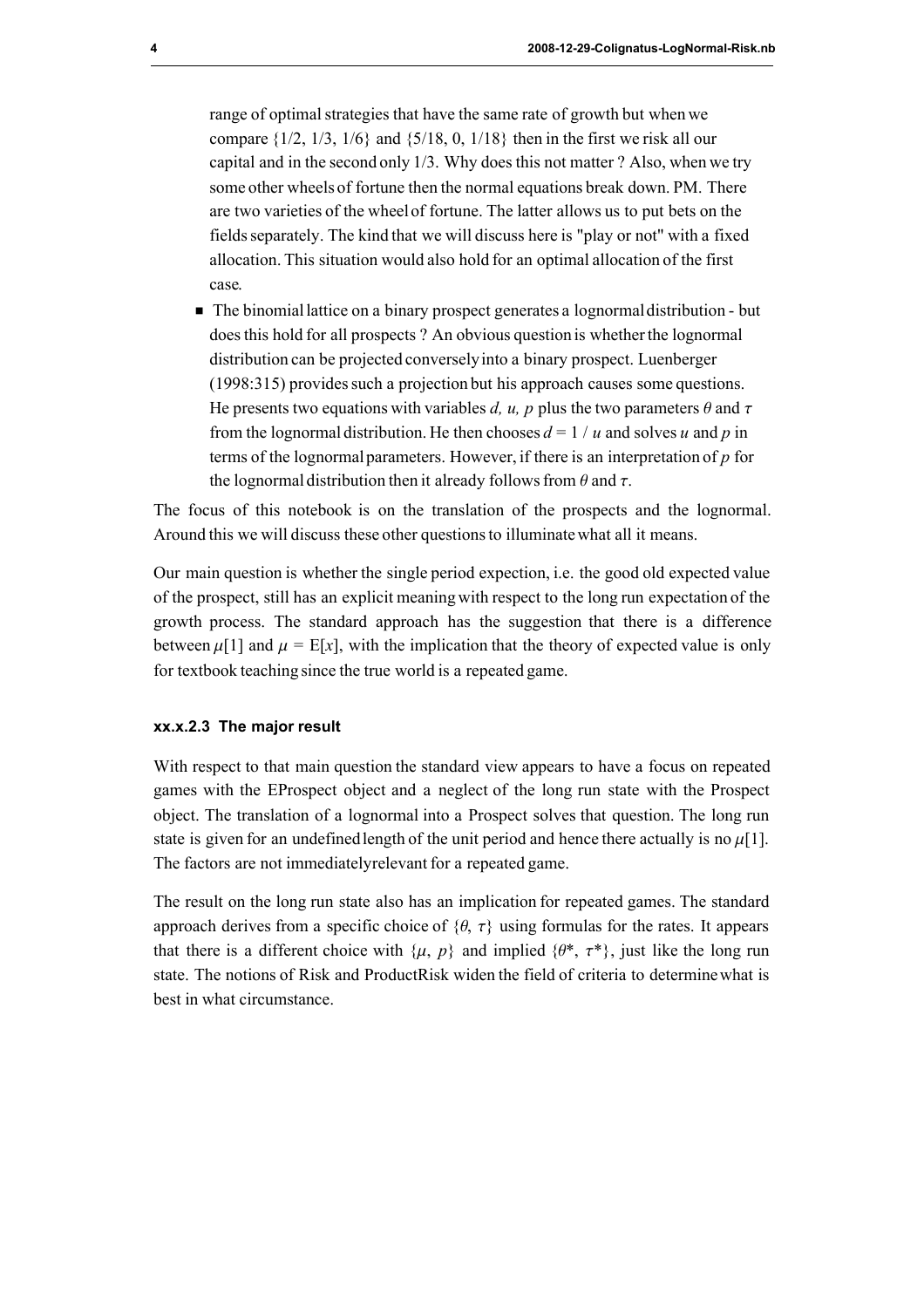When  $p = 1/2$  then in the lognormal model  $\theta = 0$  and this standardly requires  $u = 1 / d$ . This EProspect however does not satisfy that restriction but the formula on the rate of course generates an estimate.

```
q = EProspect[1.05, .97, 0.5];
```
#### ToENMT[Log, q]

LogNormalQ ::neq :

EProspect Pr 0.5 not equal to Pr 0.591462 implied by Theta and Tau

Hold[ExpNormalMuTau][1.01, 0.0396247]

#### % // ReleaseHold

LogNormalDistribution [0.00916548, 0.0396247]

 $\blacksquare$  The purplish dot gives the  $\{\theta, \tau\}$  outcomes from the standard formulas for the rates. The blue dot gives the  $\{\theta^*, \tau^*\}$  outcomes from using  $\{\mu, p\}$ . The dots are on the line  $\mu = p u + (1 - p) d$  (in another dimension).





# xx.x.2.4 The approach in the following

To prevent confusion it is useful to start with the parameterization of the lognormal distribution. Our notation is consistent with the rest of The Economics Pack and differs a bit from the one used by Luenberger (1998).

Subsections up to 6 are notations, reformulations, pinning down of essentials, and creation of an environment in Mathematica. Subsection 7 and 8 discuss the long run state, basically using Prospect. The EProspect object is used here as a convenient format for the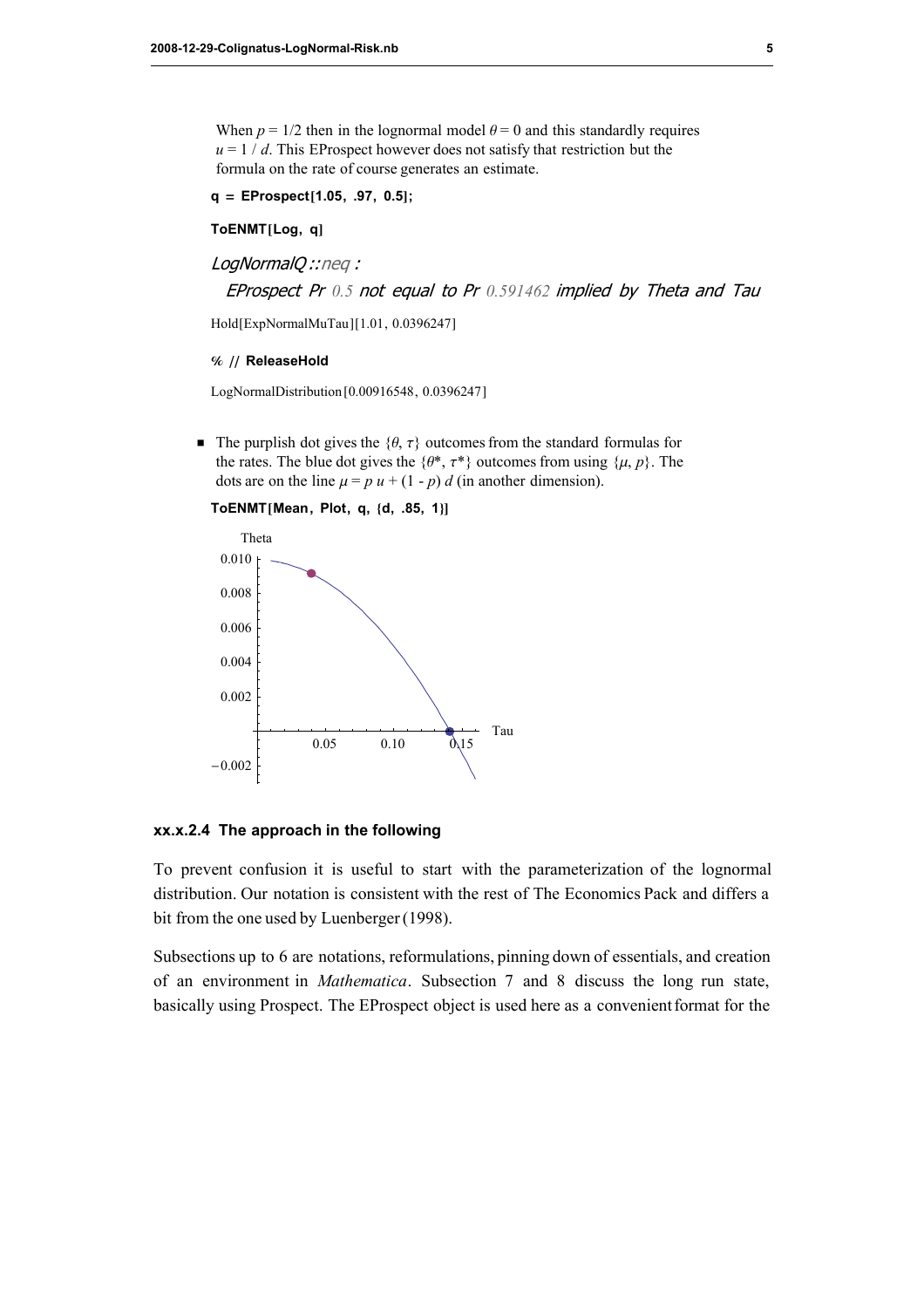lognormal distribution but this use should not confuse us into thinking that it represents the parameters for a repeated game. Here we can write  $\mu$ ,  $\theta$ ,  $\tau$  and p. Subsection 9-12 discuss the repeated game. We write  $\theta$  and  $\tau$  as the derived parameters of the EProspect so that the  $\{u, p\}$  now associate with  $\theta^*$  and  $\tau^*$ .

The Economics Pack User Guide already contains a notebook on probability that also creates the Draw routine to simulate a wheel of fortune. The Luenberger (1998) example is recreated there too. The Prospect has already been discussed in the notebook on risk in the User Guide and thus we can concentrate here on the EProspect as the new development. The next step is the use of the binomial lattice that brings us to the lognormal distribution. The wheel of fortune is an intended application to reconsider but the present discussion is already long enough.

The appendix contains a discussion on the choice of the unit period. An EProspect can be fitted into a lognormal distribution by adjusting the length of the period. But this appears to have limited scope and does not fit itself with our notion that the choice of the period is arbitrary - so that it should be possible to use a prospect as a summary of a longer run result.

There is no conclusion section since that has already been given in this introduction.

# xx.x.2.5 A note on the routines

The routines fall in three parts. Some general, some for the long run state and some for the repeated game situation. But there is an overlap when some of the approach of the long run can also be applied to the repeated games. The division between Prospect and EProspect is not always practical since in this context it is frequently best to work with factors. The label "Baseline" stands for the long run state. The label "Log" stands for the repeated games that use the  $\theta$  and  $\tau$  estimated on the logs. The label "Mean" can be applied to both the long run and the repeated games and relies on using  $\mu$  and p. The label ENMT stands for the ExpNormalMuTau[u,  $\tau$ ] version of the lognormal distribution.

- General: ENMT[ $\mu$ ,  $\tau$ ], ENMTTheta[ $\mu$ , p], ENMTTau[ $\mu$ , p], ERisket[], ProspectEV[q], SinglePeriodEV[q]
- $\blacksquare$  For the long run state: ToBaselineEProspect[ $\mu$ ,  $\tau$ ], ToERisket[ $\mu$ ,  $\tau$ , Method → Baseline], ENMTImpliedEstimates $[\mu, \tau]$ , ENMTErrorOnMu[q]
- $\blacksquare$  For repeated games using logs: ToENMT[Log, q], ProductRisk[q], LogNormalToEProspect $[\theta, \tau]$ , ToLogEProspect $[\mu, \tau]$ , ENMTImpliedFactors $[\mu, \tau]$  $\tau$ ], ToERisket[ $\mu$ ,  $\tau$ , Method  $\rightarrow$  Log], LogNormalQ[Log, q].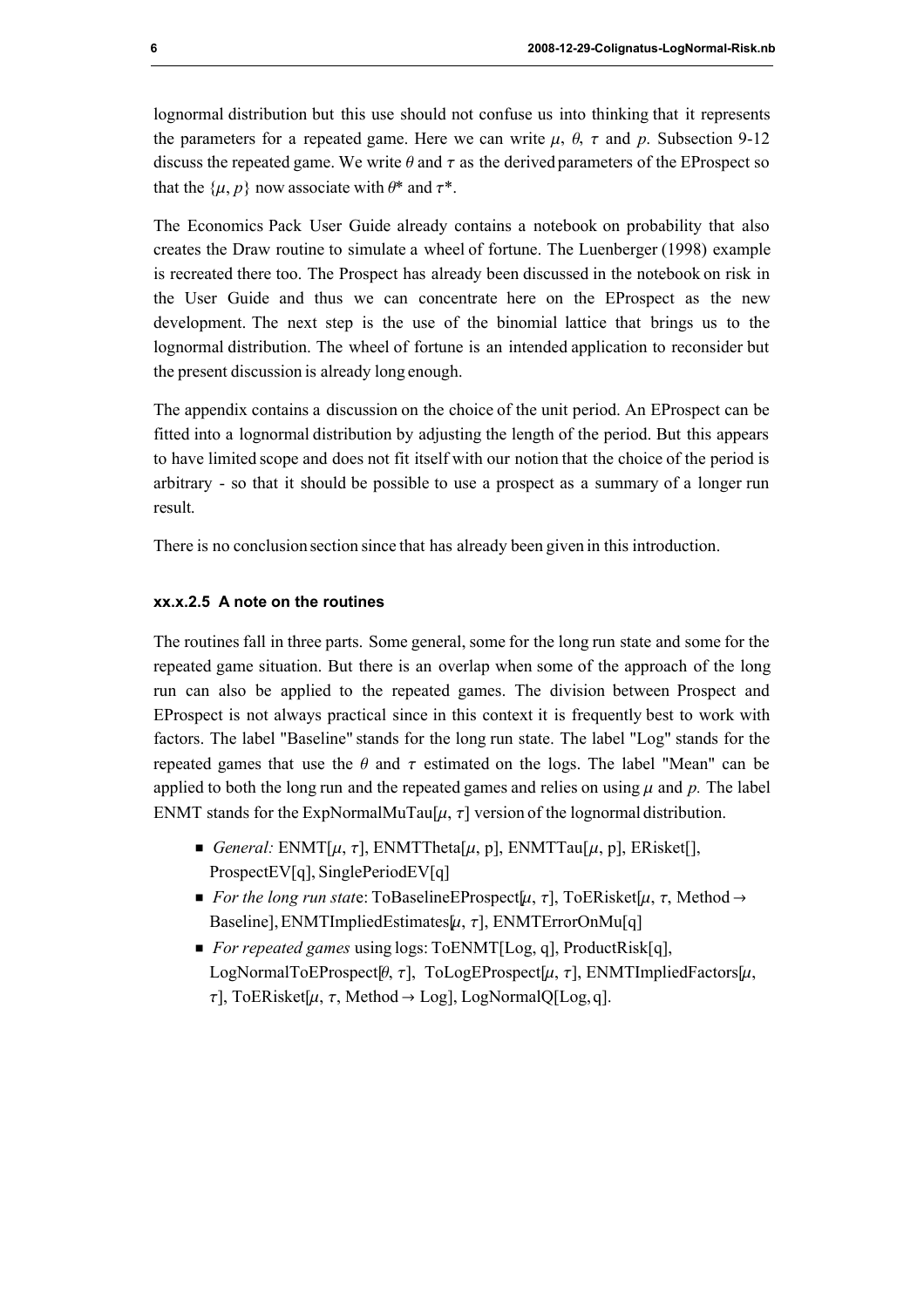■ Routines from the long run state that are also relevant for repeated games: LogNormalFitQ[Mean, q], LogNormalQ[Mean, q], ToENMT[Mean, q]

# xx.x.3 Parameters of the LogNormal distribution

Let  $S$  be our stochastic variable such as the price of a stock or our wealth. In general Log[S[t]] ~N[Log[S[0]] +  $\theta t$ ,  $\tau \sqrt{t}$ ], with a start value, a parameter  $\theta$  for the expectation of the logs and  $\tau$  for their volatility. Now we just compare  $t = 0$  with  $t = 1$  in discrete fashion - see Luenberger (1998:309-311, equation (11.20)) on discrete simulation. We normalize  $S[0] = 1$  so that  $Log[S] \sim N[\theta, \tau]$ . Thus we start out at the beginning of the period with capital 1 and at the end of the period the capital is S.

For S we have the mean  $\mu = E[S]$  and the spread  $\sigma$ . Let  $\theta = E[Log[S]]$  and  $\tau$  the spread of Log[S]. Thus  $S \sim \text{ExpNormal}[\mu, \sigma]$  when  $\text{Log}[S] \sim \text{Normal}[\theta, \tau]$ .

- We will use the expression ExpNormal $[\mu, \sigma] =$  LogNormal $[\theta, \tau]$  to emphasize that  $\mu$  belongs to the realm of S and not Log[S]. The convention is to say that S is distributed with LogNormal $[\theta, \tau]$ .
- We find that  $\theta$  is the log of the median value of S. i.e.  $\theta =$  Log[Median[S]] or Median[S] =  $e^{\theta}$ , and that  $\lambda = \text{Log}[\mu] = \theta + \tau^2/2$  or  $\theta = \text{Log}[\mu] - \tau^2/2$ . It is also useful to see the formula  $\mu$  = Median Exp[ $\tau^2/2$ ] = Exp[ $\theta + \tau^2/2$ ].
- PM. Luenberger (1998) uses E[S] and not our  $\mu =$  E[S],  $\mu$  for our  $\lambda$ ,  $\nu$  for our  $\theta$ ,  $\sigma$  for our  $\tau$ .
- The format of the lognormal distribution that is most applicable for growth factors is a mixture that uses both the mean  $\mu$  of the factors, with a value around 1, and the volatility  $\tau$  of the rates of return. This is the format ExpNormalMuTau[ $\mu$ ,  $\tau$ ] and we will use the abbreviation ENMT[ $\mu$ ,  $\tau$ ] for this. See also FromMuTau[ $\mu$ ,  $\tau$ ].

ExpNormalMuTau  $[\mu, \tau]$ 

LogNormalDistribution  $\log(\mu)$  –  $\tau^2$  $\left[\frac{\ }{2},\tau\right]$ 

A process like this is essentially a bit strange since it allows us to gamble with our wealth, possibly reducing to the tiniest fraction of a cent along the way, without ever facing the possibility of ruin, which is hardly realistic. Study of this case nevertheless is basic in the road to understanding the process.

There is a distinct difference between the mean  $\theta$  of the logarithms and the logarithm of the mean  $\text{Log}[\mu]$ . In other words there is a difference between the mean rate of returns and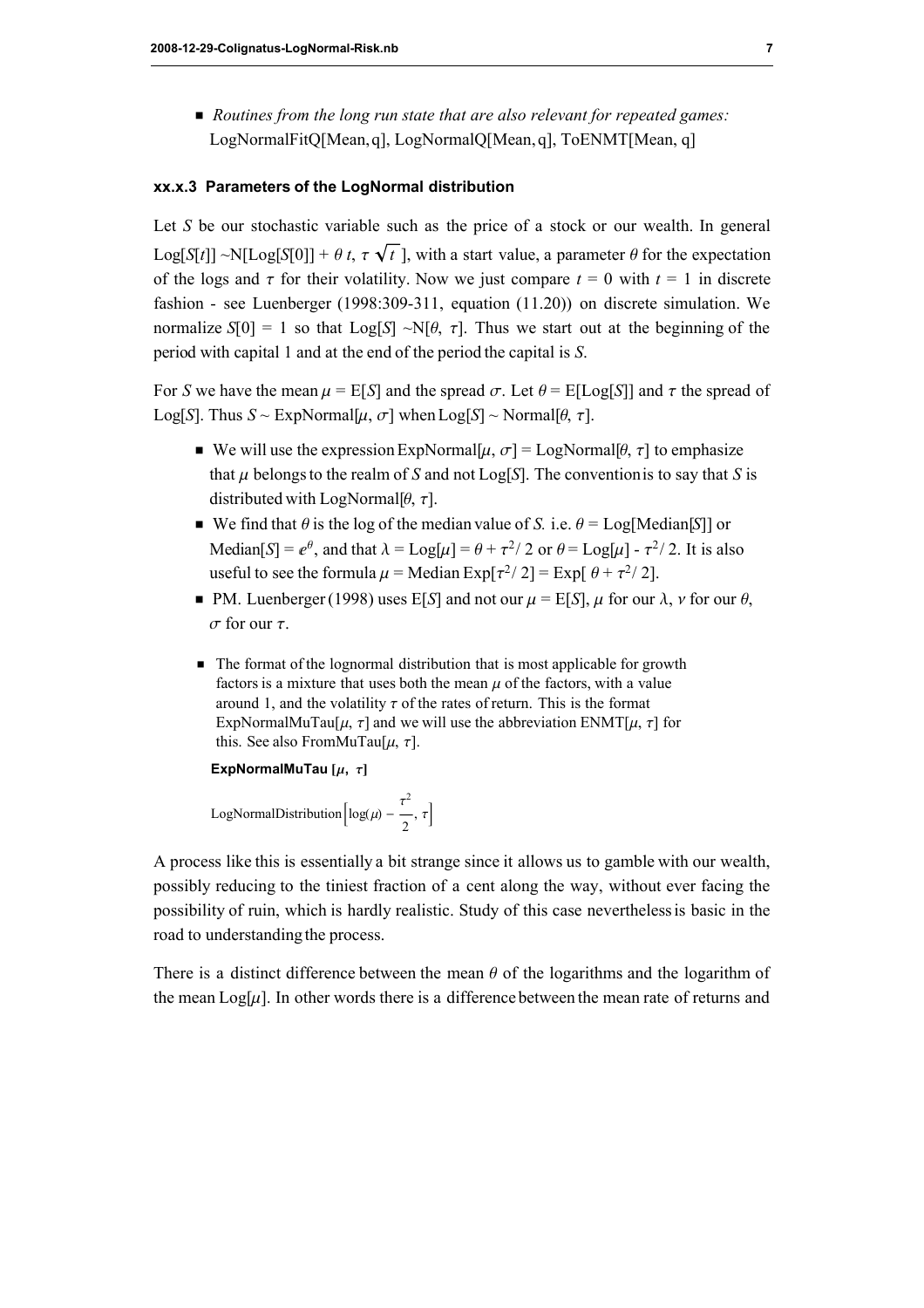the rate of return on the mean. Since  $S > 0$ , a change of  $\tau$  must have an impact upon  $\mu$ . This is given by  $\mu = \text{Exp}[\theta + \tau^2/2]$ . This also expresses that we need only know the rates (and their implied volatility) to find the level mean. In statistical practice we have a series  $\{S[0], ..., S[n]\}\$  and then the determination of the  $\mu$  is not obvious. The procedure is rather that we consider the expected value of the rate of return  $\theta = E[Log[S]]$  and the volatility  $\tau$ . From this we calculate  $\text{Log}[\mu]$  and  $\text{E}[S] = \mu$ . Thus  $\mu$  is really the interesting concept for the end of the period. In the proportional method we would calculate  $\mu / 1 - 1 = \mu - 1$  as the expected rate of return. With the logarithmic growth measure this is  $\text{Log}[\mu]$ . Thus our wealth grows with the mean rather than  $\theta$ . The  $\theta$  is only the expectation of the random variable Log[S] in terms of its normal distribution but it is not the relevant variable in terms of expection of the lognormal distribution. Thus we better write  $\theta = E[Log[S]]$ Normal] to indicate its limited area of relevance.

- $\blacksquare$  Conclusion 1: We are interested in  $\mu$  and Log[ $\mu$ ] and not in  $\theta$ . Also in the scenario with the maximal growth rate and the frontier of choice we should use  $\mu$ rather than  $\theta$ .
- Conclusion 2: However, we often use  $\theta$  and  $\tau$  to find  $\mu$ .
- Conclusion 3: The correction of  $\theta$  by  $\tau$  to find  $\mu$  is less mysterious now. And the correction should not be forgotten, i.e. by a wrong focus on  $\theta$  instead of  $\mu$ .
- Conclusion 4: It is practical to parameterize the distribution in terms of  $\{\mu, \tau\}$  as well next to  $\{\theta, \tau\}$  (keeping the same  $\tau$ ).

# xx.x.4 Binary Prospect

The default prospect format is Prospect[Profit, -Loss, Pr] with Pr the probability of Profit. It is defined with only implicit reference to our start capital. It is applicable to the single period, at least. Let Profit stand for the profit rate and Loss for the loss rate. We can determine the expected value, risk  $\rho = -E[x \le 0]$  and spread. Note that Loss is a condidtional risk, via  $L = \rho / (1 - p) = -E[x \mid x < 0].$ 

```
q = Prospect [Profit, -Loss, Pr];
ProspectEV[q]
Pr Profit - Loss (1 - Pr)Risk[q, Position \rightarrow True]
Loss(1 - Pr)
```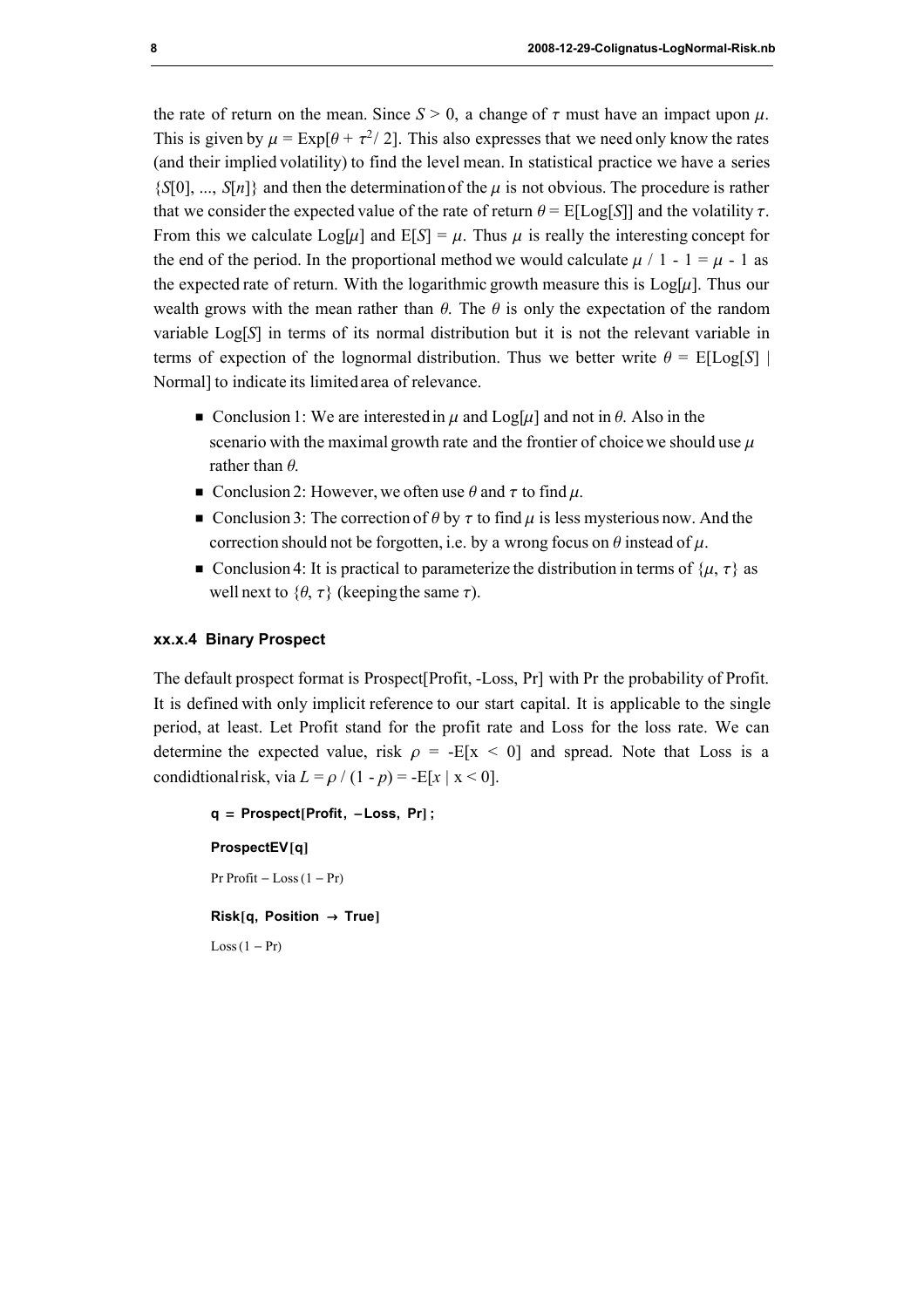#### Simplify  $[{\sf{Spread}}[q]$ , Assumptions  $\rightarrow$   $\{ {\sf Profit} > 0,$  Loss  $> 0 \}]$

 $\sqrt{- (Pr - 1) Pr}$  (Loss + Profit)

See The Economics Pack User Guide for a development of these prospects and this notion of risk.

# xx.x.5 Binary EProspect

# xx.x.5.1 Definition

The Prospect object has been defined in terms of nonnegative variables Profit and Loss so that the minus sign becomes explicit, as Prospect  $[Profit, -Loss, p]$ . It is useful to keep this binary distinction for the multiplicative factors. Logically seen, growth factors are nonnegataive, and a prospect without a negative element is not the Prospect object that we used up to now. Thus we create the EProspect for the factors in multiplicative processes.

Let there be a nonnegative rate of growth g so that the up growth factor is  $u = 1 + g$ . Let there be a nonnegative rate of failure  $f^*$  such that the *down* factor is  $d = 1 / (1 + f^*) = 1$ . f. with  $0 \le d \le 1$ . Thus both  $g \ge 0$  and  $f^* \ge 0$ . The probability of ruin  $d = 0$  is a case that is not in focus now. Let the probability of nonnegative growth be  $p$  so that the probability of negative growth is 1 - p. The random variable  $R = 1 + r$  takes values u or d with said probabilities. The mean factor is  $1 + \bar{r} = e^{\lambda}$  for some  $\lambda = \text{Log}[1 + \bar{r}]$ . A process like this can be called a binary multiplicative prospect.

**EProspect**[u, d, p] gives the formal binary multiplicative prospect when outcomes are growth factors  $R = 1 + r = e^y$ , with r the rate of growth and parameters  $0 \le d \le 1 \le u$ . The probability for profit is p. This is the default EProspect. Now there are no negative entries.

# \$EProspect[]

EProspect(ProfitFactor, LossFactor, Pr)

• The following is an example where we are certain to lose. See the discussion below how this expected value has been computed. ProspectEV works on both Prospect and EProspect but treats them differently.

```
ProspectEV[EProspect[1, .95, 0]]
```
0.95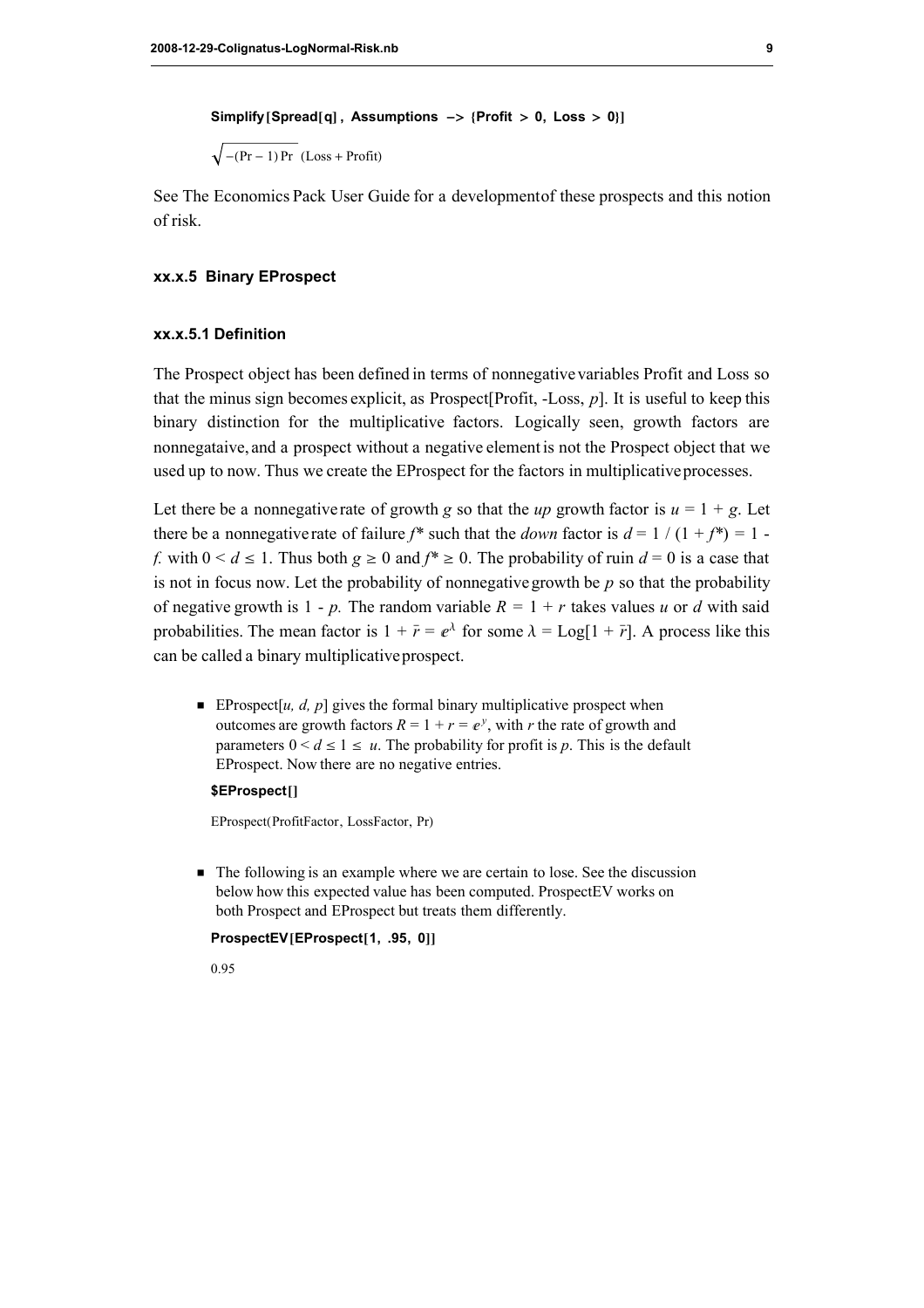| EProspect [profit factor, loss factor, PrProfit]                                                                                                              |                                                                                           |  |
|---------------------------------------------------------------------------------------------------------------------------------------------------------------|-------------------------------------------------------------------------------------------|--|
| is an object that contains the key data with $0 < loss$ factor $\leq 1 \leq$<br><i>profit factor</i> of a multiplicative Prospect were outcomes are $x = E^y$ |                                                                                           |  |
| \$EProspect []                                                                                                                                                | gives the binary prospect format,<br>for multiplicative cases with outcomes $E^{\wedge}x$ |  |
| <b>SEProspect</b> [<br>Assumptions]                                                                                                                           | gives the assumptions<br>rule that can be used in Simplify                                |  |

# xx.x.5.2 A wheel of fortune

The EProspect represents a wheel of fortune. After each run we can normalize our capital again to 1 and face the same EProspect. Multiplication of the outcomes gives the final result. Let us run the wheel of fortune for  $n$  times, repeatedly gambling all our winnings again and get a series u d d d u .... u d u u =  $u^m d^{n-m}$ . The average return factor is  $1 + \hat{r}$  $= (u^m d^{n-m})^{1/n}$  and  $\hat{p} = m/n$ . This is only an estimate based upon a random outcome. What is the expectation ? It is tempting to think that it is  $u^p d^{1-p}$  but this is only the median.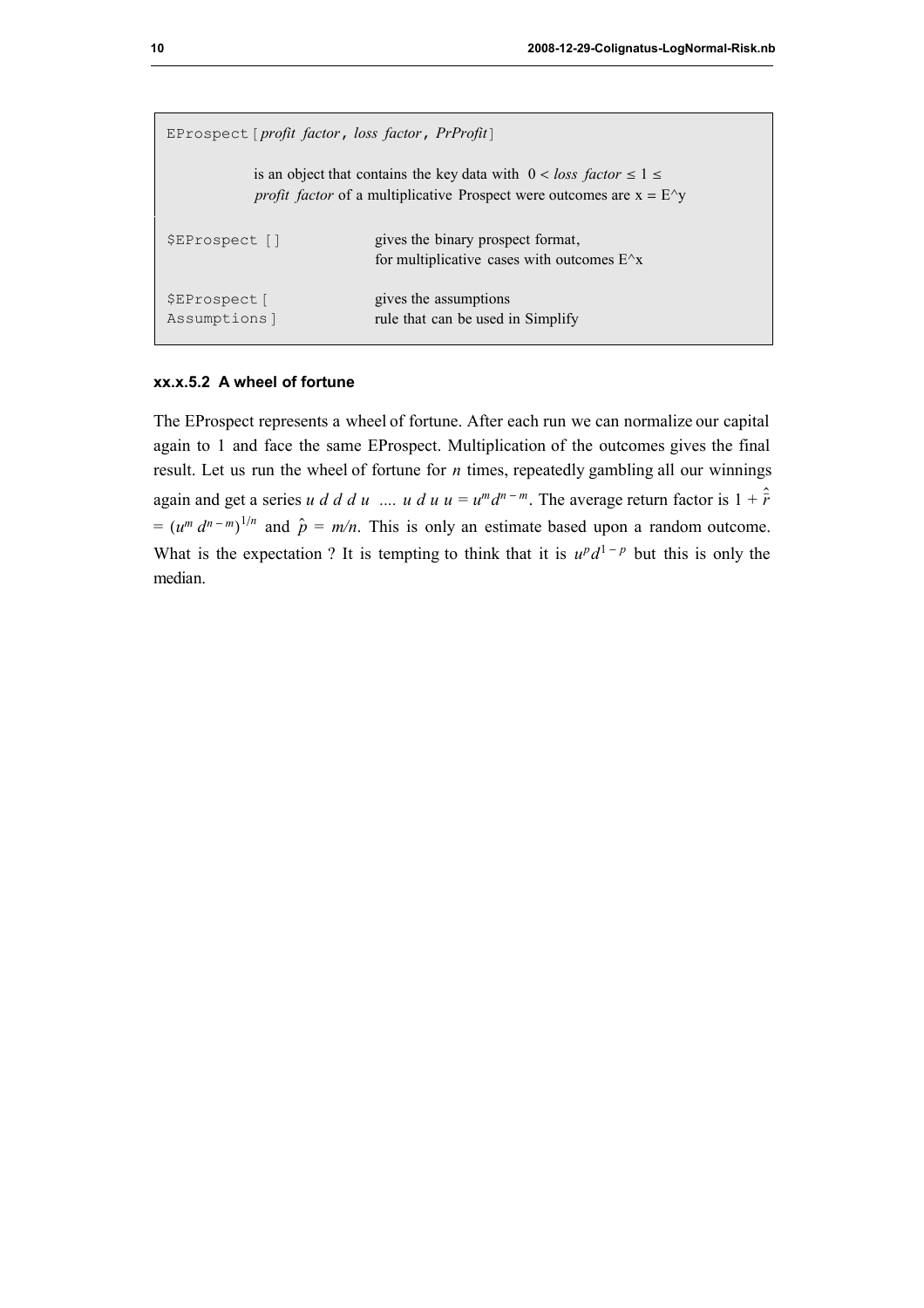$\blacksquare$  There is the binomial lattice for two steps. In this graph there is an alphabetic sorting so that  $d$  is on top and  $u$  is in the bottom. Nevertheless it is clear that expected outcomes can be added columnwise.

BinomialLattice [Plot, EProspect [u, d, p], 2, Do  $\rightarrow$  Times]



|                                                        | BinomialLattice [Plot, e EProspect, n Integer]                   |
|--------------------------------------------------------|------------------------------------------------------------------|
|                                                        | plots the lattice for the EProspect with depth $n$               |
| BinomialLattice<br>Do, $\{x, y\}$ , <i>n</i> _Integer] | gives the list of arrows<br>and labels for powers of $x$ and $y$ |

Display options are passed on to TreeForm. Own options are: Do: Automatic (default, chooses up and down), Pr (chooses p), Times (multiplies); Disk: None, Automatic or fixed numerical size.

# xx.x.5.3 The single period and repeated games

For one period ahead clearly  $\mu[1] = 1 + \bar{r} = e^{\lambda} = p u + (1 - p) d$ . The question arises whether we can find a lognormal distribution that generates  $\mu[\theta, \tau] = 1 + \bar{r}$  as well.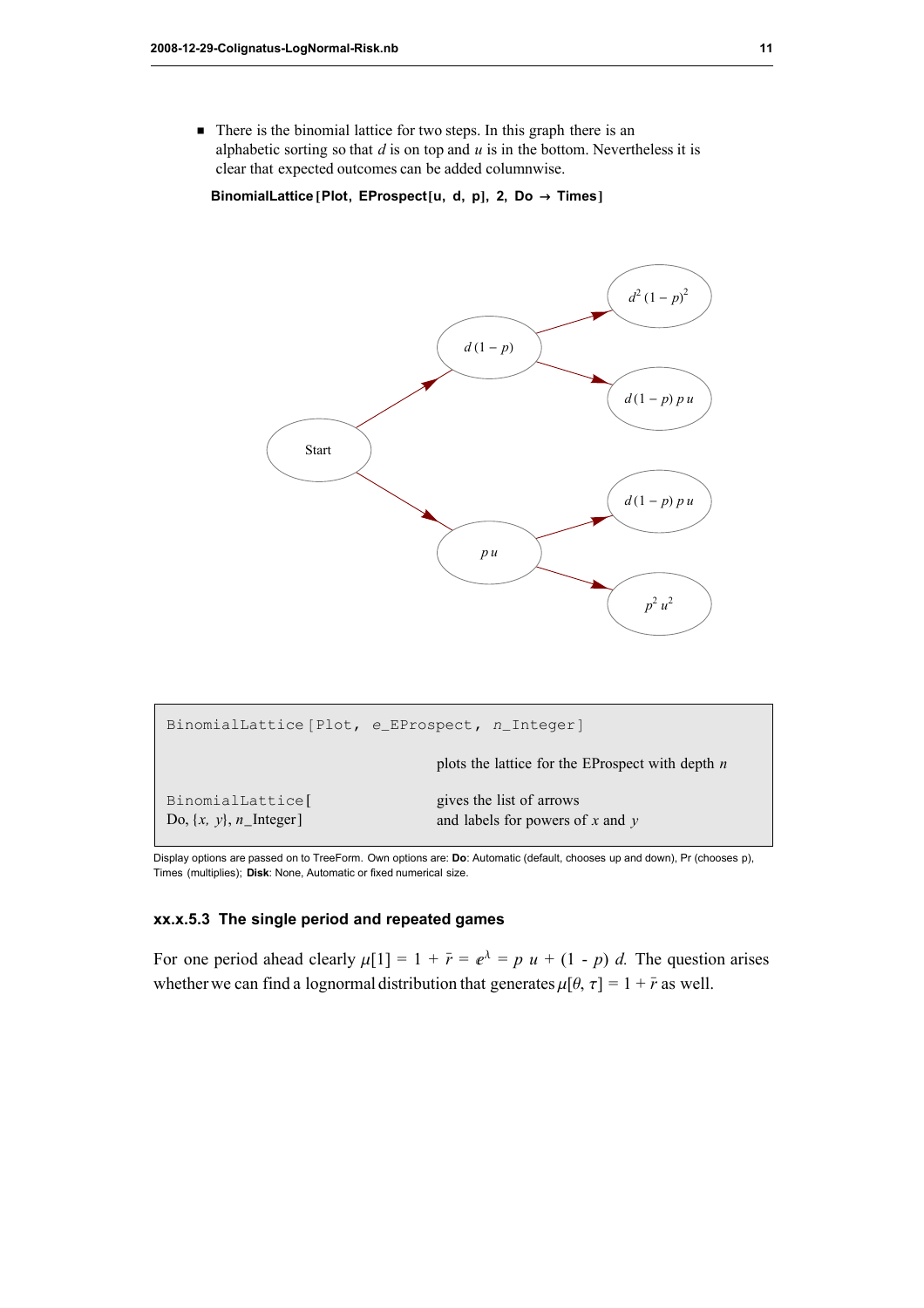For the multiperiod game the expectation quickly becomes more complex. The outcomes are the possible powers of the factors, weighted by the binomial distribution. Over time the outcome will traverse along the real axis and the binomial distribution can be approximated by a normal distribution. There are two important considerations here. (1) The higher powers of  $d$  will move to zero and the higher powers of  $u$  will have a high impact so that one can imagine the influence of the spread on the mean. (2) Properly seen, we should weigh the levels with the normal distribution and not the logs. However, we are not interested in the higher powers but in the period average. When we normalize by taking logarithms then there is a direct appeal to the law of large numbers for the rates of return. When we normalize each period to 1 then we actually take  $\Delta Log[S[t]] = Log[S[t]]$  - $Log[S[t - 1]]$  and the normal distribution would hold for these rates.

The normal distribution for x is actually also a normal distribution for rates  $r = x - 1$ . Luenberger (1998:311) mentions on the choice of the normal or lognormal: "The two methods are different, but it can be shown that their differences tend to cancel in the long run. Hence in practice, either method is about as good as the other." This is a strong notion especially when we don't know what the real process is (except under simulation).

The use of logs thus derives from: (1) Elegant results in modeling. (2) The true model may be logs. Our convention to use proportional rates *new / old* - 1 may well be a quick and dirty way to approximate logarithms, primarily since the human mind is not particularly good at transforming to logs. Thus a good rule is that we will consider the true process in terms of logs but translate results occasionally towards proportional rates for the necessary communication of what actually happens.

For the multiperiod setting we find  $\theta = E[Log[S] \mid Normal] = p Log[u] + (1 - p) Log[d]$ with  $p = m / n$  at the population limit, thus with the *median* =  $u^p d^{1-p}$ . An expression for  $\tau$  gives also a value for  $\mu$ . The subsequent question is how that long run version compares to the one period version.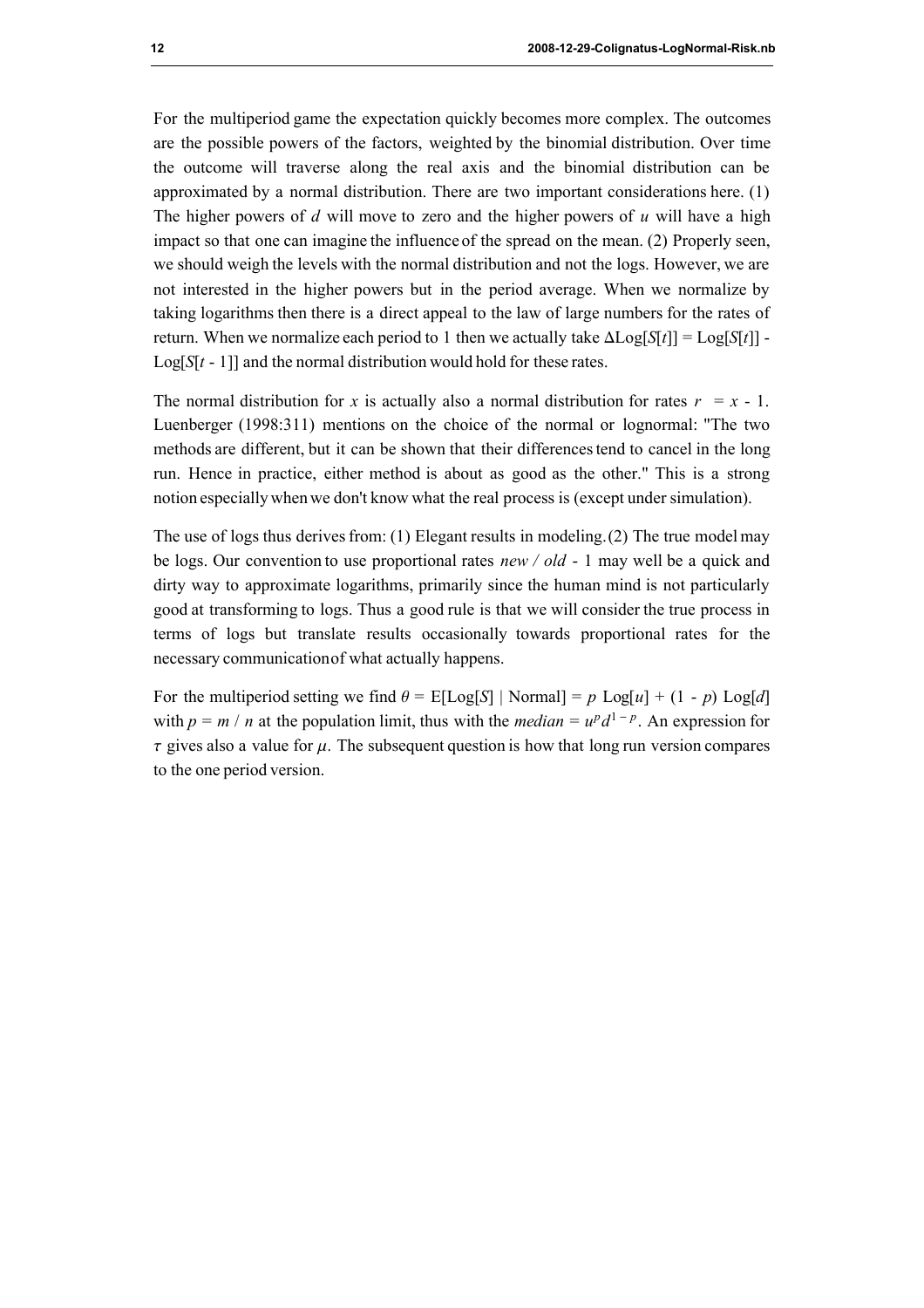# xx.x.5.4 What we would like to see and what, it seems, cannot be done

For EProspect[u, d, p] we have the expected value for a single period  $\mu[1] = p u + (1 - p)$ d. We would like to extend this to a process  $\mu^t$  in which the variables u, d and p still play a role in the sense that they provide a summary. Since  $\mu^t = p u^t + (1 - p) d^t$  holds for  $t =$ 1 it cannot hold for all  $t$ . Repeated games bring us to the binomial lattice and the lognormal distribution. But  $\mu[\theta, \tau]$  based on the lattice will, in the current view, differ from  $\mu$ [1]. Thus the expected value for a single game differs from the long run expectation. Nevertheless it still is a useful idea that the prospect is used to summarize that long run situation. These two notions seem in conflict with each other.

• This equates  $\mu[1] = p u + (1 - p) d$  and  $\mu[\theta, \tau] = E[S]$  when the multiplicative prospect is interpreted in lognormal fashion. Let  $\theta = E[Log[S]]$  and  $\tau$  the volatility. The equation clearly imposes a restriction on the parameters.

```
pu + (1 - p)d == Exp[\theta + \tau^2/2]d (1 - p) + p u = e^{\frac{\tau^2}{2}}\overline{z}^{+\theta}
```
 $\blacksquare$  This gives the standard explanation of the lognormal  $\theta$  and  $\tau$ . Setting this equal to  $\mu$ [1] is rather impossible.

```
ProspectEV [ EProspect [u, d, p] ] == \exp[\theta + \tau^2/2]d^{1-p}e^{\frac{1}{2}}Å
              \frac{1}{2} (1-p) p log<sup>2</sup>\left(\frac{u}{d}\right)\int_{d}^{u} u^{p} = e^{\frac{\tau^{2}}{2}}\frac{1}{2}+\theta
```
Apparently we may try to find another  $\theta^*$  and  $\tau^*$ , i.e. another translation of EProspect[u,  $d, p$ ] into a lognormal format.

# xx.x.5.5 Conclusions

- Conclusion 1: For one period ahead  $\mu[1] = 1 + \bar{r} = e^{\lambda} = p u + (1 p) d$ . This is a fundamental property of the model. Note that the right hand side indeed is an expected value, albeit over a single period. This determination of the expectation should for example not be confused with the estimation procedure when we determine  $\hat{\mu}$  from  $\hat{\theta}$  $\overline{a}$ and  $\hat{\tau}$ .
	- $\blacksquare$  Conclusion 2: For the multiperiod setting the natural conclusion with the law of large numbers is that  $Log[S] \sim N[\theta, \tau]$  and hence S is lognormal. The use of logarithms take precedence over relative rates  $x - 1$  (but it still may be that the true model is in relative rates).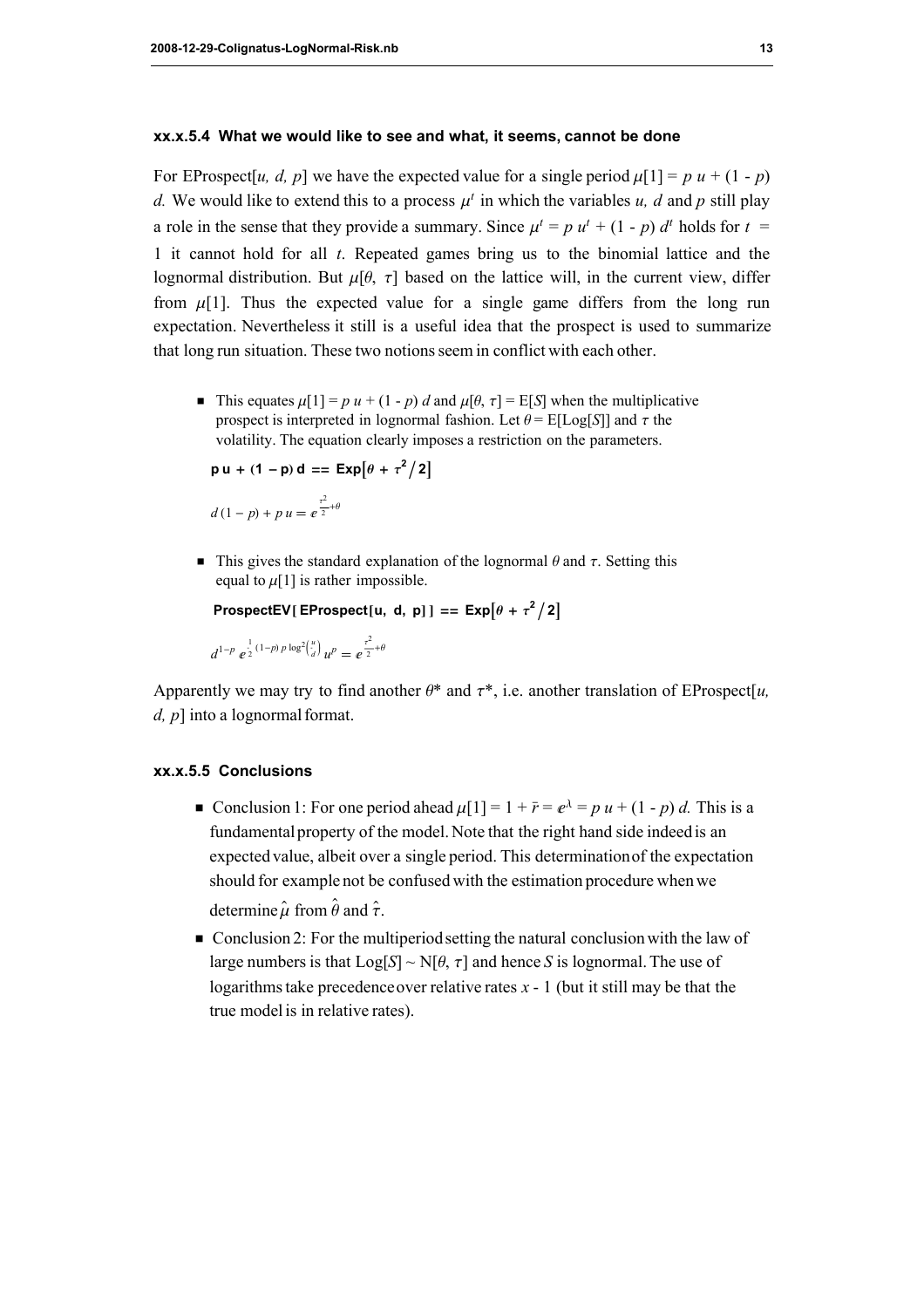- $\blacksquare$  Conclusion 3: The issue is a matter of growth accounting. We have not discussed utility but have not needed so. Utility arises only when balancing expected value, volatility and risk.
- Conclusion 4: For the multiperiod setting  $\theta = p$  Log[u] + (1 p) Log[d]. Hence the *median* =  $u^p d^{1-p}$  and this is not E[S]. Depending upon  $\tau$  there will be another  $\mu[\theta, \tau]$  than  $\mu[1]$  for the single period.
- $\blacksquare$  Conclusion 5: It remains to be seen whether this  $\theta$  also holds for the one period setting.
- Conclusion 6: Nevertheless it still is a useful idea that the prospect is used to summarize that long run situation. Thus there is an issue of reconciling  $\mu[1]$  and  $\mu[\theta, \tau]$ . The latter may only fit with  $\mu[1] = p u + (1 - p)$  for special values of u and d.

# xx.x.6 Comparing the Prospect and the EProspect

Consider the translation of the EProspect into the one period Prospect. The Prospect[Profit, -Loss, Pr] is not defined in comparison with the start capital but it can be used such. In finance, we normalize our beginning capital to 1. When we look one period ahead then we actually have a simple (non-E) prospect.

- Merely accounting gives Profit =  $u 1$  and -Loss =  $d 1$  and thus Prospect  $[u 1]$ ,  $d - 1$ ,  $p$ ] = Prospect[g, -f, p] with the rates of growth. This is proportional growth accounting that includes division by 1, with  $r/1 - 1 = r - 1$ .
- $\blacksquare$  Logarithmic growth accounting gives Prospect[Log[u], Log[d], p]. This is similar to the first since for small numbers  $Log[x] \approx x - 1$  but with different derivatives.

The (non-E) Prospect[u, d, p] and  $1 +$  Prospect[g, f, p] are the same in expected value but in a certain sense different in terms of risk that concerns the danger of negative values.

 $\blacksquare$  The multiperiod prospect has a somewhat hidden risk with respect to our start capital. When you are used to these issues then it is clear but when you start studying them then it is important to emphasize it.

 $q =$  Prospect $[u - 1, d - 1, p]$ ;

 $evSingle = ProspectEV[q]$ 

 $(d-1) (1-p) + p (u - 1)$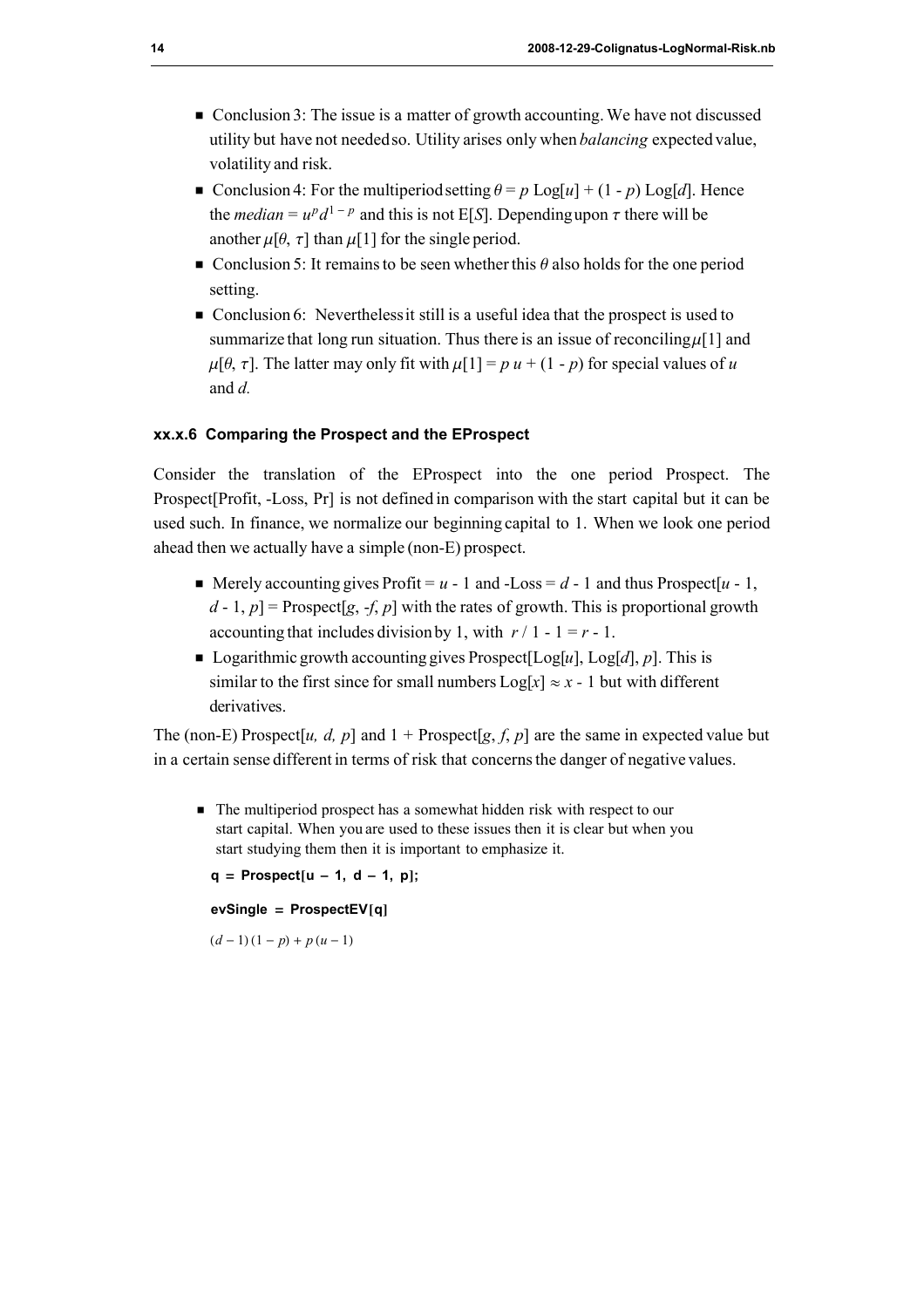#### riskSingle = Risk[q, Position  $\rightarrow$  True]

 $-(d - 1)(1 - p)$ 

**•** Prospect[Log[u], Log[d], p] has the same structure. Here the risk is not hidden since  $Log[d]$  would be negative. However, the notion of Risk for the lognormal distribution has not been defined yet in terms of above concepts. NB. This object is a Prospect and not an EProspect.

```
alog = ToUtility [Prospect @@ $EProspect []] /, Utility \rightarrow Log /, Pr \rightarrow p
```
Prospect( $log(ProfitFactor)$ ,  $log(LossFactor)$ , p)

```
medianRepeated = ProspectEV[qloq](1 - p) \log(\text{LossFactor}) + p \log(\text{ProfitFactor})riskRepeated = Risk[qlog, Position \rightarrow True]
-(1 - p) \log(\text{LossFactor})
```
This analysis repeats part of what we already concluded with respect to the median but it extends on the element of risk. Why play the multiperiod game when there is this risk ? There are two possible answers: (1) We have no choice. Life presents us with choices and we cannot opt out. (2) We have a strategy that accepts risk with the hope for good return. NB. The EProspect studied here may itself result from a more basic EProspect and the strategy. By keeping always some capital in reserve we gain access to the next round of playing.

- $\blacksquare$  Conclusion 1: There is scope for a development or Risk (other than volatility) in the lognormal setting, even though officially all results are nonnegative. Such a notion of risk may help decide between strategies.
- $\blacksquare$  Conclusion 2: The single period Prospect actually helps out for the multiperiod EProspect when we transform the variables, either substracting 1 or taking logs.
- $\blacksquare$  Conclusion 3: For the single period, the expected value of *proportional* rates (u -1,  $d$  - 1) is the same as the expected value of the factors  $(u, d)$  minus 1. For proportional rates  $\mu = 1 + \theta$  (with  $\theta$  not in logs).
- $\blacksquare$  Conclusion 4: For the single period, the *proportional* spread is neither affected by the linear shift so that  $\tau = \sigma$ .
- $\blacksquare$  Conclusion 5: Even though the superior model is in terms of logs the proportional rates remain instructive for reference and human instruction.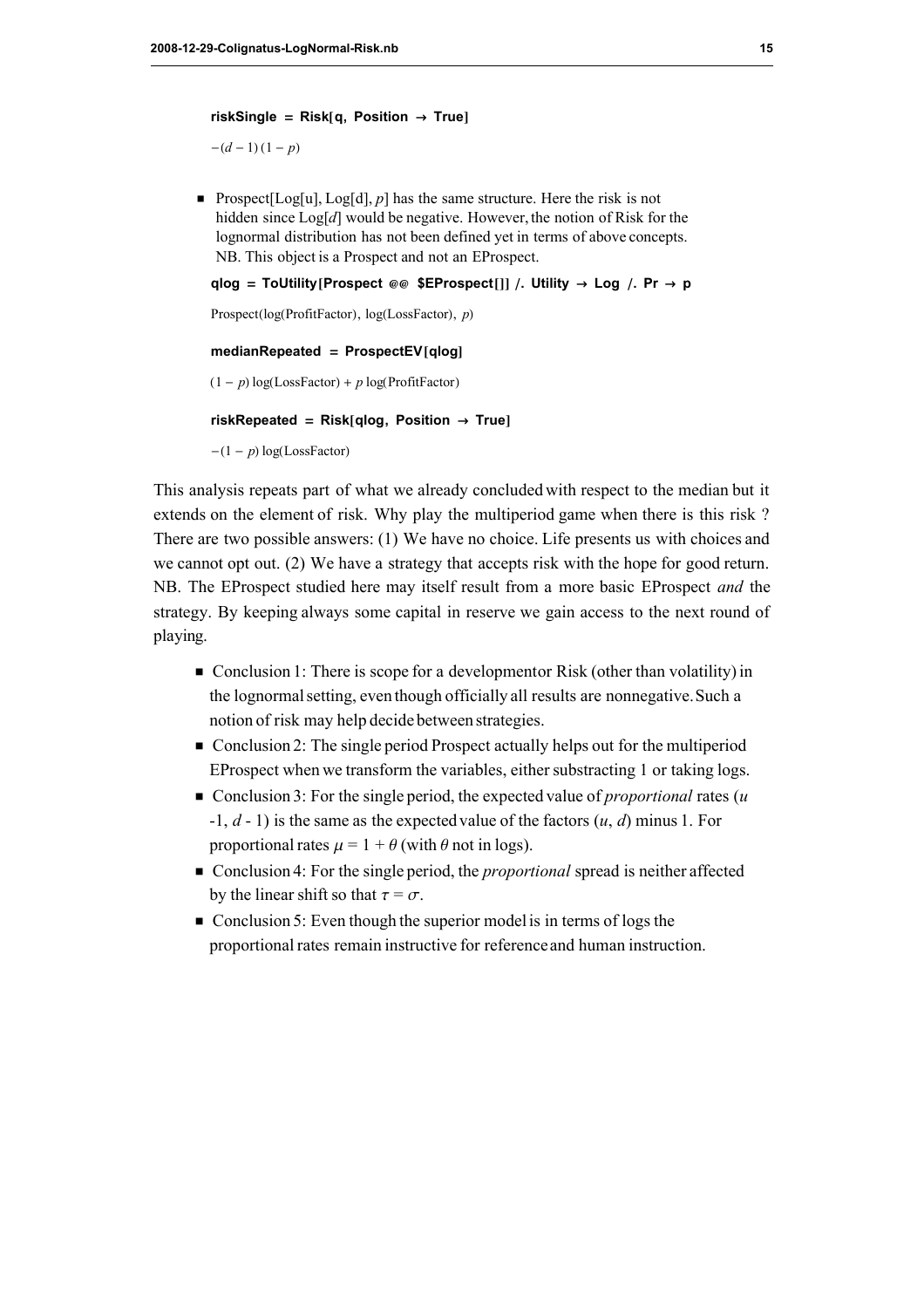# xx.x.7 Risk in the lognormal distribution

# xx.x.7.1 The basic relations

We can write  $\mu = E[x] = E[0 \le x \le 1] + E[x \ge 1] = \alpha + \beta$  with  $\alpha = E[0 \le x \le 1]$  called "the expected outcome of nonpositive growth" or "expected downness" and  $\beta = E[x > 1]$  called "probable profit". With  $p = Pr[x \ge 1]$  we normalize the outcomes to get the (conditional) loss or down and profit or up factors. This gives:

- Profit or up factor  $v = \beta / p = E[x | x > 1]$  with relative profit rate  $P = v 1$
- Loss or down factor  $\delta = \alpha / (1 p) = E[x | 0 < x < 1]$  with relative down rate (- $L$ ) =  $\delta$  - 1
- Expected value  $\mu = \alpha + \beta = p v + (1 p) \delta$
- Expected rate of return  $\mu 1 = p P + (1 p) (-L)$
- $\blacksquare$  If  $L \geq 0$  then there is a standard Prospect[*P*, -*L*, *p*]

It is instructive to consider the plot where the factors are shifted to the left with 1, our capital at the start.

• The lognormal distribution with parameters  $\mu = E[x] = 1$  and  $\tau = 0.3$ , shifted one unit to the left.

# Plot[PDF[ENMT[1, 0.3],  $x + 1$ ],  $\{x, -1, 2\}$ , PlotRange  $\rightarrow$  All]

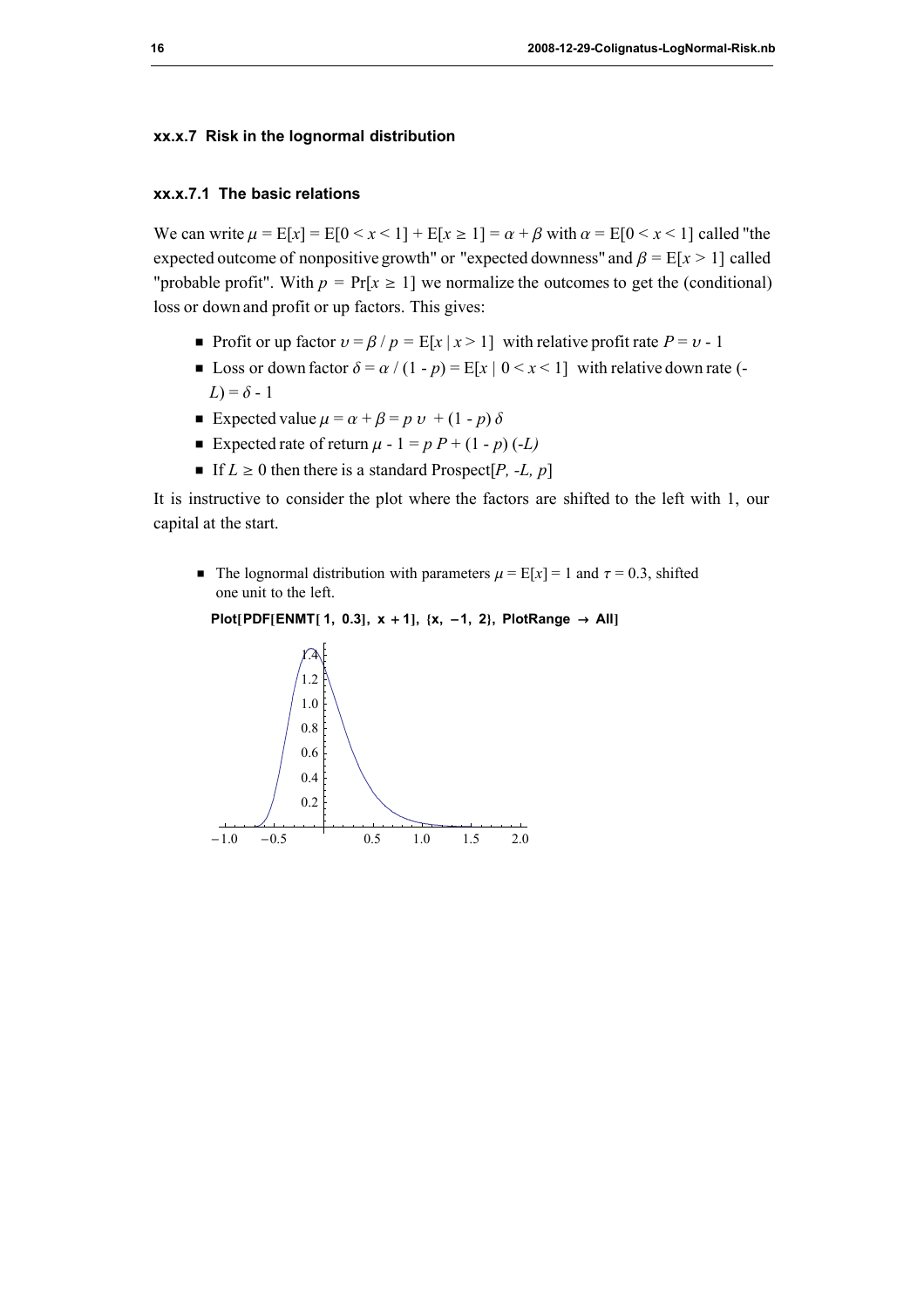# xx.x.7.2 Definition and deduction of risk

We have a proper risk that considers negative values as  $\rho = -E[-1 \le x \le 0]$  shifted and here the minus sign turns up. When we shift all  $\mu$ ,  $\alpha$  and  $\beta$  with one unit to the left then we might expect  $\mu$  - 1 = ( $\alpha$  - 1) + ( $\beta$  - 1) but of course that gives one -1 too much. The proper expectation is different, with  $\rho = -E[-1 \le x \le 0 \mid shifted] = \int_{0}^{1}$  $\int_0^{\pi} (1-x) \operatorname{pdf}[x \mid unshifted] dx$  $= (1 - p) - E[0 < x < 1]$ , where for example -2/3 in the shifted graph must have the comparable density of 1/3 in the original graph. Thus the proper risk for the rates  $\rho = (1$  $p$ ) -  $\alpha$ , i.e. the probability of having a downfactor corrected for its benefit. We can find the same correction when we consider the above relation for the rates,  $\mu - 1 = p P - (1 - p) L$ .

The integral of the density over the interval  $[0, 1]$  gives  $1 - p$ . This must dominate the integral that is weighted with values smaller than 1, which is  $\alpha$ . Thus  $1 - p \ge \alpha$  so that  $\rho \ge$ 0 and the higher the risk the worse it is. This implies that  $-L = \delta - 1 = \alpha / (1 - p) - 1 \le 0$ (multiply both sides with  $1 - p \ge 0$ ). Thus, in the graph above the value  $\delta$  - 1 is to the left of 0 and the value  $\nu$  - 1 to the right.

When we apply the standard definition on risk for Prospect  $[P, -L, p]$  then this gives risk =  $(1-p) L = (1-p)(1-\delta) = (1-p) - \alpha = \rho$ , which is consistent.

• These are examples of  $\alpha$ , 1 - p,  $\rho$  and  $\delta$ .

{EVZeroToOne[1, 0.3], ENMTLossPr[1, 0.3], ENMTRisk [1, 0.3], ENMTDownFactor [1, 0.3]}

80.440382, 0.559618, 0.119235, 0.786934<

# xx.x.7.3 Numerical example and the ERisket object

Mathematically, when  $\mu = 1$  then  $\alpha = E[0 \le x \le 1] = p$ . This is a surprising property of the lognormal distribution. It does fit of course with the notion that  $1 - p \ge \alpha$ , since the lognormal is an asymmetric distribution around  $\mu = 1$ . When interpreting the figures below it is useful to be aware of it. Also, we are considering the normal Prospect here and not the EProspect discussed below.

```
• When \mu = 1 then \alpha = p.
  EVZeroToOne [1, \tau] == ENMTProfitPr [1, \tau]
```
True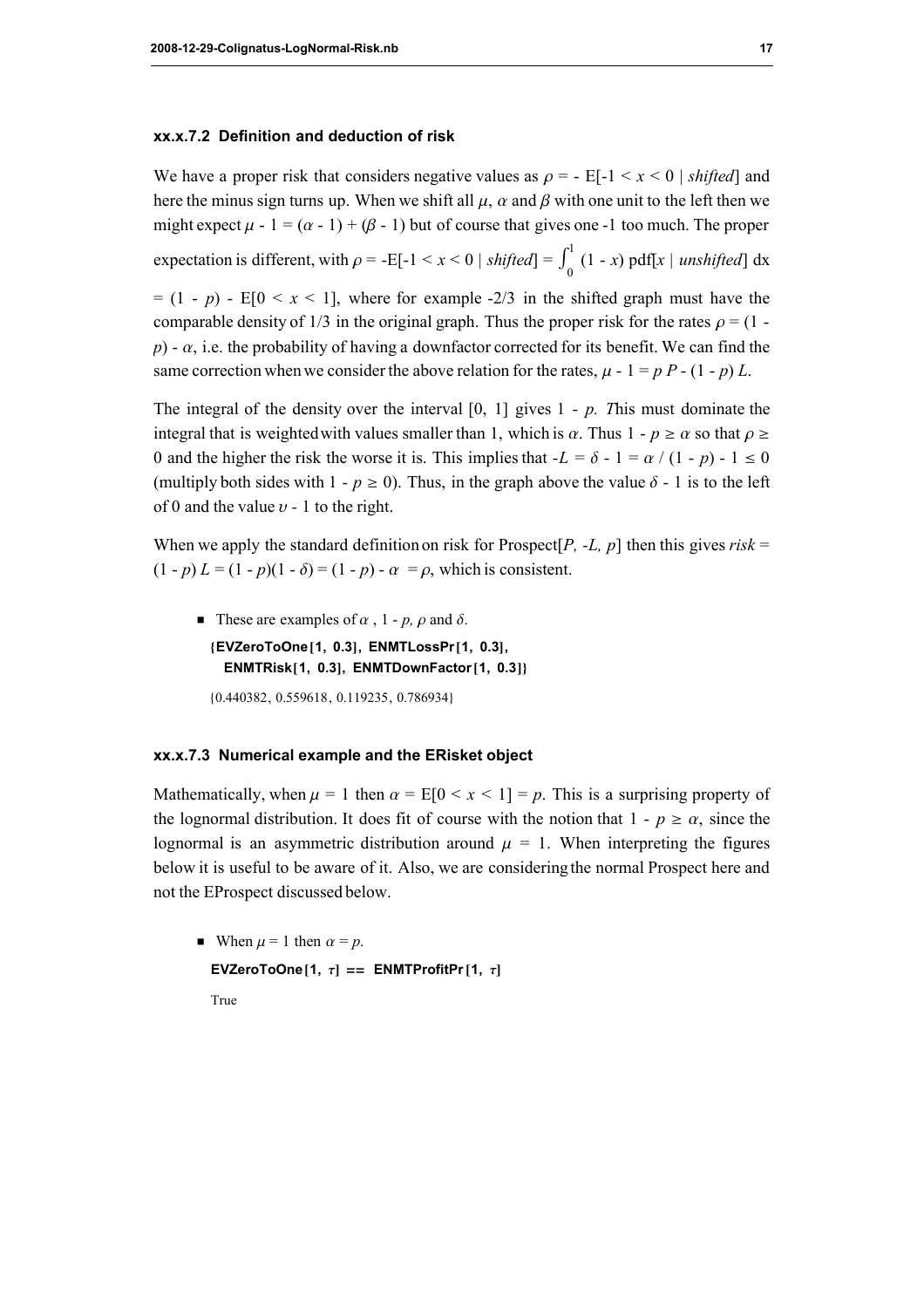This is the Prospect $[v - 1, \delta - 1, p]$ . This is what routine ENMTToProspect $[\mu,$  $\tau$ ] does.

```
q = Prospect [ENMTProfitFactor [\mu, \tau] - 1,
    ENMTDownFactor [\mu, \tau] - 1, ENMTProfitPr [\mu, \tau]]
```

$$
\text{Prospect}\left(\frac{2\left(\mu-\frac{1}{2}\mu\,\text{erfc}\left(\frac{\tau\left(\frac{\log(\mu)}{\tau^2}+\frac{1}{2}\right)}{\sqrt{2}}\right)\right)}{\text{erfc}\left(\frac{\tau^2-2\log(\mu)}{2\sqrt{2}\tau}\right)}-1,\frac{\mu\,\text{erfc}\left(\frac{\tau\left(\frac{\log(\mu)}{\tau^2}+\frac{1}{2}\right)}{\sqrt{2}}\right)}{2\left(1-\frac{1}{2}\text{erfc}\left(\frac{\tau^2-2\log(\mu)}{2\sqrt{2}\tau}\right)\right)}-1,\frac{1}{2}\text{erfc}\left(\frac{\tau^2-2\log(\mu)}{2\sqrt{2}\tau}\right)\right)}\right)
$$

#### ProspectEV[q] // Simplify

 $\mu - 1$ 

```
ENMTToProspect [
\mu, \tau]
                                gives Prospect[v - 1, \delta - 1, p] such that \delta =\alpha / (1 - p) = E[x | 0 < x < 1] and \nu = \beta / p = E[x | x > 1]
```
Use ToBaselineEProspect[ $\mu$ ,  $\tau$ ] to get the factors. Not to be confused with ToLogEProspect[ $\mu$ ,  $\tau$ ] that gives other factors.

■ Above parameter values applied.

```
qn = q /. \{\mu \rightarrow 1.0, \tau \rightarrow 0.3\}
```
Prospect(0.270754, -0.213066, 0.440382)

■ The standard Risket gives the expected value, the spread, the risk and the 1  $p$ , of course all defined with respect to the prospect and not our original problem. The spread is a bit low compared to the original  $\tau = 0.30$ . The risk or probable loss is a down rate of growth of 11.9%.

#### ToRisket[qn] // Chop

```
Risket(0, 0.240184, 0.119235, 0.559618)
```
 $\blacksquare$  The ERisket object directly follows from  $\mu$  and  $\tau$  and contains  $\mu$ ,  $\tau$ ,  $\rho$ , 1 - p, v and  $\delta$ . Note that  $v$  and the  $\delta$  can be calculated from the first four items using  $\alpha = 1 - p - \rho$  but they are included for later comparisons.

# ToERisket $[1, 0.3]$

ERisket(Baseline, 1, 0.3, 0.119235, 0.559618, 1.27075, 0.786934)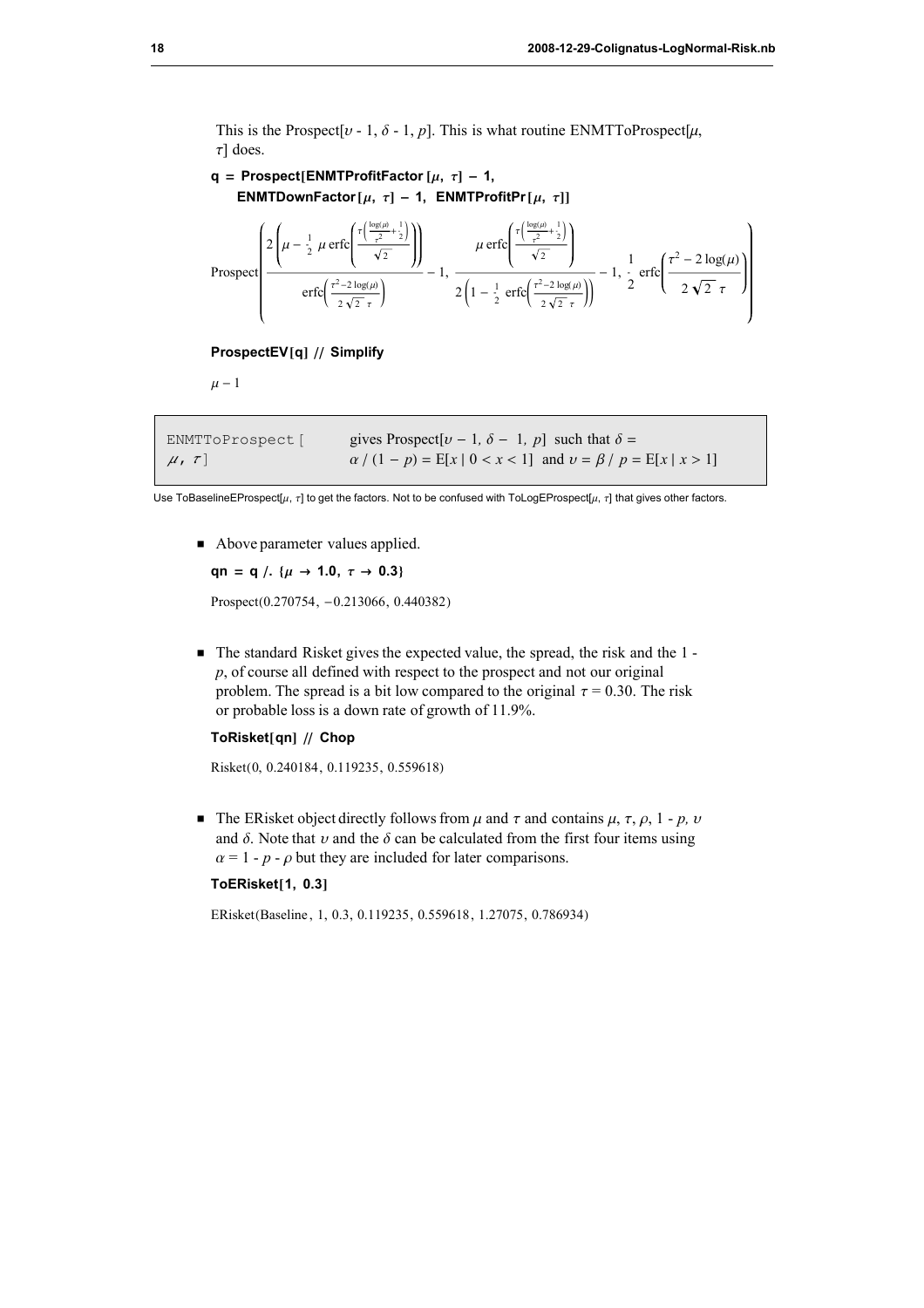EMMTRisk 
$$
[\mu, \tau]
$$
 the  $\rho = 1 -$ 

\nExpectedValue  $[0 < x < 1]$  of ExpNormalM (µ,  $\tau$ )

\nEMMTDoss  $[\mu, \tau]$  gives  $1 - \rho / (1 - p)$  of LogNormalDistribution  $[Log[\mu] - \tau^2/2, \tau]$ 

Similar routines are ENMTLossFactor, ENMTLossPr, ENMTProfit, ENMTProfitFactor, ENMTProfitPr, ENMTProbableProfit.

| ERisket [Baseline,<br>$\mu$ , $\tau$ , $\rho$ , $1 - p$ , $\nu$ , $\delta$ ] | is an object with expected value of factor $\mu$ ,<br>volatility $\tau$ for the Log[factors], $\rho$ risk,<br>probability p of profit, up v and down $\delta$ factors,<br>while these parameters are related in<br>multiplicative fashion. Note that $\alpha = 1 - p - \rho$ |
|------------------------------------------------------------------------------|------------------------------------------------------------------------------------------------------------------------------------------------------------------------------------------------------------------------------------------------------------------------------|
|                                                                              | TOERisket $[\mu, \tau]$ gives the ERisket object. Option Method controls the kind, default Base                                                                                                                                                                              |

## xx.x.7.4 Relation to the discussion below

Below, we will meet the interpretation of an EProspect in terms of a repeated game. This uses parameters or rather estimates  $\theta$  = EProspectTheta and  $\tau$  = EProspectTau. Above Prospect can be turned into an EProspect by inserting 1 and then we can give the same estimate. For the overview it is clearest to show this at this point and not at a later point. There is reason to affix more confidence in  $\mu$  and  $p$  than in the other parameters. Of course, in a repeated game the factors may have another interpretation.

 $\blacksquare$  The EProspectTheta and EProspectTau estimates on EProspect $[v, \delta, p]$  do not recover the true  $\theta$  and  $\tau$ .

```
BaselineEstThetaTau [1.05, .12]
```
 $\{ENMT \rightarrow \{0.0415902, 0.12\}, \text{Est} \rightarrow \{0.0444319, 0.0942564\}\}\$ 

```
ToBaselineEProspect gives EProspect[v, \delta, p][\mu, \tau]
```

```
BaselineEstThetaTau [\mu, \tau] returns the \theta and \tau from ENMT and the implied estimate
```

```
Not to be confused with ToLogEProspect[\mu, \tau] that gives other factors that would conform to those estimates.
```
Since the EProspect can contain all kinds of factors we will use the label "Baseline" to refer to the Prospect context and the label "Log" to the estimates provided by  $\theta$  =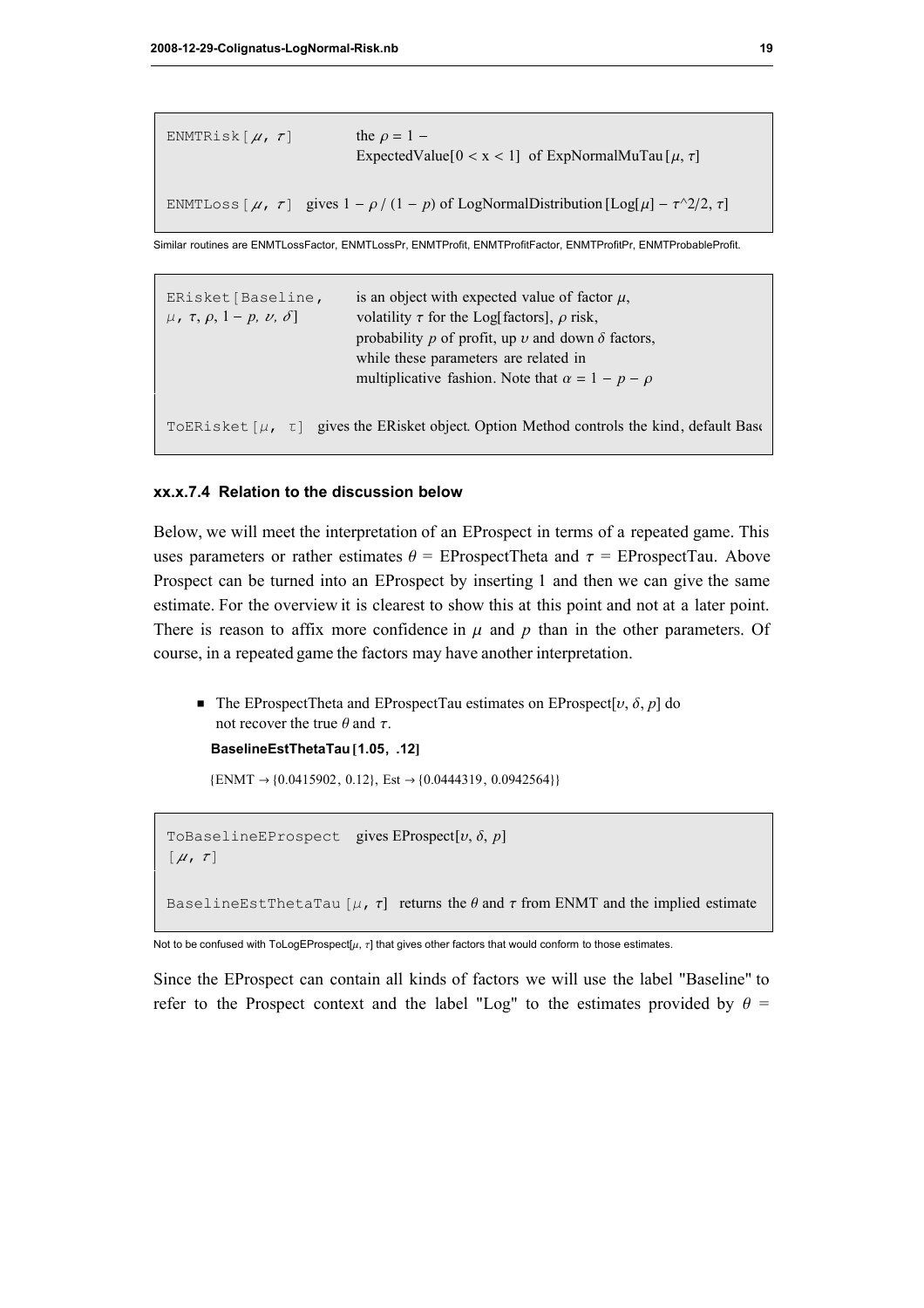EProspectTheta and  $\tau$  = EProspectTau.

# xx.x.7.5 Conclusions

Thus we have succeeded in one of our goals, i.e. to create a prospect such that it summarizes the long run situation.

- Conclusion 1: For every lognormal distribution there is a Prospect  $[P, -L, p]$  that summarizes key long run characteristics of the process, and such that  $\mu - 1 = p P$  $-(1-p) L$ . A drawback is that the spread implied by the prospect differs a bit from the  $\tau$  and differs also from the  $\sigma[\mu, \tau]$  implied by that lognormal distribution. But when the emphasis is on the risk then this is a minor point.
- $\blacksquare$  Conclusion 2: The lognormal and its parameters represent some ephemeral long run that need not materialize in an actual run or simulation. The prospect that summarizes it can exist in the same way, i.e. without a definition of a unit period. A public relations problem for the prospect is that it also might represent a wheel of fortune that is actually applied with some unit period. Then  $E[S] = p v + (1$ p)  $\delta$  is defined for long run process A and its prospect may be used in process B with  $\mu[1] = p v + (1 - p) \delta$ . But there need be no other connection between A and B.
- $\blacksquare$  Conclusion 3: The development of risk is one of the influences that help us to focus on the  $p$  in the multiplicative prospect. When comparing a lognormal outcome with a prospect then it is interesting to keep the odds the same. In a twoparameter world we would have a preference for  $\{\mu, p\}$  above  $\{\mu, \tau\}$ .
- Conclusion 4: There is a bit of a paradox. With the probable downfactor  $\alpha = (1$ p)  $\delta$  for the *factors* we would naively think that  $\alpha$  - 1 would be the probable loss, i.e. risk, on the *rates*. To turn it nonnegative we would tend to use  $-(\alpha - 1) = 1$ .  $\alpha$ . The lower  $\alpha$  the higher our risk. However, this needs to be corrected with p, the probability that this high risk does not occur, making the risk measure a bit lower. This holds for any distribution for nonnegative factors around 1 and is not typical for the lognormal. The measure is consistent with the original notion of risk for prospects and it finds a decent interpretation.
- $\blacksquare$  Conclusion 5: This development of risk used the proportional rates for the level outcome of the lognormal. In this way it conforms to the simple Prospect and is useful for human communication. It is an option to investigate the use of logs as in -E[Log[S] < 0] etcetera. Care must be taken that our real focus of interest is  $\mu$ . The condition  $Log[\mu] > 0$  seems more natural and would not lead to different conclusions than already gotten.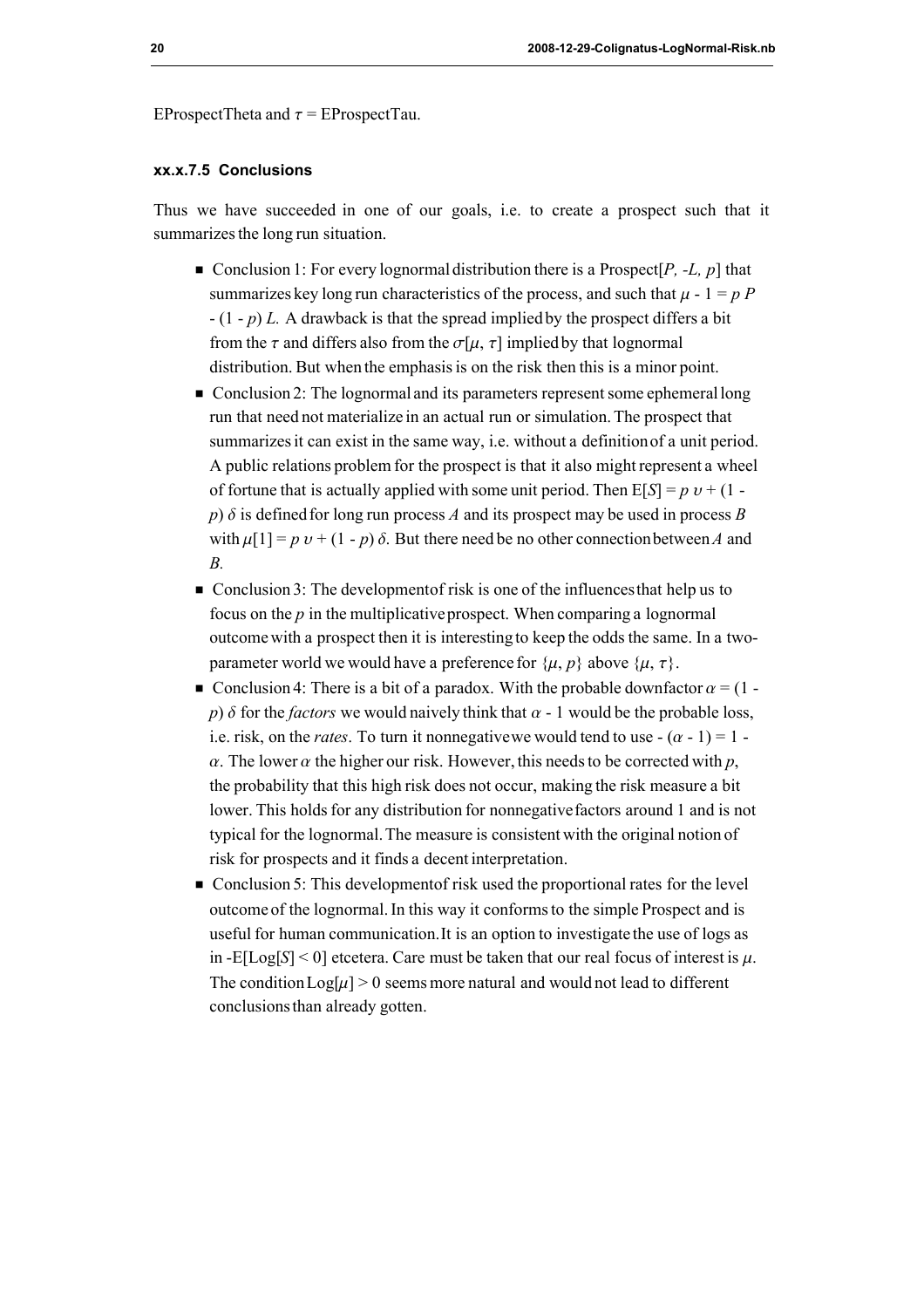# xx.x.8 Translating an EProspect into a LogNormal using Mu and Pr

# xx.x.8.1 The way back

Let us take Prospect[u -1,  $d - 1$ , p] and ask whether we can recover the lognormal behind it. The  $\mu$  is no problem but then ? We know from the above that the spread is no good indication of the  $\tau$ . Keeping the odds the same, it is logical to use  $\{\mu, p\}$  to find the translation and to generates a proper  $\tau$ . Implied will be some  $v = E[x | x > 1]$  and  $\delta = E[x]$  $0 \le x \le 1$  which should fit the u and d, otherwise the Prospect isn't really a representation of a lognormal distribution. Note that  $\mu = p u + (1 - p) d$  uses the p too. It will be most useful to work with the levels and not the rates.

# xx.x.8.2 No freedom for probability

Let us consider the translation of an EProspect  $[u, d, p]$  into a lognormal format. See Luenberger (1998:314) for the related derivation and issue. He suggests that  $p$  is a free parameter and then solves the overabundance of degrees of freedom by setting  $d = 1 / u$ . However  $p$  would also be determined by the lognormal parameters. That is, once we provide an adequate interpretation for this  $p$ , since we might take some leeway here. However, the common prospect explicitly expresses that  $p = Pr[S \ge 1]$  (where we can neglect the density at 1).

■ It is no use to solve for  $\theta$  since p depends upon both  $\theta$  and  $\tau$ .

 $Pr[S \ge 1] == EMTProfit[µ, \tau]$ 

 $Pr(S \ge 1) = \frac{1}{2}$ 2 erfc  $\tau^2$  – 2 log( $\mu$ ) 2  $\sqrt{2}$   $\tau$ 

 $\blacksquare$  To the left is the plot for  $u = 1$ . Given that u is fixed, the limit for larger  $\tau$ implies that  $Pr[S \ge 1] \rightarrow 0$ . To the right is the probability density for  $\mu = 1$ and  $\tau$  fixed at 4.

p1 = Plot[ENMTProfitPr [1,  $\tau$ ],  $\{\tau, .01, 4\}$ , AxesOrigin  $\rightarrow$  {0, 0}, AxesLabel  $\rightarrow$  {Tau, "Pr[S  $\geq$ 1 |  $\mu$  = 1] "}];

 $p2 = Plot[PDF[ENMT[1, 4], x],$  $\{x, 0, 2\},$  AxesLabel ->  $\{S, "PDF[S |  $\mu = 1, \tau = 4$ ]]"}];$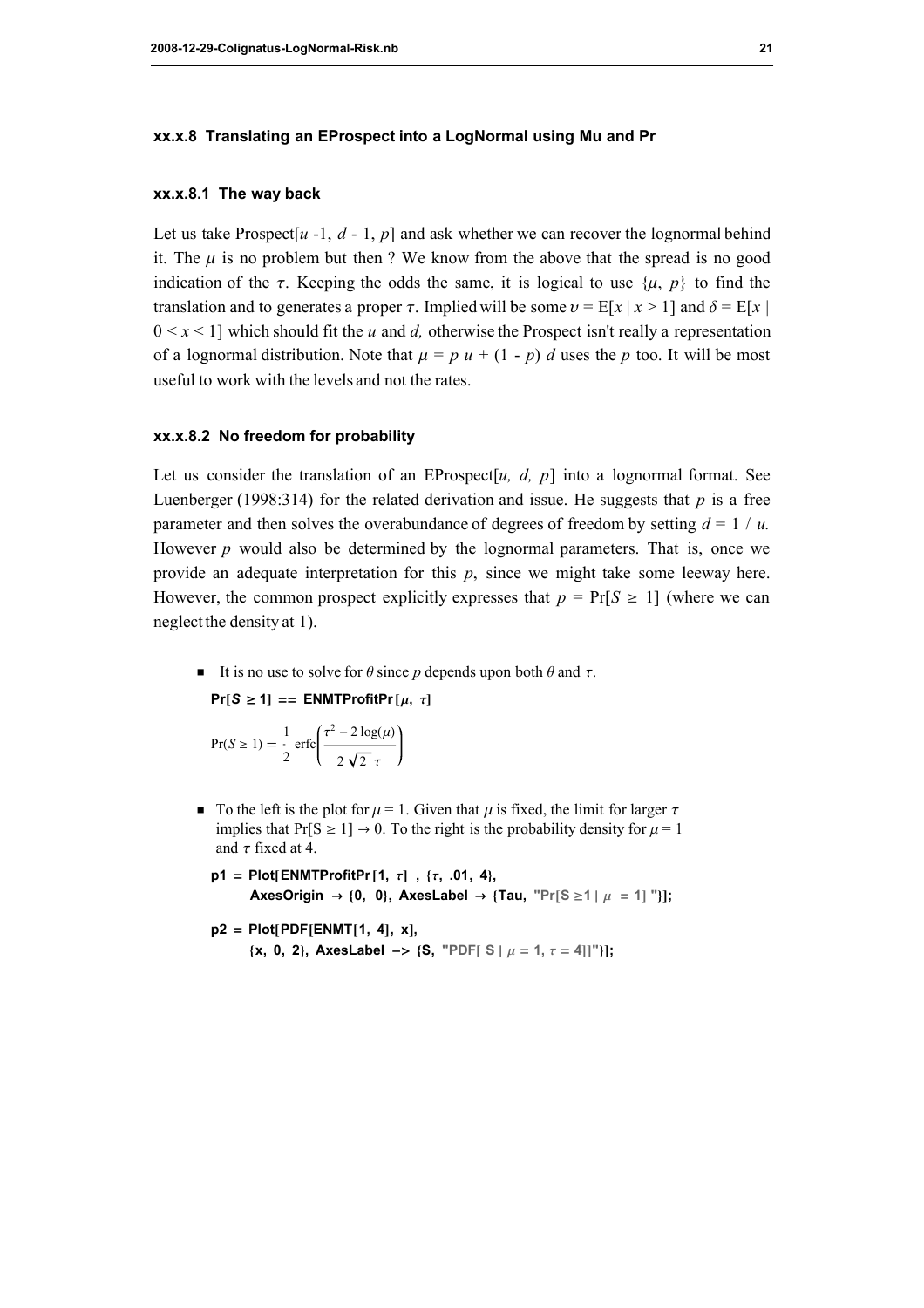# GraphicsGrid [{{p1, p2}}]



 $\blacksquare$  The implied  $\theta$  and  $\tau$  follow from  $\{\mu, p\}$ . In the calculations it appears that we must make a distinction between  $\mu$  < 1 and otherwise. A situation with structural decline might better be modelled with inverse factors  $1/\mu$ .

#### ENMTTau[ $\mu$ , p]

If[ $\mu$  < 1, ENMTTau(1,  $\mu$ , p), ENMTTau(2,  $\mu$ , p)]

#### ENMTTheta $[\mu, p]$

$$
\log(\mu) - \frac{1}{2} \text{ If } [\mu < 1, \text{ ENMTTau}(1, \mu, p), \text{ ENMTTau}(2, \mu, p)]^2
$$

• This is the function for  $\tau$  when  $\mu = 1$ .

 $ENMTTau[1, p]$ 

$$
\sqrt{2}\left(\sqrt{\text{erf}^{-1}(2 p - 1)^2} - \text{erf}^{-1}(2 p - 1)\right)
$$

# xx.x.8.3 The ranges for Tau

When  $\tau$  determines p then we have a nice lognormal plot but now we get the inverse. The inverse dependency  $\tau[p]$  is not self-evident.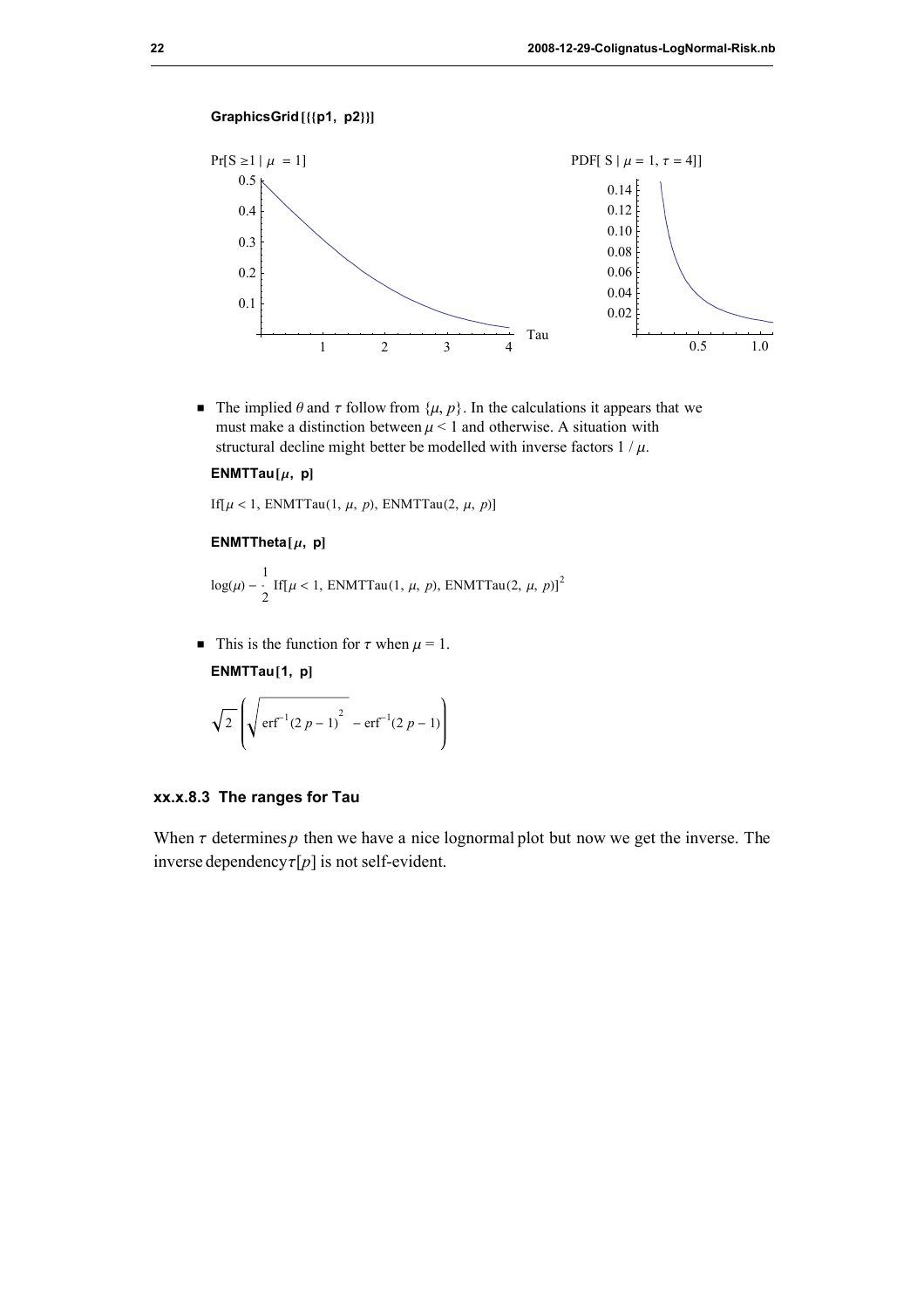$\blacksquare$  You can imagine my mystery when I saw this for the first time.



ENMTTau[Plot,  $\mu$ ] shows. ENMTTau[Plot, Show] shows three already selected plots. ENMTTau[1,  $\mu$ ,  $p$ ] assumes  $\mu$  < 1. ENMTTau[2,  $\mu$ ,  $p$ ] for other values. ENMTTau[Plot, 1,  $\mu$ ,  $p$ ] is required for plotting without the condition on the maximum.

 $\blacksquare$  This is the explanation. These are prints for  $\mu = 0.5$ , 1 and 2, where p can determine  $\tau$ . The equation on the probability generates two solutions. The red lines are for ENMTTau[1,...] and the blue lines are for ENMTTau[2,...]. The first is mostly negative but for a relevant section positive, where it also generates a smaller Tau. Only in the case when  $\mu$  < 1 there is a maximal value for both  $p$  and  $\tau$ . In this case, and only in this case, an EProspect may contain a p that is too high to generate a proper  $\tau$ .

#### ENMTTau [Plot, Show]



It must be mentioned that there are competing ways to translate an EProspect into a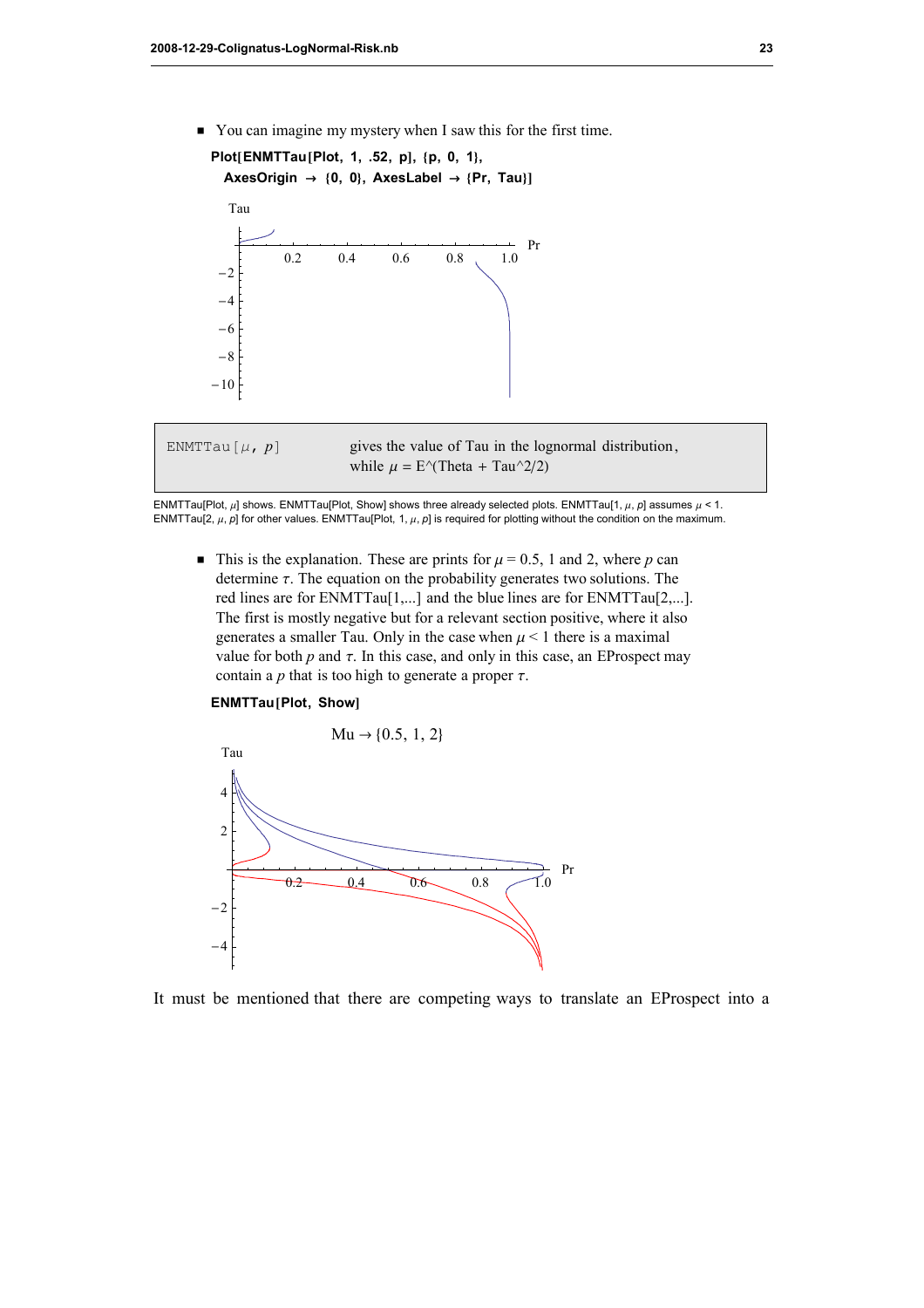lognormal. Let us baptize the present method as the Mean manner. Below we shall meet the "Log" manner. Currently we can test an EProspect on the Mean condition.

 $\blacksquare$  This prospect fits the condition of a lognormal distribution.

```
q = EProspect[1.05, 0.97, 0.60];
```
LogNormalQ [Mean, q]

True

| LogNormalQ [        | checks whether the EProspect conforms to the assumptions            |
|---------------------|---------------------------------------------------------------------|
| Mean $ $ Loq,       | of a lognormal distribution. This is a limited test                 |
| q EProspect $\vert$ | on Pr. With choice Mean then $\{\mu, p\}$ are used. With            |
|                     | choice Log the $\theta$ and $\hat{\tau}$ from the prospect are used |

When using Log: The EProspectTheta[q] and EProspectTau[q] are substituted again into LogNormalProfitPr[theta, tau]. Returned is Pr == impliedPr, which may remain unevaluated, on purpose. See then also Results[LogNormalQ, Theta].

 $\blacksquare$  Thus it is also possible to create the appropriate  $\mu$  and  $\tau$ . This returns to the lognormal parameters. By default the result is into Hold so that we can check on  $\mu$  and  $\tau$ . When we release the Hold then we get the  $\theta$  and  $\tau$  parameters.

# ToENMT [Mean, q]

Hold[ExpNormalMuTau][1.018, 0.0626665]

#### % // ReleaseHold

LogNormalDistribution [0.0158764, 0.0626665]

```
TOENMT [Mean,
q_EProspect]
                                        uses parameters \mu and p of the
                                        prospect and returns Hold[ENMT][\mu, \tau] or
                                       LogNormalDistribution [Log[\mu] - \tau^2/2, \tau]TOENMT [Log, q_EProspect] uses implied parameters \hat{\theta} and \hat{\tau} of the prospect and return
```
Option Hold  $\rightarrow$  True (default) controls the latter switch.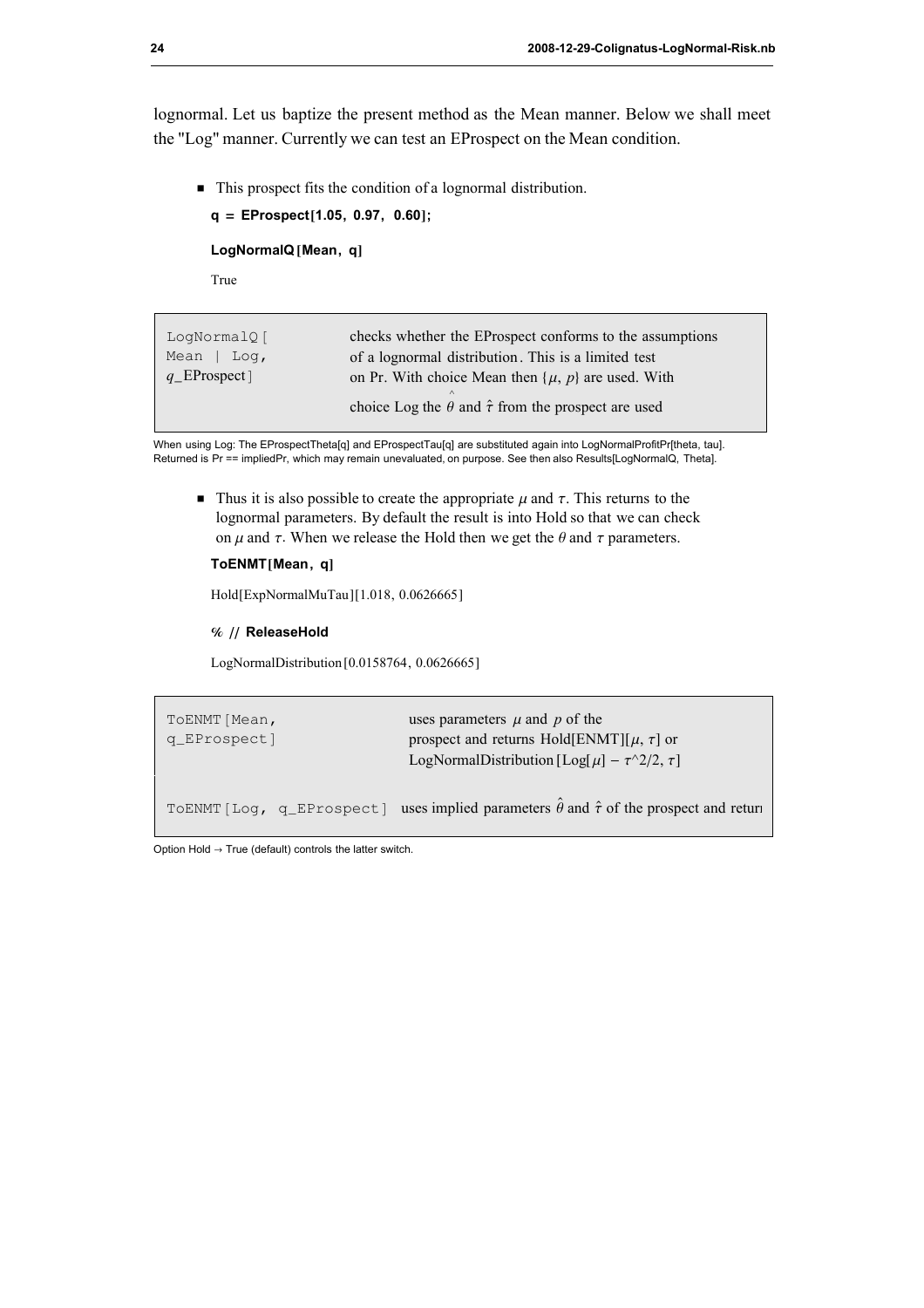# xx.x.8.4 When  $\mu$  < 1

Let us look deeper into the state of decline. When  $\mu$  < 1 then the  $p[\mu, \tau]$  appears to have a maximum. This means that the  $p$  in the EProspect may overstate its case so that it cannot be represented by a lognormal process. The lognormal remains a distribution with limitations - though we might study  $1 / \mu$ . Let us find the maximum p.

• This gives the maximand, the normal equation, its solution for  $\mu \ge 1$  (false, no maximum) and  $\mu$  < 1 (feasible).

(func = ENMTProfitPr $[\mu, \tau]$ ) -> (eqs = D[func,  $\tau$ ] = 0)

$$
\frac{1}{2}\operatorname{erfc}\left(\frac{\tau^2 - 2\log(\mu)}{2\sqrt{2}\ \tau}\right) \to -\frac{e^{-\frac{\left(\tau^2 - 2\log(\mu)\right)^2}{8\tau^2}}\left(\frac{1}{\sqrt{2}} - \frac{\tau^2 - 2\log(\mu)}{2\sqrt{2}\ \tau^2}\right)}{\sqrt{\pi}} = 0
$$

Reduce[eqs &&  $\tau > 0$  &&  $\mu \ge 1$ ,  $\{\tau, \mu\}$ , Reals]

False

Reduce [eqs &&  $\tau > 0$  &&  $\mu < 1$ , { $\tau$ ,  $\mu$ }, Reals]

$$
\tau \neq 0 \bigwedge \tau > 0 \bigwedge \mu = e^{-\frac{\tau^2}{2}}
$$

• The value of the maximum at this value of  $\mu$  (or  $\theta = -\tau^2$ ). pmax == ENMTProfitPr [mu, Sqrt[-2 Log[mu]]] /. LogRule

 $pmax = -$ 2  $erfc$   $\frac{\log(mu)}{\log(mu)}$  $-\log(mu)$ 

sol = FullSimplify [%, Assumptions  $\rightarrow$  {mu > 0, mu < 1}]

 $2 \text{ pmax} = \text{erfc}\left(\sqrt{-\log(\text{mu})}\right)$ 

 $\blacksquare$  This prospect has such a low  $\mu$  that the condition on the maximum strikes. The  $\theta$  and  $\tau$  that are generated on that maximum seem acceptable however.

 $q =$  EProspect[1.05, .10, .60];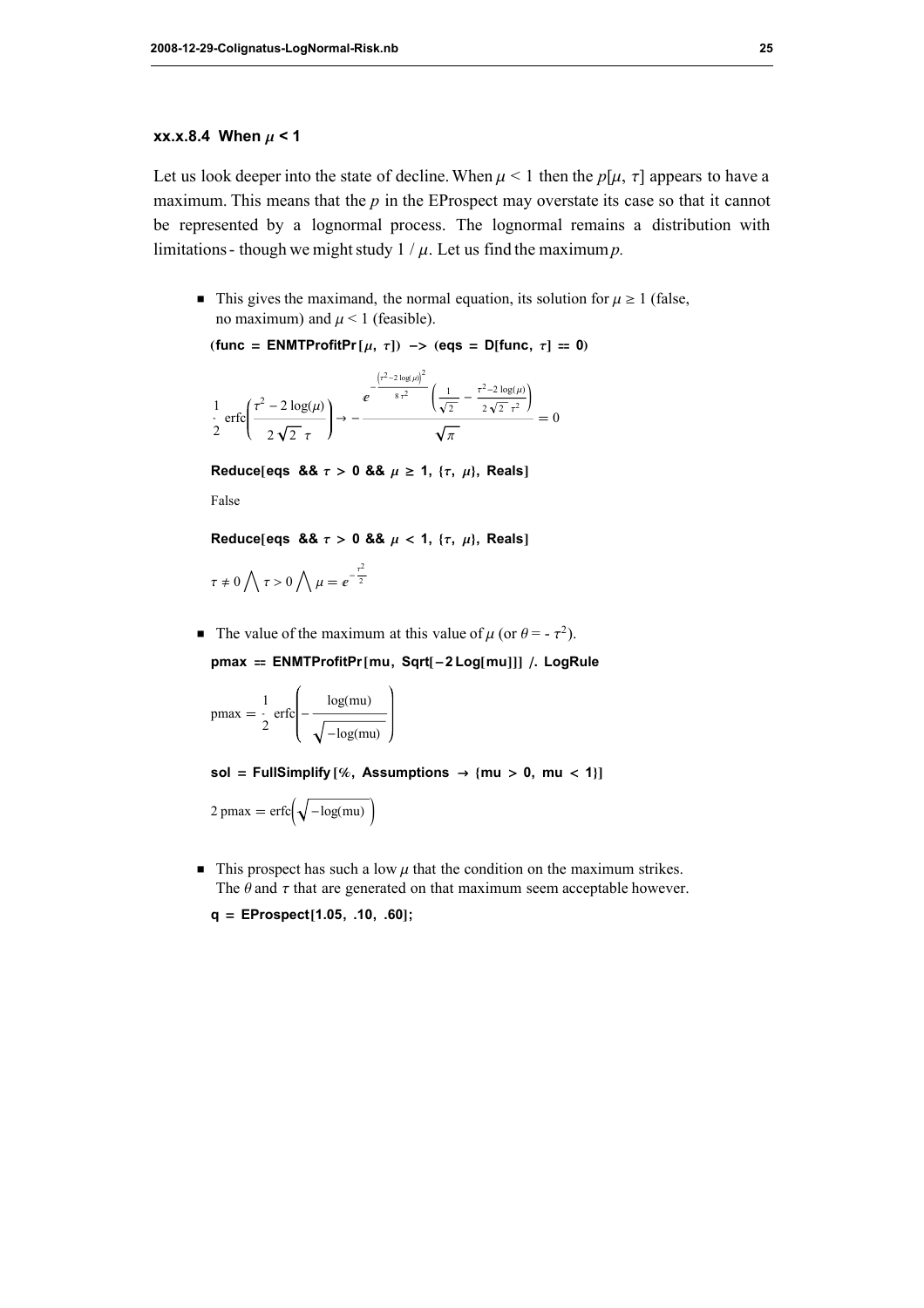# ToENMT[Mean, q] ENMTTau ::max : Mean 0.67 allows maximal probability 0.185404. Its Tau is taken Hold[ExpNormalMuTau][0.67, 0.894961] % // ReleaseHold

LogNormalDistribution  $[-0.800955, 0.894961]$ 

NB. The lower probability is not used to adapt the  $\mu$ . That would lead to a lower  $\mu$  again etcetera.

Thus  $\mu$  < 1 can generate no, one or two solutions for inverse  $\tau[p]$ . We can show that by plotting  $p[\mu, \tau]$  for a small value of  $\mu$ . In the left graph, when we draw a horizontal line at  $p = 0.5$  then there is no intersection while a horizontal line at 0.10 gives two points. Of course, we can see the same plot in inverse form in the plot above. By default we take the lower  $\tau$ , in this case about  $\tau = 1$ , shown on the right.

■ To the left is the plot for  $\mu$  = 0.5. Given that  $\mu$  is fixed, the limit for larger  $\tau$ implies that Pr[S  $\ge$  1]  $\rightarrow$  0. To the right is the probability density for  $\mu$  = 0.5 and  $\tau$  fixed at 1.

```
p1 = Plot[ENMTProfitPr [0.5, \tau], \{\tau, .01, 4\},
       AxesOrigin \rightarrow {0, 0}, AxesLabel \rightarrow {Tau, "Pr[S ≥1 | \mu = 0.5] "}];
```
 $p2 = Plot[PDF[ENMT[0.5, 1], x],$  $\{x, 0, 1.2\},$  AxesLabel ->  $\{S, \text{ "PDF}[S | \mu = 0.5, \tau = 1]]\}$ ;

GraphicsGrid [{{p1, p2}}]

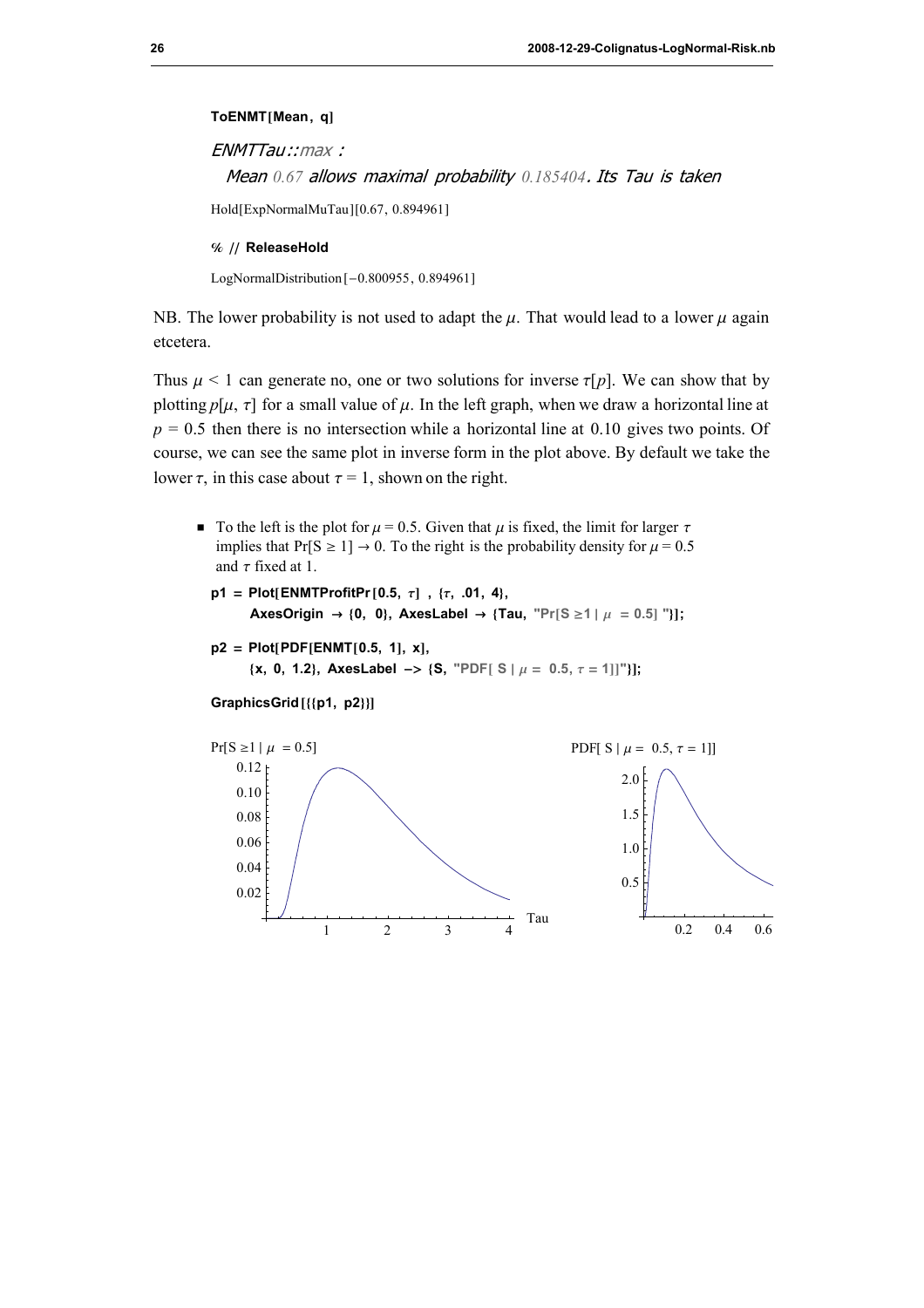# xx.x.8.5 Ranges for Theta

When we use  $p = 1/2$  then this forces  $\theta = 0$  and the lognormal distribution collapses to a one-parameter family. In general however  $\theta$  follows from  $\mu$  and  $\tau$ .

Solving  $\tau$  from  $\theta$  and  $p = 1/2$ .

```
\tau == ENMTTau\big[\mathsf{Exp}[\theta + \tau^2 \mathbin{/} 2],\ 1/2\big][[3]] \mathbin{/}\mathclap{/} PowerExpand \mathbin{/}\mathclap{/} Simplify
```

```
\tau^2 + 2 \theta = \tau
```
**■** This is a prospect with a  $\theta \neq 0$ .

```
q = EProspect[1.5, 0.77, 0.86];
```
ToENMT [Mean, q] // ReleaseHold

```
LogNormalDistribution [0.297087, 0.274999]
```
LogNormalQ [Mean, q]

True

# xx.x.8.6 Checking on the factors

Above, we only checked whether the prospect conformed to a lognormal distribution by checking whether  $p = p[\mu, \tau]$  but we did not check on whether it *fitted* in terms of the factors. There seems to be a degree of freedom on u and d. There is a line  $\mu = p u + (1 - p)$ d where every  $0 \le d \le 1$  generates another u. However, in this case the assumption is that  $u = v$  such that  $p v = \beta = E[0 \le x \le 1]$  and similarly for d. We can recover the implied factors from the ERisket object and do a test, and put this procedure into a routine FitQ.

• When the prospect has been created from a lognormal then we can recover the parameters of that lognormal.

 $q = ToBaselineEProspect[1.05, .3]$ 

EProspect(1.29466, 0.800354, 0.50504)

#### LogNormalFitQ [Mean, q]

True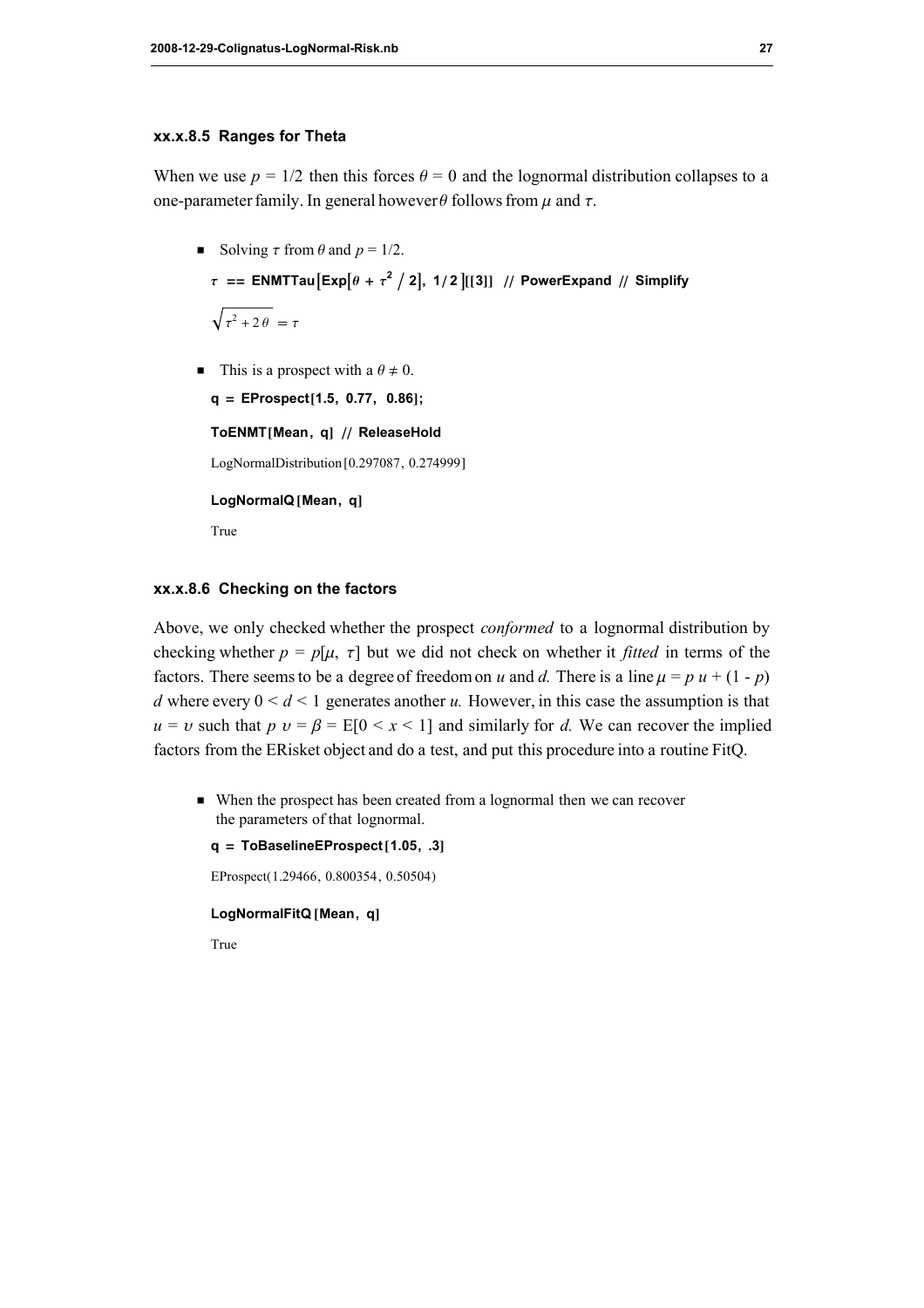#### ToENMT[Mean, q]

Hold[ExpNormalMuTau][1.05, 0.3]

 $\blacksquare$  An arbitrary EProspect however may contain factors that correspond to a lognormal but that do not fit the assumptions of that lognormal with the same  $\mu$  and  $p$ .

 $q =$  EProspect[1.5, 0.77, 0.86];

LogNormalFitQ [Mean, q]

False

LogNormalQ [Mean, q]

True

# ToENMT[Mean, q]

Hold[ExpNormalMuTau][1.3978, 0.274999]

| LogNormalFitQ [<br>  Log ?, $q$<br>Mean<br>EProspect, n: Automatic ] | checks whether the EProspect fits exactly to the<br>lognormal distribution with the same factors. With<br>choice Mean then $\{\mu, p\}$ are used and the implied<br>factors from ToENMT[Mean, q]. With choice Log<br>$\wedge$ |
|----------------------------------------------------------------------|-------------------------------------------------------------------------------------------------------------------------------------------------------------------------------------------------------------------------------|
|                                                                      | the $\theta$ and $\hat{\tau}$ from the prospect are used and ????                                                                                                                                                             |

The routine first calls LogNormalQ. Use n to round to n digits. The routine uses Equal, see \$MaxExtraPrecision. When using Log:

#### xx.x.8.7 Turning to a repeated game

Let us consider a Prospect [ $v$  -1,  $\delta$  -1,  $p$ ] representing a long term state of choice. We can turn this now into a lognormal distribution with the appropriate parameters. Suppose that we now want to do a repeated game. There are at least two possibilities. The first is to use EProspect[ $v$ ,  $\delta$ ,  $p$ ]. It is not guaranteed that this recovers the long run state since the spread will be off. However, with the lognormal distribution we can find another projection that fits the  $\tau$ . This is the subject of the next subsections.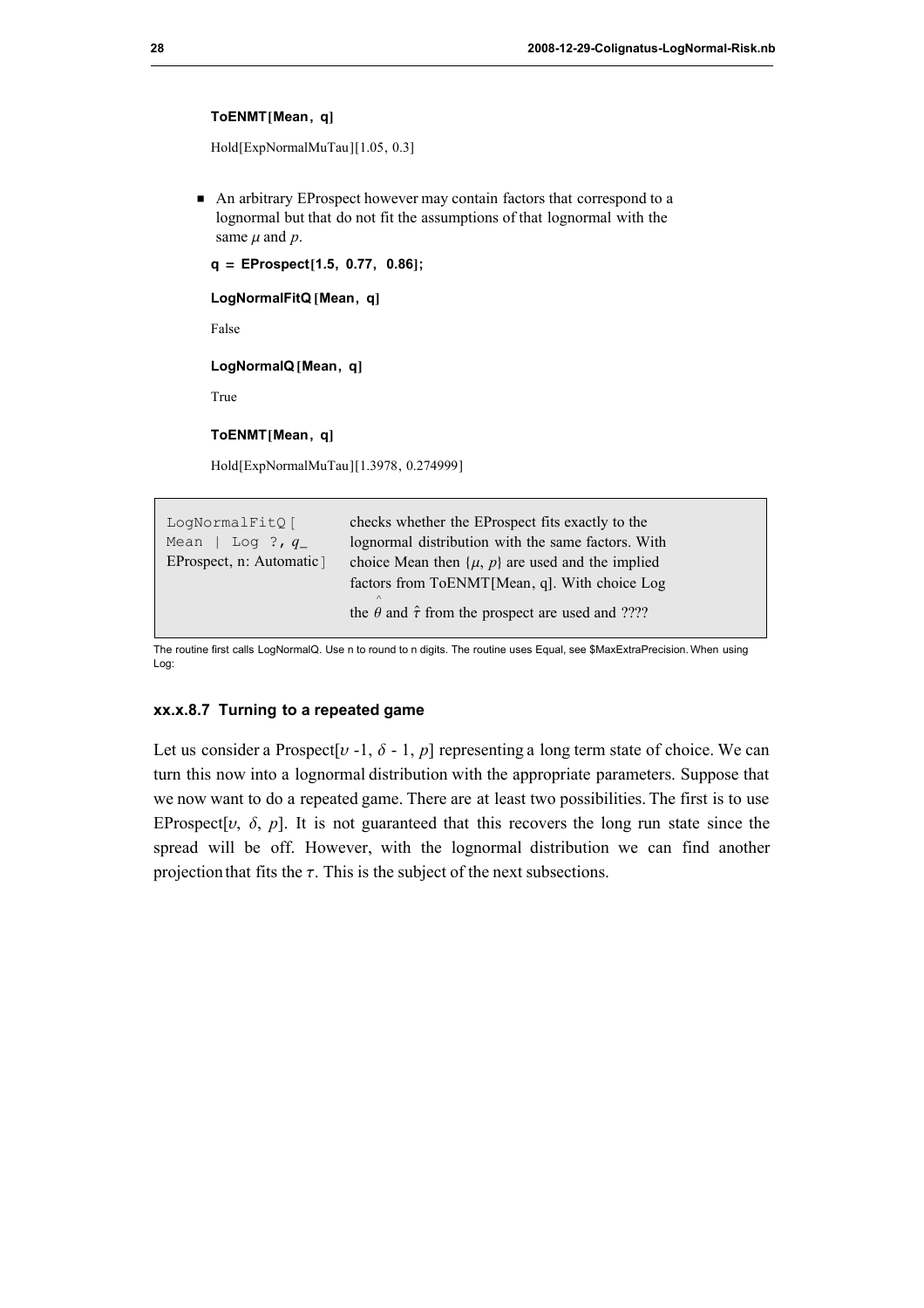# xx.x.8.8 Conclusions

- Conclusion 1: Any multiplicative prospect can be turned into a lognormal distribution such that  $\mu = E[S] = p u + (1 - p) d$  and, except for some degenerate cases when  $\mu$  < 1, in such a way that  $p = Pr[S \ge 1 | \mu, \tau]$  so that the odds are the same. Binary prospects thus can be used to represent long term choice situations.
- Conclusion 2: The  $\tau$  follows from  $\{u, p\}$  and  $\theta$  subsequently from  $\{u, \tau\}$ . Via the lognormal process the  $\theta$  and  $\tau$  generate the  $\mu$  and  $p$  at the end of the period. Degenerate cases derive not from this deduction itself but from properties of the lognormal distribution.
- Conclusion 3: This approach fits with our knowledge that the  $\sigma$  of a prospect is no good indicator of the  $\tau$  when the prospect has been created from a lognormal in the "baseline" fashion.
- Conclusion 4: When a lognormal is projected into an EProspect then the  $\mu$  and  $\tau$ can normally be fully recovered from the  $\mu$  and  $p$ . There could be projection methods that change  $\mu$  or p but it is not clear what the advantage of such projections would be.
- $\blacksquare$  Conclusion 5: EProspects not generated in this way will conform to some lognormal (except for degenerate cases) but there will be differences on the factors.

# xx.x.9 An alternative course to find a closer fit between  $\tau$  and  $\sigma$

# xx.x.9.1 In general

As said, the long run has already been essentially solved with the  $\{\mu, p\}$  approach. In a two-parameter family there is little room to choose. There may be other cases when the  $\sigma$ of an EProspect is important and would be regarded as indicative for the  $\tau$  of the lognormal. The discussion on the  $\sigma$  and  $\tau$  makes most sense in the context of repeated games. With above methods we do not have a good fit so let us try to find a better one.

If  $\sigma$  and  $\tau$  are the only criterion then it would be straightforward to concentrate on them. This however may obscure the problem. Volatility is not a complete measure of risk. It will be useful to extend the horizon so let us also consider risk in a repeated game.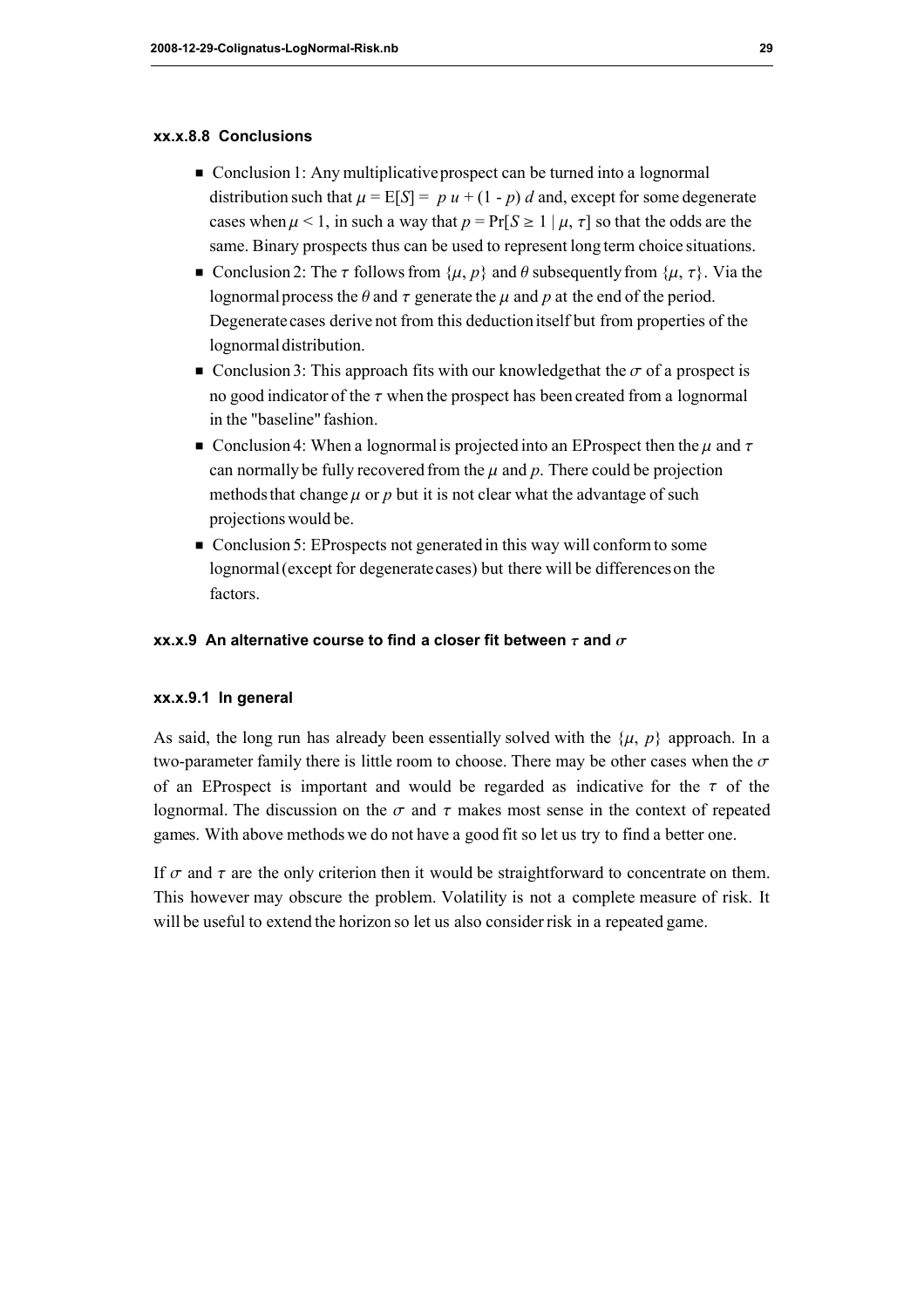# xx.x.9.2 The risk of a binary EProspect

The format of the Prospect inspires us to define a multiplicative risk.

- The basic binary Prospect format.
	- $q = $Prospect[]$ ;  $\{q, \mu \rightarrow Prospect[Fe][q], \rho \rightarrow Risk[q, Position \rightarrow True]\}$

 ${Proofer}(Profit, -Loss, Pr), \mu \rightarrow Pr Profit - Loss(1 - Pr), \rho \rightarrow Loss(1 - Pr)$ 

For the lognormal distribution we start with  $\text{Log}[\mu] = \theta + \tau^2 / 2$  and note that the term on the volatility is nonnegative.

- $\blacksquare$  Log[ $\mu$ ] =  $\theta$  +  $\tau^2$  / 2 =  $p$  Log[ $u$ ] + (1  $p$ ) Log[ $d$ ] +  $\tau^2$  / 2 =  $\{p \text{Log}[u]$  +  $\tau^2$  / 2} - $(1 - p) \{ -Log[d] \}$ 
	- **•** LossAnalog =  $\text{Log}[1 + f^*]$  =  $\text{Log}[d]$
	- RiskAnalog =  $(1 p)$  LossAnalog =  $(1 p)$  Log[ $1 + f^*$ ]
- ProductRisk = E^RiskAnalog =  $\Pi$  =  $(1 / d)^{1-p} = d^{p-1}$
- Hence  $\mu = \text{Exp}[\tau^2 / 2] u^{p}/\Pi$  or  $\mu \Pi = \text{Exp}[\tau^2 / 2] u^{p}$  or Median  $\Pi = u^{p}$

This fits with the notion that higher risk is unfavourable. The higher the risk the more we fall behind in growth. If we hadn't had the risk then our result would have been higher. When we multiply the ProductRisk with the expected value then we get the untainted outcome of all the wins in the run inclusive the up-factor of volatility.

 $\blacksquare$  The \$EProspect[] is the formal object.

## \$EProspect[]

EProspect(ProfitFactor, LossFactor, Pr)

# ProductRisk [\$EProspect[]]

 $LossFactor<sup>Pr-1</sup>$ 

 $\blacksquare$  In practice we tend to interprete 1 - 0.05 as a 5% loss. We should actually look at  $1/1.05 = 1.05263$ . NB. We can check this by setting  $p = 0$ .

{ProductRisk [EProspect[1, .95, 0]], ProductRisk [EProspect[1, 1 / 1.05, 0]]}

81.05263, 1.05<

We can summarize the situation. The following equations do not use logs to allow easier translation to Prospect[Profit, -Loss, Pr].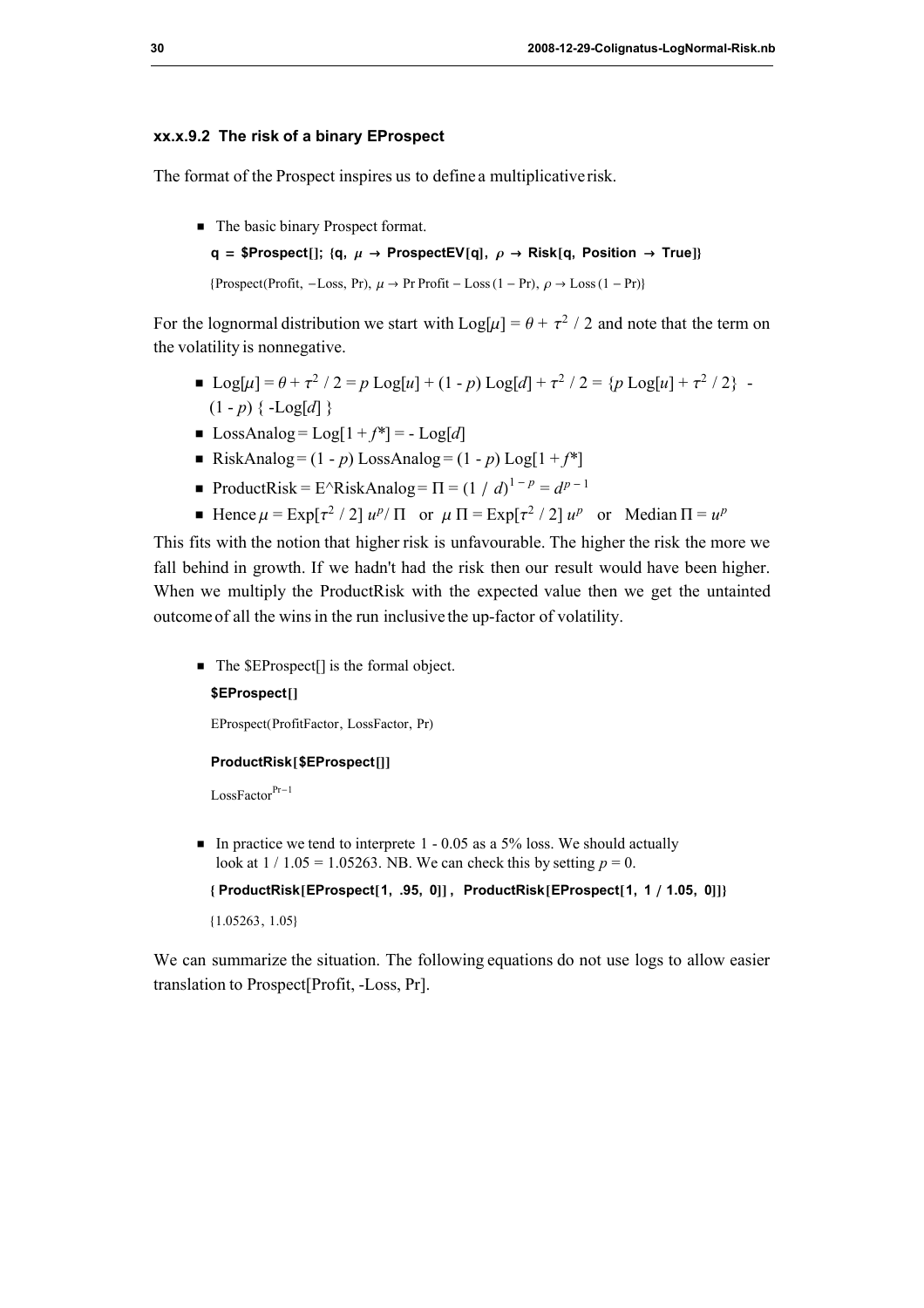#### RiskEquations [\$EProspect]

 $\left\{\text{Loss} = \text{DownFactor} - 1, \text{ Profit} = \text{ProfitFactor} - 1, \text{Median} = \text{DownFactor}^{1-Pr} \text{ProfitFactor}^{Pr},\right\}$ 

ProductRisk DownFactorPr-<sup>1</sup> , DownFactor 1  $\frac{1}{\text{FailureRate } + 1}$ 

■ A 50 / 50 chance of winning 5% and losing 3% seems like a good deal. The expected value is higher than 1 though perhaps not as much as we might have expected. The product risk actually is 1.5%.

```
q = EProspect[1.05, 0.97, 0.50];
```
# {SinglePeriodEV [q], ProspectEV [q], ProductRisk [q]}

 $\{1.01, 1.01, 1.01535\}$ 

```
ProductRisk@
e<sub>_</sub>EProspect \vert
```
gives the product risk of the multiplicative prospect

This differs from normal Risk in that there is no Prospect[Profit, -Loss, Pr] but an EProspect[ProfitFactor, LossFactor, Pr] with a different calculation of the expected value, see ProspectEV[\$EProspect[]]

# xx.x.9.3 For the lognormal

Currently we will discuss another kind of projection from a lognormal distribution with parameters  $\{\mu, \tau\}$  into an EProspect $[u, d, p]$ . Let us call this projection H. This will create another downfactor and profitfactor. These names are a bit hybrid, by the way. The term upfactor need not be used since it really concerns profit so we stick to the name profitfactor. The term lossfactor however is less inviting since loss would concern the negative area of the shifted lognormal.

- **•** DownFactor  $d = H[\mu, \tau, low]$
- ProfitFactor  $u = H[\mu, \tau, high]$
- Median =  $u^p d^{1-p}$
- ProductRisk  $\Pi = (1 / d)^{1-p} = d^{p-1}$
- Expected value  $\mu = \alpha + \beta = p v + (1 p) \delta = u^p d^{1-p} \operatorname{Exp}[\tau^2 / 2]$  (with in general  $u \neq v$  and  $d \neq \delta$ )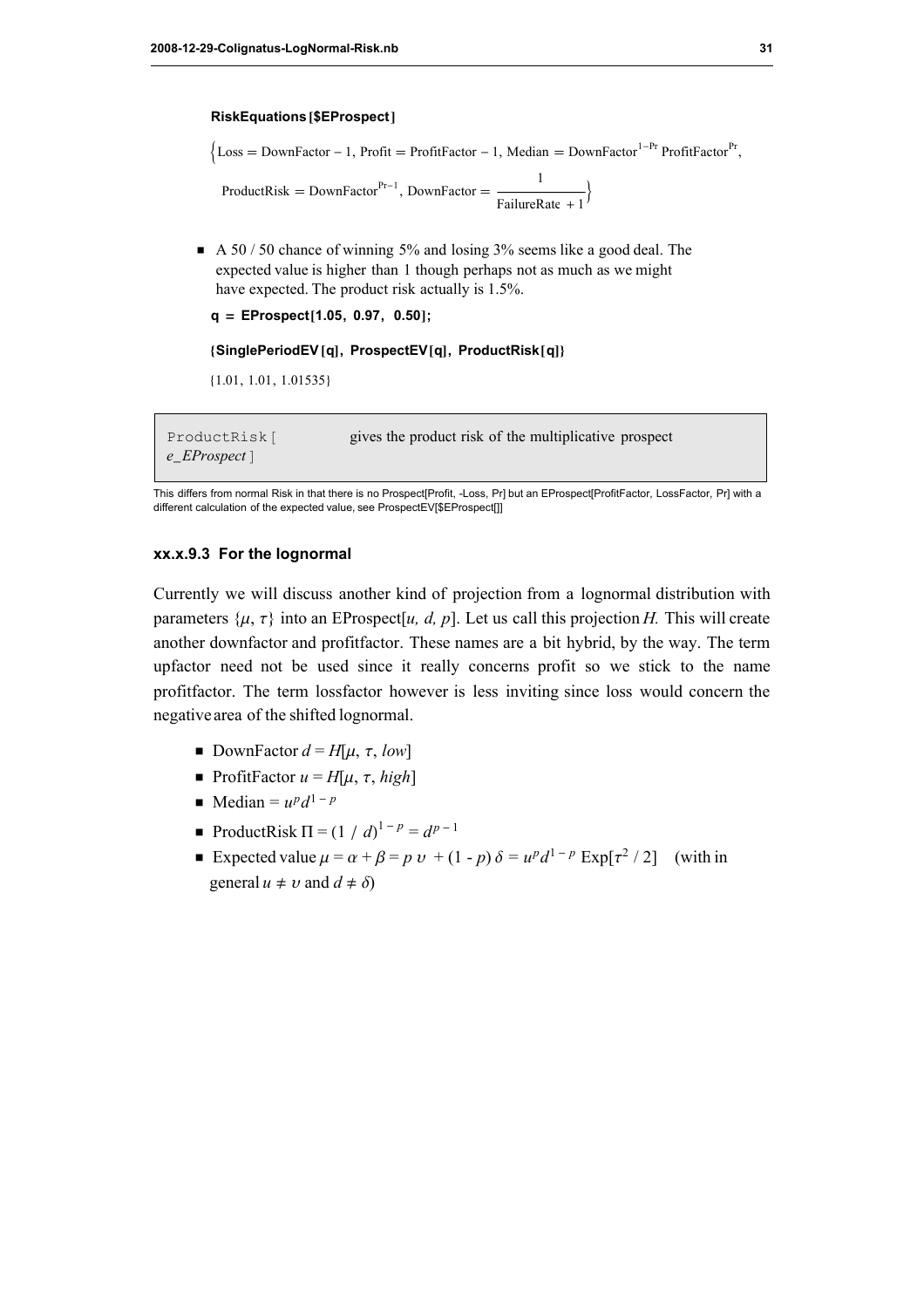$\blacksquare$  These are the summary equations for the four factors without their explicit solution. Here  $\alpha$  is the expected value from 0 to 1 and the v and  $\delta$  from above are labeled ENMT so that we have a new ProfitFactor and DownFactor.

# RiskEquations [ENMT]



# xx.x.10 LogNormal to an EProspect and vice versa, via Theta and Tau

# xx.x.10.1 Key assumption on Tau

The key assumption is that the spread of above logarithmic (non-E) Prospect provides the  $\tau$  of a lognormal distribution. When we combine this with *median* =  $e^{\theta} = u^{\rho} d^{1-\rho}$  or  $\theta = p$  $Log[u] + (1 - p) Log[d]$  then we have two equations for two unknowns, and expressed in the two parameters  $\theta$  and  $\tau$  of the lognormal distribution.

 $\blacksquare$  The logarithmic Prospect generates a Tau that depends upon (a) the geometric mean of the probabilities, times (b) the absolute difference of the logs of the factors. Since  $u > d$ , it is only the difference and we can write this as  $Log[u/d]$ .

```
qlog = ToUtility [Prospect @@ $EProspect []] /. Utility \rightarrow Log /. Pr \rightarrow p
```

```
Prospect(log(ProfitFactor), log(LossFactor), p)
```

```
Tau == (Spread[qlog]/ Simplify)Tau = \sqrt{- (p - 1)} p \left(\log(\text{LossFactor}) - \log(\text{ProfitFactor})\right)^2Tau == EProspectTau[SEProspect[]]Tau = \sqrt{(1 - Pr) Pr} \log \left( \frac{ProfitFactor}{1 - Pr} \right)LossFactor
```
PM. Again,  $Log[x] \approx x - 1$  when x itself is around 1. In that case this  $\tau$  will not differ much from the  $\sigma$  of the linear Prospect, either in x or in x - 1.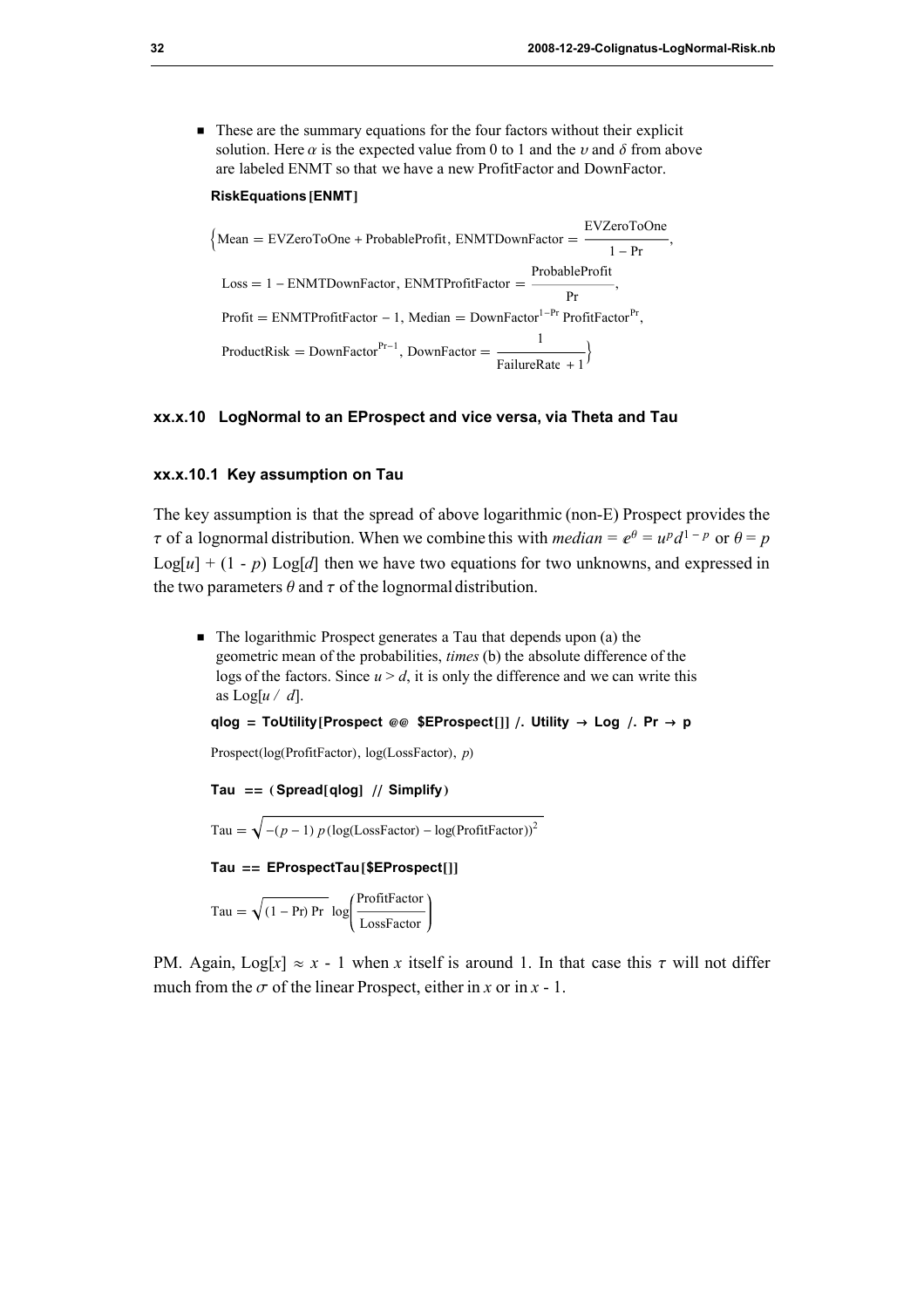PM. The estimate of the median fits what we know about the repeated game. We can include  $\mu$  that implies another estimate for  $\tau$ . But we already know that  $\theta$  and  $\tau$  will deviate from the long run state. There is little need now to extend on the range of possible estimates. We pursue the main line now which is to take the spread of the logs.

EProspectTau [  $q$ \_EProspect] gives the implied value of Tau (using the logs of the factors)

# xx.x.10.2 No freedom for probability

Subsection xx.x.8.2 already clarified that  $p = p[\theta, \tau]$ . We cannot use  $\theta$  and  $\tau$ independently from  $p$  or with some  $p$  in the estimate without checking for consistency. This statement will be repeated some times in this discussion but it is useful to do so here because in the former sections  $p$  was the independent variable.

# xx.x.10.3 From the lognormal to the EProspect

The best approach now is to assume the lognormal and project it into the prospect. Let us assume  $\theta$  and  $\tau$ , determine implied  $p = Pr[S \ge 1 | \theta, \tau]$ , assume that we have done so with one of our routines, and solve for the factors  $u$  and  $d$ :

- $\blacktriangle$  = Log[u / d] =  $\tau$  /  $\sqrt{(1-p) p}$  from  $\tau = \sqrt{(1-p) p}$  Log[u / d]
- $\bullet$   $\theta = p$  Log[u] + (1 p) Log[d] = p  $\Delta$  + Log[d]
- Log[d] =  $\theta$   $p \Delta$
- $\Box$  Log[u] =  $\Delta$  + Log[d] =  $\Delta$  + ( $\theta$   $p \Delta$ ) =  $\theta$  + (1  $p$ )  $\Delta$

Some terms can be simplified a bit:

$$
p \Delta = \tau / \sqrt{1/p - 1}
$$

$$
\bullet (1-p) \Delta = (1/p-1) p \Delta = (1/p-1) . \tau / \sqrt{1/p-1} = \tau \sqrt{1/p-1}
$$

Hence:

$$
d = \operatorname{Exp}[\theta - \tau / \sqrt{1/p - 1}] = e^{\theta} \operatorname{Exp}[-\tau / \sqrt{1/p - 1}]
$$
  

$$
u = \operatorname{Exp}[\theta + \tau \sqrt{1/p - 1}] = e^{\theta} \operatorname{Exp}[\tau \sqrt{1/p - 1}]
$$

It appears that the median provides a common scalling factor in u and d. Also  $d \neq 1/u$ except for special cases, see the Luenberger (1998) assumption. The following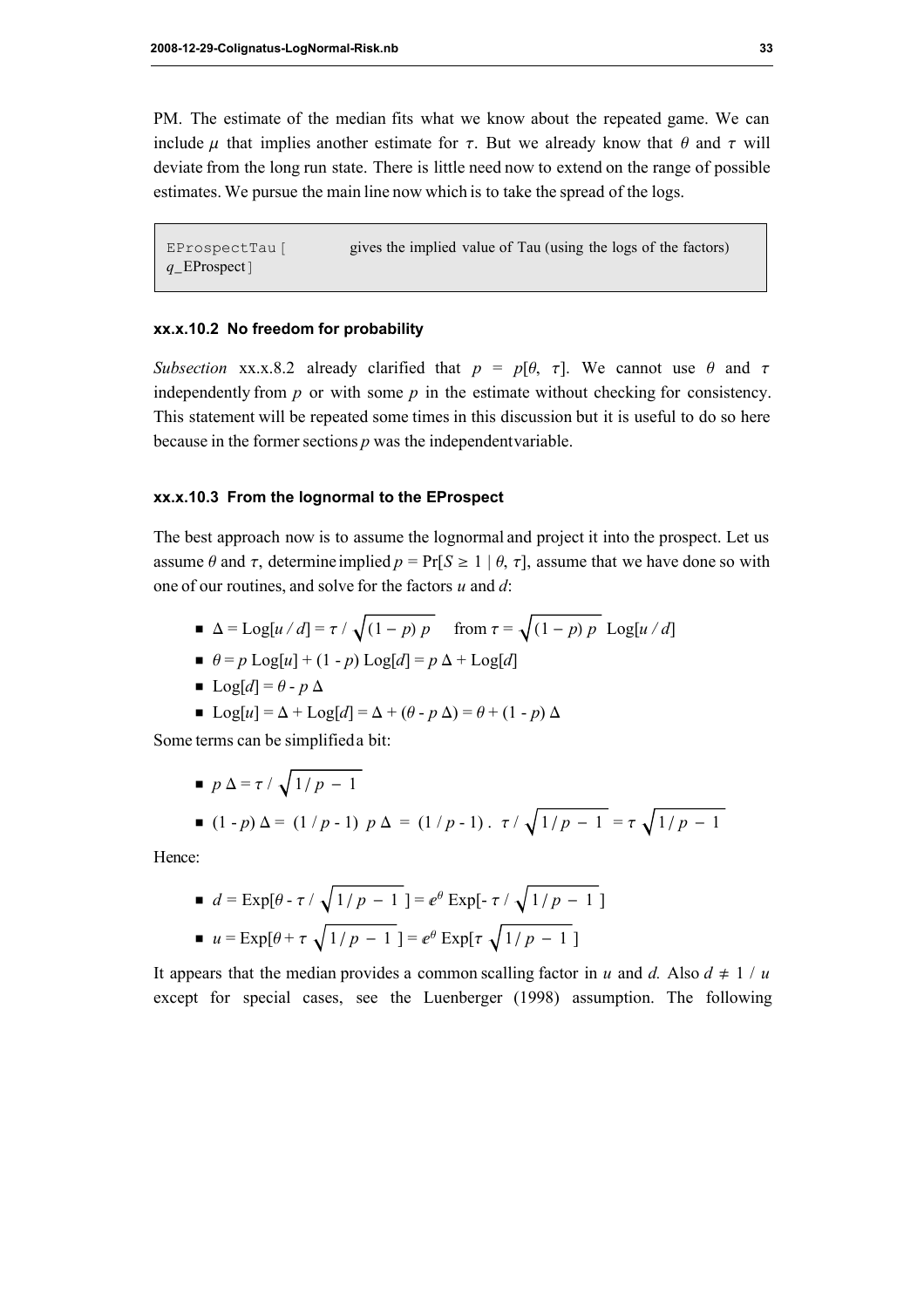applications use a formal  $p$  for presentation only. It must be understood that this  $p$  is actually a function of the other parameters too so that it does not represent an independent choice.

 $\blacksquare$  A projection from the lognormal into an EProspect. NB. p is not independent.

```
q = LogNormalToEProspect \theta, \tau, p]
```


Using  $\{u, \tau\}$  makes the proportionality a bit more explicit, though  $\tau$  remains in the exponent. NB.  $p$  is not independent.

```
q = ToLogEProspect[\mu, \tau, p]
```

$$
\text{EProspect}\left(e^{\sqrt{\frac{1}{p}-1} \tau - \frac{\tau^2}{2}} \mu, e^{-\frac{\tau^2}{2} - \frac{\tau}{\sqrt{\frac{1}{p}-1}}}} \mu, p\right)
$$

 $\blacksquare$  This is a numerical projection.

```
qOK = ToLogEProspect[1.12, 0.3]
```
EProspect(1.37488, 0.747058, 0.590084)

```
ToLogEProspect [
\mu, \tau]
                             gives q = \text{EProspect}[u, d, p] that fits ToENMT[Mean | Log, q]
```
Not to be confused with ENMTToProspect[ $\mu$ ,  $\tau$ ] or ToBaselineEProspect[ $\mu$ ,  $\tau$ ]. ToLogEProspect[ $\mu$ ,  $\tau$ , p] does not use p = ENMTProfitPr[ $\mu$ ,  $\tau$ ] and can be used for display. Be careful in using numerical values here because the prospect may not satisfy the lognormal distribution. See LogNormalQ. Another version is LogNormalToEProspect[ $\theta$ ,  $\tau$ ] that assumes that the transformation is to a "Log" EProspect.

 $\blacksquare$  The produces a series of criteria based upon only two parameters  $\mu$  and  $\tau$ . When  $\mu = 1$  then  $\alpha = p$  so that expected downness is the same as the probability of profit, so that  $\rho = 1 - 2 p$ .

```
res = EMMTImpliedFactors [1, 0.3]
```
{Mean  $\rightarrow$  1, Tau  $\rightarrow$  0.3, Theta  $\rightarrow$  -0.045, Median  $\rightarrow$  0.955997, Spread  $\rightarrow$  0.306878,  $Pr \rightarrow 0.440382$ , Profit  $\rightarrow 0.270754$ , ProbableProfit  $\rightarrow 0.559618$ , Loss  $\rightarrow 0.213066$ , Risk  $\rightarrow$  0.119235, ENMTProfitFactor  $\rightarrow$  1.27075, ProfitFactor  $\rightarrow$  1.34069, ENMTDownFactor  $\rightarrow$  0.786934, DownFactor  $\rightarrow$  0.73262, Dif  $\rightarrow$  0.608068, Ratio  $\rightarrow$  1.82999, ProductRisk  $\rightarrow$  1.19019, FailureRate  $\rightarrow$  0.364964}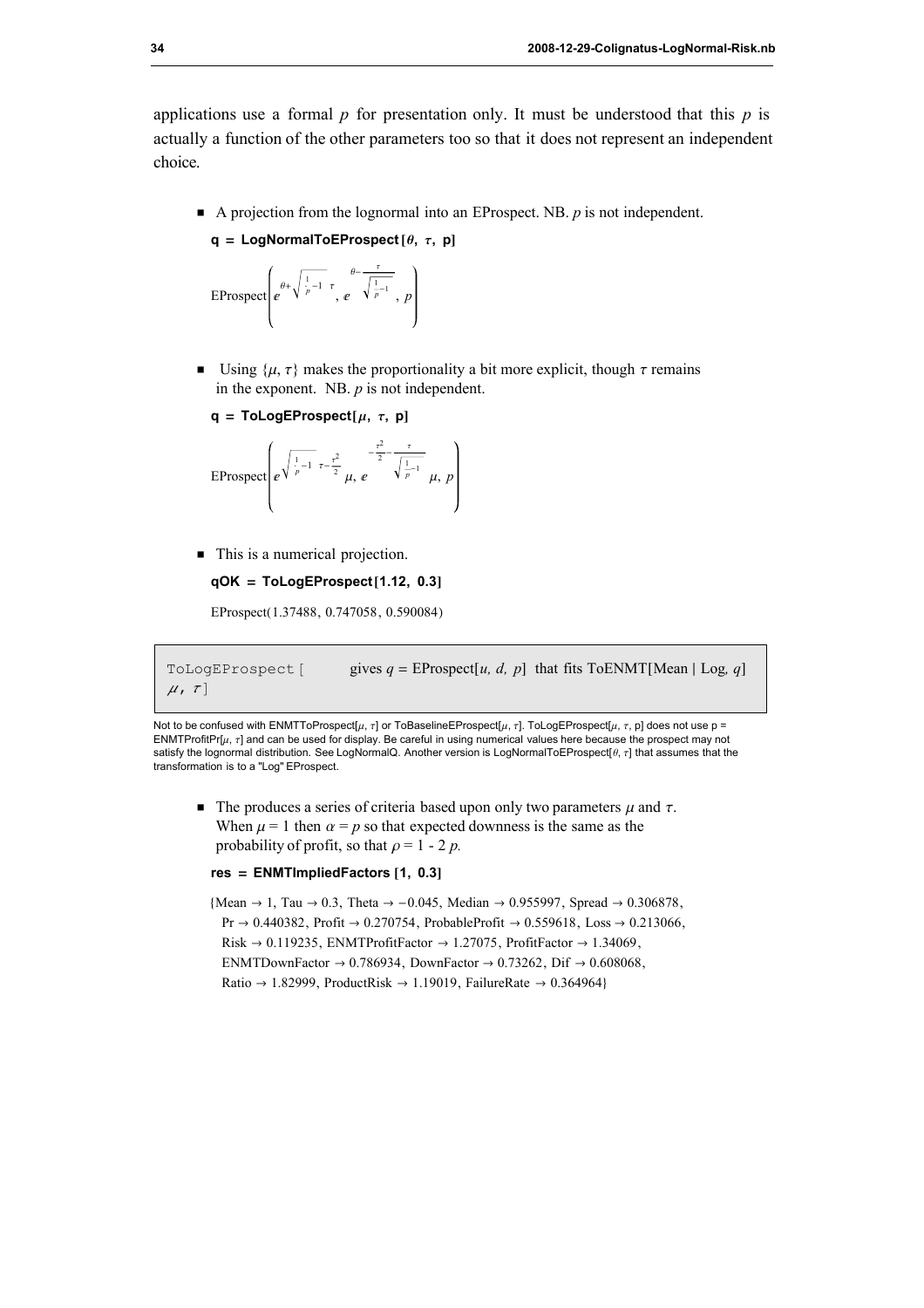This selects key criteria and can be compared to the ERisket with the Baseline method.

ToERisket[1, 0.3, Method  $\rightarrow$  Log]

ERisket(Log, 1, 0.3, 1.19019, 0.559618, 1.34069, 0.73262)

ENMTImpliedFactors  $\lceil \mu, \tau \rceil$ 

solves the DownFactor and ProfitFactor using ToLogEProspect and generates additional statistics

Dif =  $u - d$  and Ratio =  $u/d$ 

# xx.x.10.4 Conversely, from an EProspect to a lognormal distribution

For the converse, it is straightforward to calculate  $\theta = p$  Log[u] + (1 - p) Log[d] and  $\tau =$  $\sqrt{(1-p) p}$  Log[u / d] while using the p that is available in the prospect. There will be an implied  $p[\theta, \tau]$  though. We include a test on the implied p and let the routine generate a warning message when the prospect  $p$  differs from the implied  $p$ .

 $\blacksquare$  This returns to the lognormal parameters. By default the result is into Hold so that we can check on  $\mu$  and  $\tau$ . When we release the Hold then we get the  $\theta$ and  $\tau$  parameters. Of course, the prospect generated in the former subsection gives no error message since the p already has been calculated on the parameters.

# ToENMT[Log, qOK]

Hold[ExpNormalMuTau][1.12, 0.3]

## ReleaseHold<sup>[%]</sup>

LogNormalDistribution  $[0.0683287, 0.3]$ 

This establishes the "Log" translation ExpNormalMuTau  $\rightarrow$  EProspect  $\rightarrow$ ExpNormalMuTau. The reason why this works is that the prospect has been created to satisfy a condition on the  $u$  and  $d$  and  $p$  terms. This does not mean that *any* EProspect will fit the lognormal distribution perfectly. The lognormal distribution is essentially a twoparameter distribution.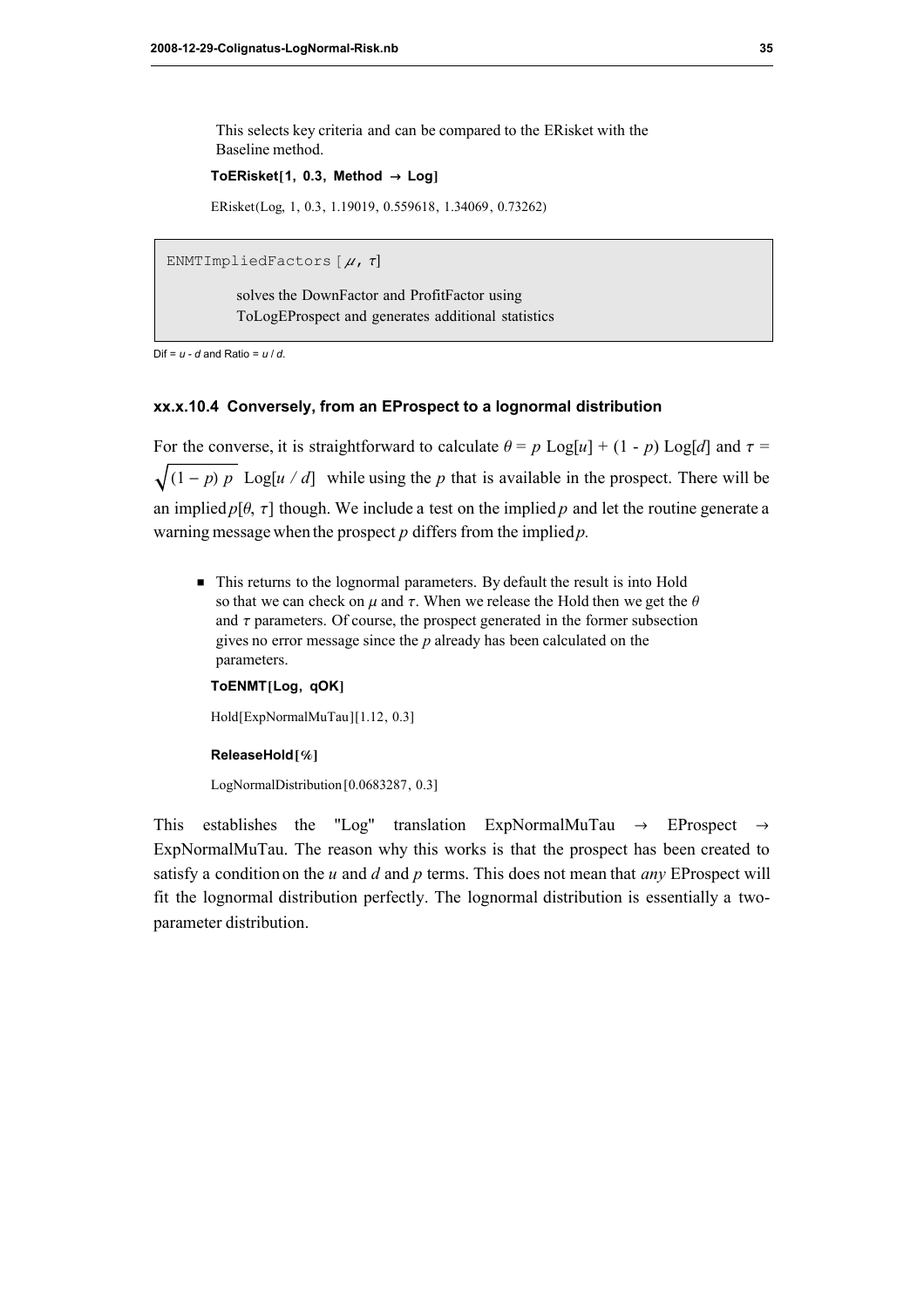• The following example shows that not every prospect generates a lognormal distribution such that the prospect p equals  $Pr[S \ge 1 | \theta, \tau]$ .

 $q =$  EProspect $[1.05, .97, .50]$ ;

## ToENMT[Log, q]

LogNormalQ ::neq :

EProspect Pr 0.5 not equal to Pr 0.591462 implied by Theta and Tau

Hold[ExpNormalMuTau][1.01, 0.0396247]

■ The formal \$EProspect gives us the condition that Pr has to satisfy. Let us use Ratio =  $u/d$ .

```
cond = LogNormalQ [Log, $EProspect [] /. ProfitFactor \rightarrow Ratio LossFactor];
```

```
cond2 = FullSimplify [cond, Assumptions \rightarrow
```
 $\{Pr > 0, Pr < 1, LossFactor > 0, ProfitFactor > LossFactor\}$ 

$$
2\Pr = \text{erfc}\left(-\frac{\log(\text{LossFactor}) + \Pr\log(\text{Ratio})}{\sqrt{2}\sqrt{-(\Pr - 1)\Pr}}\right)
$$

# xx.x.10.5 Conclusions

These conclusions are mainly for the context of the repeated game:

- Conclusion 1: For every lognormal distribution there is a  $\{ \theta, \tau \}$  projection into a multiplicative EProspect[u, d, p] where  $p = Pr[S \ge 1]$ . This has an unambiguous interpretation for the single period but for repeated games we must allow that the path traverses below 1 while only ending at or above 1.
- Conclusion 2: For every multiplicative EProspect[u, d, p] there is a  $\theta$  and a  $\tau$  so that we can construct a lognormal distribution. But the implied  $\hat{p} = Pr[S \ge 1 | \mu,$  $\tau$ ] may not fit the p of the prospect.
- Conclusion 3: This has an unambiguous interpretation for the single period: it contradicts the idea that any prospect would end up into a lognormal distribution. With an arbitrary wheel of fortune we *apparently* (unless other evidence comes in) cannot use the one period parameters to model the long run behaviour, unless the parameters already fit a lognormal distribution.
- $\blacksquare$  Conclusion 4: For repeated games we would have to *choose*: (a) The limit distribution might be another than the lognormal though there can be a good approximation. (b) Or, the  $p$  in the one period prospect only gives the period-to-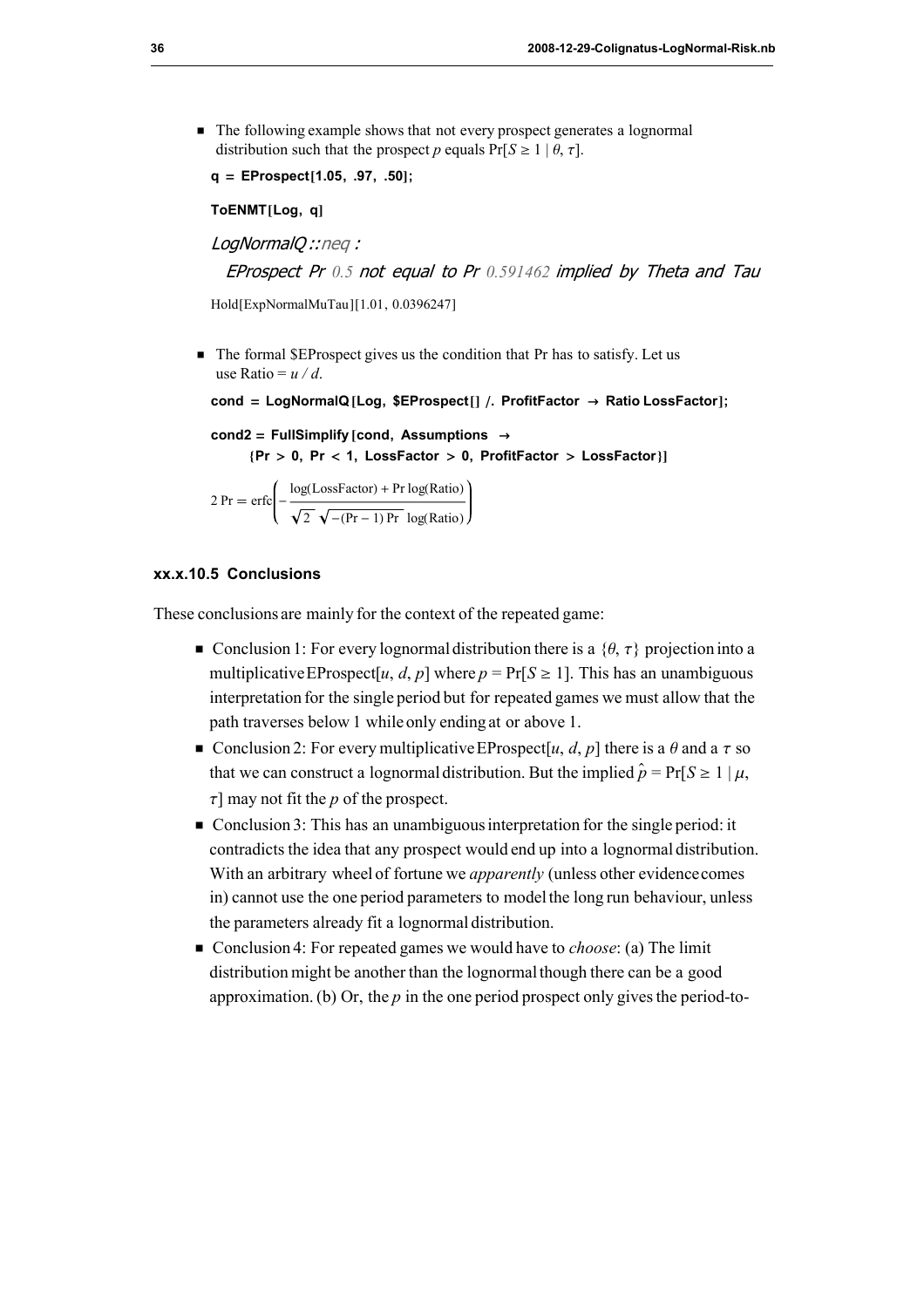period probability but does not give the long run interpretation. The implied  $p$  is the true long run probability. (The message by LogNormalQ is only a warning and not an error.)

# xx.x.11 Comparison of Prospect and EProspect for the lognormal

# xx.x.11.1 A systematic error on the main variable

Above conclusions run counter to the situation when the prospect is used as a summary of the long run situation. Indeed, above approach generates a systematic difference on the mean. Thus  $\mu$ [1] differs from  $\mu$  = E[S].

 $\blacksquare$  The error is expressed in logs to highlight negative rates of growth. The log[Exp[...]] term is not simplified to keep the terms together.

ENMTErrorOnMu [EProspect[u, d, p]]

```
\log(d(1-p) + p u) - \log(e^{\frac{1}{2}(1-p)p \log^2(\frac{u}{d}) + (1-p) \log(d) + p \log(u)})Å
```
• For small parameter values it does not matter much but for larger values it does.

```
ENMTErrorOnMu [EProspect[1.05, .97, .5]]
```
 $-2.05353 \times 10^{-7}$ 

ENMTErrorOnMu [EProspect[1.50, .50, .7]]

-0.0202895

 $\blacksquare$  This is what happens to the one period expectation  $\mu = p u + (1 - p) d$  when we use the parameters of an established lognormal distribution.

```
subst = Thread[{u, d, p} \rightarrow List @@ qOK]
{u \rightarrow 1.37488, d \rightarrow 0.747058, p \rightarrow 0.590084}\{u[1] == Du + (1 - p)d, E[S] == \text{Proof}EV[EProspect[u, d, p]]\}, subst
\{\mu(1) = 1.11753, e[S] = 1.12\}
```
The reasoning is that the lognormal distribution is only a two-parameter family so that adding  $\mu = p u + (1 - p) d$  to the equations causes overdetermination. Still, we would like to use a prospect to represent a long run average situation - and it remains a key notion that the unit period is an arbitrary concept.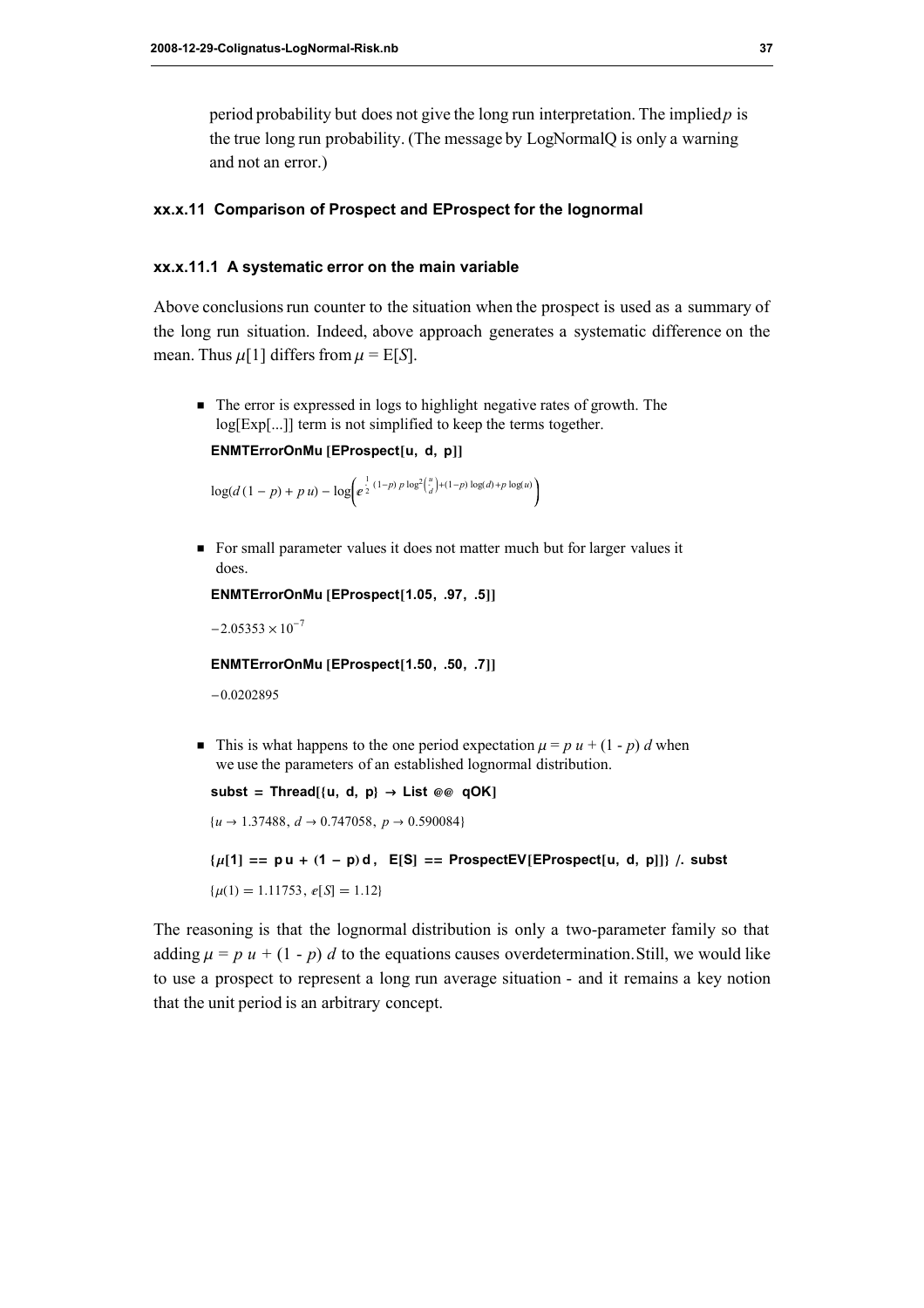# xx.x.11.2 Using a degree of freedom

There is a degree of freedom on u and d. Seen from  $\{\mu, p\}$  their  $\{\theta^*, \tau^*\}$  follow from the formulas of the lognormal distribution. Thus the  $u$  and  $d$  are not used to the full. There is a line  $\mu = p u + (1 - p) d$  where every  $0 \le d \le 1$  generates another u. There can even be a specific value of  $d^*$  that generates the  $\{\theta^*, \tau^*\}$  that satisfy the standard formulas. Thus, take  $\{\theta^*, \tau^*\}$  as given from  $\{\mu, p\}$  and solve for  $\{u^*, d^*\}.$ 

- $\bullet$   $\theta^* = p \text{Log}[u^*] + (1-p) \text{Log}[d^*]$
- $\bullet \tau^* = \sqrt{(1-p) p} \text{Log}[u^* / d^*]$
- $\blacksquare$  The purplish dot gives the  $\{\theta, \tau\}$  outcomes from the standard formulas for the rates. The blue dot gives the  $\{\theta^*, \tau^*\}$  outcomes from using  $\{\mu, p\}$ . The dots are on the line  $\mu = p u + (1 - p) d$  (in another dimension).

 $q =$  EProspect[1.05, .97, .50];





The following is a bit convoluted. We collect the  $\mu$  and p from the prospect, calculate the  $\tau$  and create a prospect using the Log method. This translates the original prospect q into another prospect  $q^*$  with the same  $\{\mu, p\}$  but with  $\{u^*, d^*\}$  such that use of the rate formulas generate  $\{\theta^*, \tau^*\}$  that fit the same original  $\{\mu, p\}$ .

- We do this in two slightly different ways with a digit of difference.
	- $q =$  EProspect[1.05, 0.97, 0.50];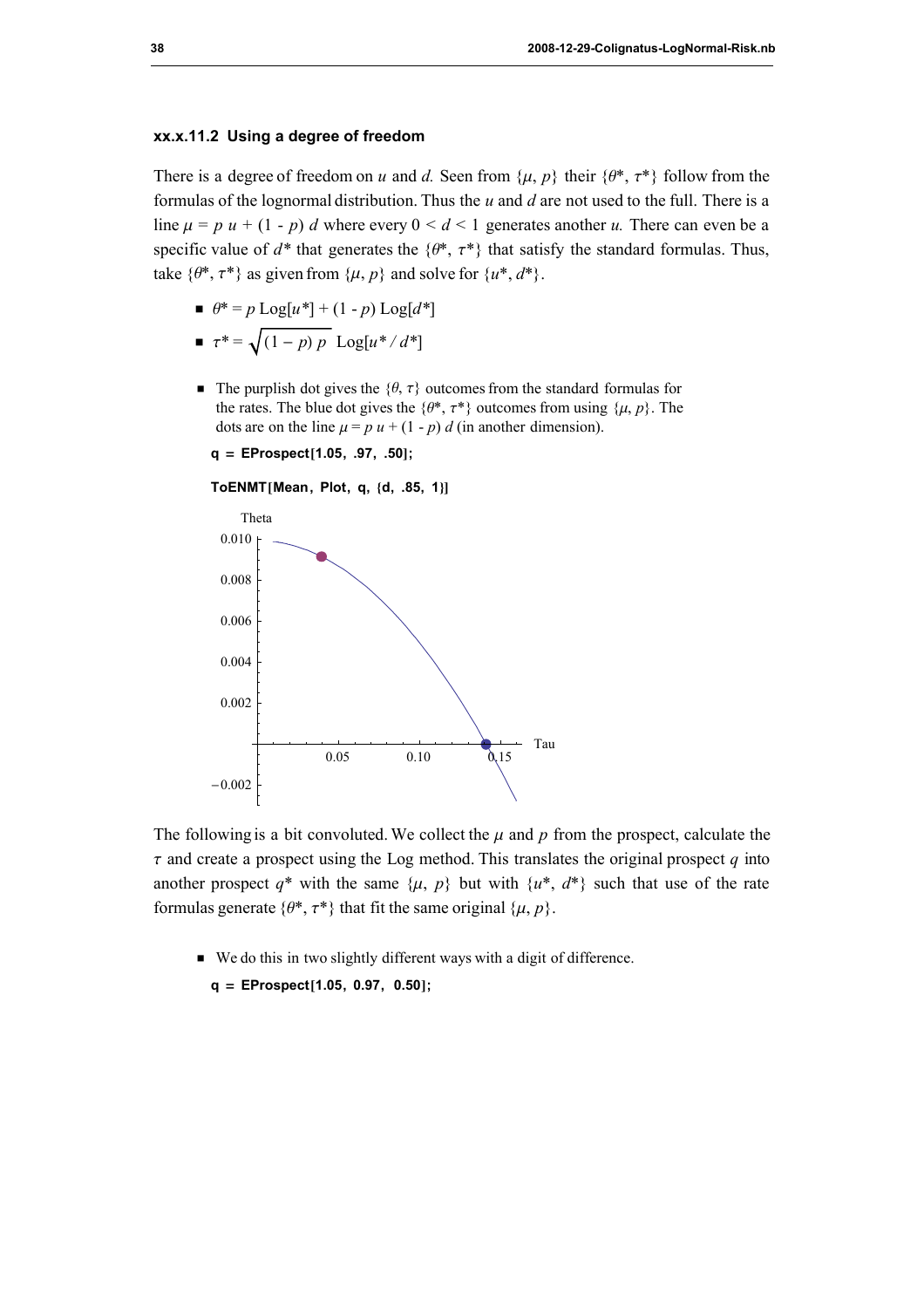mu = SinglePeriodEV $[q]$ ; prob = q $[3]$ ]; ToLogEProspect [mu, ENMTTau [mu, prob]] EProspect(1.1515, 0.868429, 0.5) qstar = ToENMT [Mean, Fit, q] EProspect $(1.15157, 0.868429, 0.5)$ SinglePeriodEV $[q] ==$  SinglePeriodEV $[q$ star] True

The issue can be seen as a matter of construction. When we have a longer run outcome with  $\{u, p\}$  and we want to summarize the result and communicate what it means then we can create two factors u and d such that EProspect [u, d, p] generates the same  $\mu$ . And we can do it in such a way that the rate formulas on the prospect generate the same  $\{\theta, \tau\}$ , which some may regard as a requirement for consistency. Also, if the original outcome  $\{\mu, \sigma\}$ p} has been generated by a true lognormal process then the  $\{\theta, \tau\}$  are the parameters of that process and then the created EProspect perfectly reflects the process.

## xx.x.11.3 Conclusions

- Conclusion 1: Contrary to earlier suggestions, any multiplicative prospect can be turned into a lognormal distribution such that  $\mu = E[S] = p u + (1 - p) d = \mu[1]$ , and, except for some degenerate cases, in such a way that  $p = Pr[S \ge 1 | \mu, \tau]$ . Binary prospects thus can be used to represent long term choice situations and the one period expected value (with arbitrary period) need not differ from the long run expectation.
- Conclusion 2: The  $\theta$  and  $\tau$  in the standard assumption are not relevant for this other representation. There are values of  $\theta^*$  and  $\tau^*$  that, via the same lognormal process, generate the  $\mu$  and  $p$  at the end of the period. Degenerate cases derive not from this other approach but from properties of the lognormal distribution.
- Conclusion 3: The  $\theta$  and  $\tau$  in the standard formulas can still be relevant for their own context. For parameters  $\{u, p\}$  we can find a  $\{u^*, d^*\}$  such that  $\{\theta^*, \tau^*\}$ satisfy those standard formulas. When  $\{u, d\}$  are already given in the prospect then there is the choice between using standard  $\{ \theta, \tau \}$  or alternative  $\{ \mu, p \}$ . The choice depends upon the reasons for our exercise. Supporters of the standard approach might be able to live with the idea that the prospect represents the long run outcome and not the single period in the lattice - for which  $\{u^*, d^*\}\$  would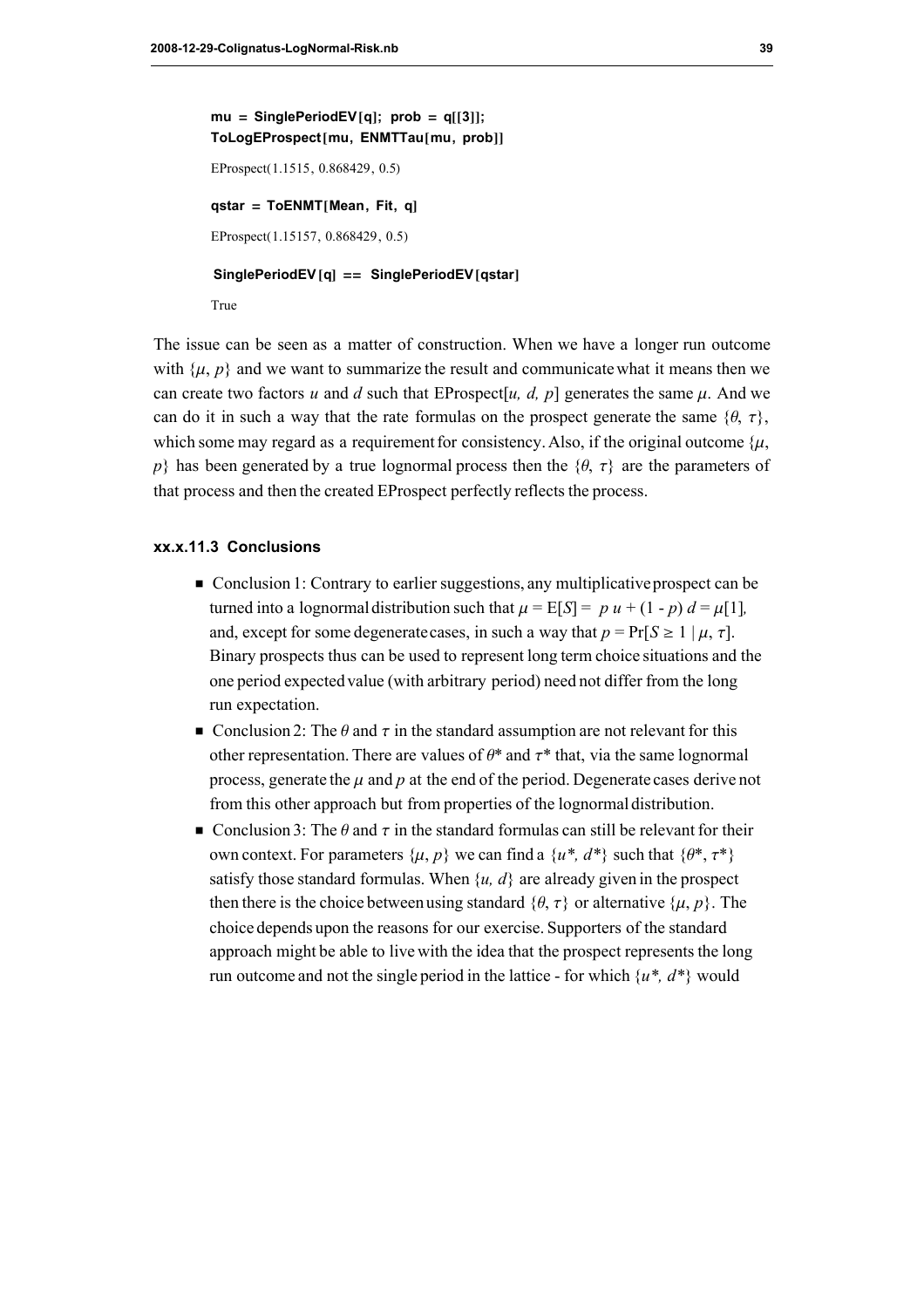apply. Simulations with binomial lattices may highlight the differences but we will require criteria to evaluate such results.

# xx.x.12 Some considerations for more alternatives on the repeated game

First we used  $\{\theta, \tau\}$  in the prospect, the alternative was to use  $\{\mu, p\}$ , and naturally there are more possibilities and mixtures. In general the situation is EProspect  $\alpha$  u,  $\beta$  d,  $\gamma$  p] ~ ENMT[ $\delta \mu$ ,  $\epsilon \tau$ ] with sidecondition  $\eta$  ( $\mu = p$  u + (1 - p) d) and for an estimate we must determine where the error should go. Any choice comes with its properties.

- $\blacksquare$  The choice of  $\{ \theta, \tau \}$  is rather strict and excludes many prospects from the lognormal world unless we allow that the single period  $p$  is not the implied  $p$ .
- $\blacksquare$  The choice of  $\{u, p\}$  gives much more freedom but of course at the price of dropping the assumptions on  $\theta$  and  $\tau$ .
- $\blacksquare$  The choice for  $\{\tau, p\}$  for example would imply that the ratio of the factors remains the same.
- $\blacksquare$  It was a consideration to keep p the same because of the odds implied by the prospect but of course there can be other considerations. Our interpretation of  $p$ has been strict and we can imagine a bit more leeway.
- $\blacksquare$  For the one period we might choose EProspect[ $\alpha$  u, d, p] with a risk-averse idea that the down side should remain the same.
- $\blacksquare$  Alternatively  $\beta = 1/\alpha$  for a two-sided effect. For a multiperiod setting we might use a binomial lattice to set some floor on the  $Pr[S \ge min]$  and only accept those paths that remain in this range.
- $\blacksquare$  In general we will need criteria and the notion of risk might help here.

# xx.x.13 Appendix: Dependence on time

The binomial lattice or diffusion process is essentially dependent upon time. In the discrete approximation in Luenberger (1998:315) he systematically includes a time variable. This was mysterious at first since the choice of the period can be reduced to the choice of 1. But for a diffusion process the rate of return indeed is only valid *per unit of time*. If our single period prospect is supposed to provide a summary of a true diffusion process then it only applies for a specific period length, i.e. a period that fits with the data entered. For a shorter horizon the diffusion requires a higher  $\mu$  and for a longer period it must do with a lower value.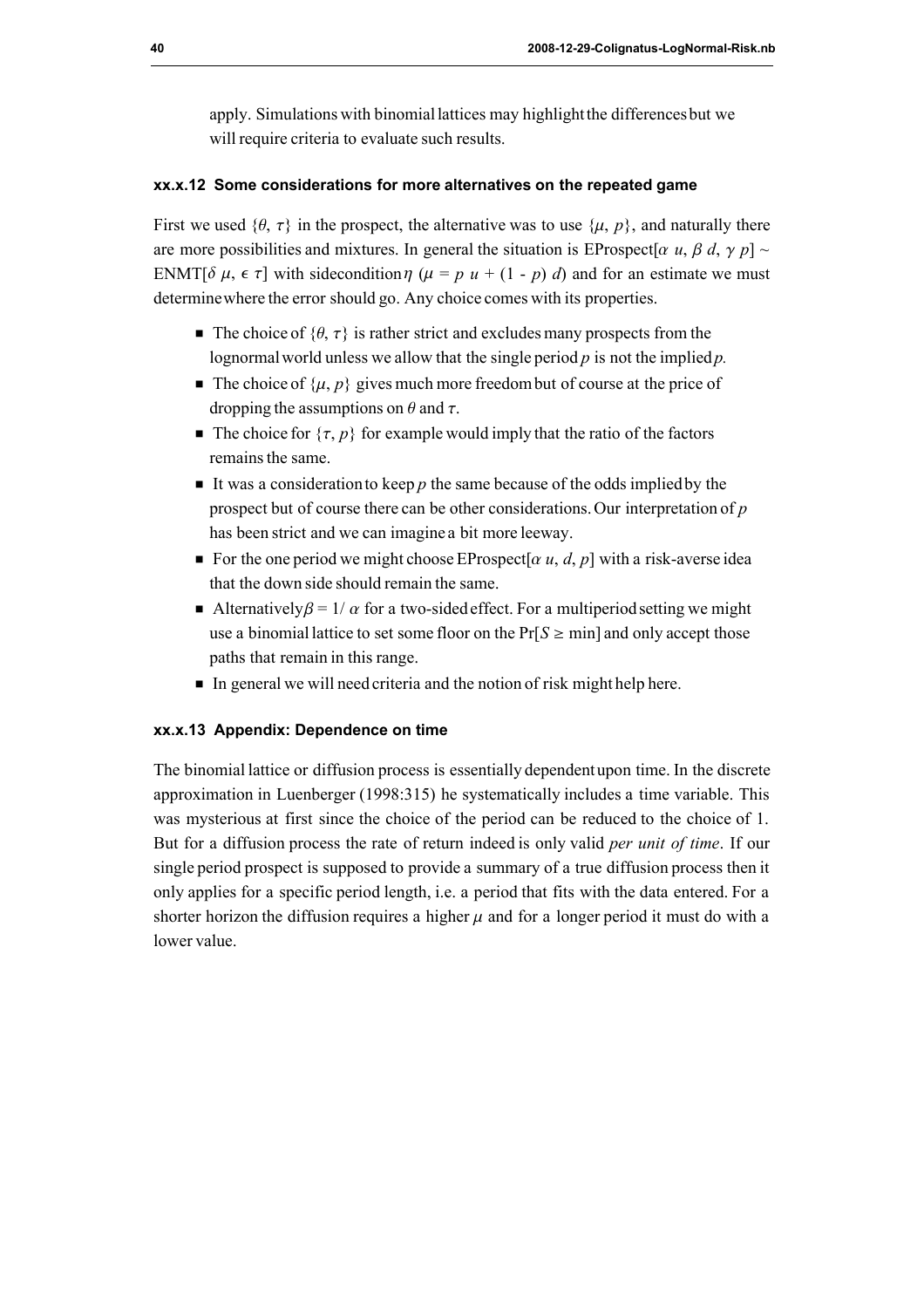$\blacksquare$  The formulas are rather huge but still printable.

$$
qtime[t] = \text{ToLogEProspect} \Big[ 1.12^{\text{ A}}t, .3\sqrt{t} \Big] \quad /. \text{ LogRule } // \text{ Simplify}
$$

EProspect e  $0.0683287$  t+0.3  $\frac{2}{\sqrt{2}}$  $\frac{2}{\text{erfc} \left(-0.161052 \sqrt{t}\right)}$  -1  $\sqrt{t}$ , ‰ 0.0683287 t -  $\frac{0.3 \sqrt{t}}{t}$ 2  $\frac{1}{\text{erfc} \left(-0.161052 \sqrt{t}\right)}$  – 1  $, \cdot$ 1  $\frac{1}{2}$  erfc $\left(-0.161052 \sqrt{t}\right)$ 

$$
ev[t_]
$$
 = **ProspectEV**[qtime[t]] // **PowerExpand** // Simplify

$$
e^{\frac{t\left(0.113329 \text{ erfc}\left(-0.161052 \sqrt{t}\right) - 0.226657\right)}{\text{erfc}\left(-0.161052 \sqrt{t}\right) - 2.26657}}
$$

subst = Thread[{u, d, p}  $\rightarrow$  List @@ qtime[t]];

 $\blacksquare$  Let us apply these relations to the single period expectation.

$$
evsingle[t_] = pu + (1 - p)d
$$
 / . 
$$
subset[Y] \quad PowerExpand \quad // \quad Simplify
$$

$$
\frac{1}{2}e^{-\frac{0.3\sqrt{t}}{\text{erfc}\left(-0.161052\sqrt{t}\right)^{-1}}}\left[\left(-1+e^{\frac{0.6\sqrt{t}}{\text{erfc}\left(-0.161052\sqrt{t}\right)}-\text{erfc}\left(-0.161052\sqrt{t}\right)}\right]\text{erfc}\left(-0.161052\sqrt{t}\right)+2\right]
$$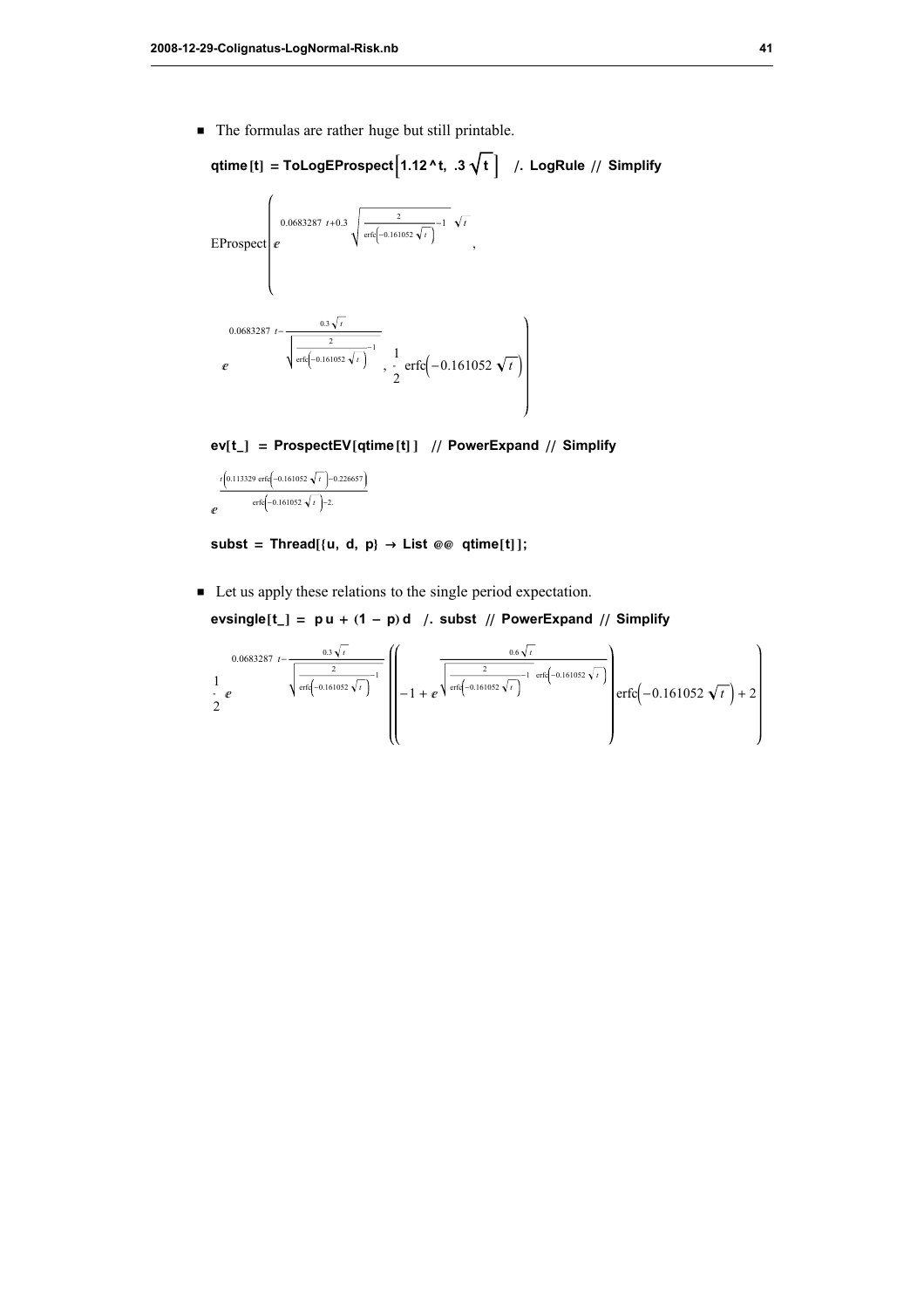

 $\blacksquare$  The lines cross and there is clearly a point of intersection.

 $\blacksquare$  This is the length of the period that we would have to take into account. Well, FindRoot seems to have a problem but FindMinimum finds a value slightly different from zero if we adapt the AccuracyGoal.

```
FindRoot[ev[t] == evsingle[t], \{t, -1, 1.5\}] // Chop
```

```
\{t \rightarrow -8.70313 \times 10^{-8} - 9.74447 \times 10^{-8} \}
```

```
FindMinimum [(ev[t] - evsingle[t])^2,\{t, .4, -3, 3\}, AccuracyGoal \rightarrow 7] // Chop
```
 $\{0, \{t \to 3.64223 \times 10^{-7}\}\}\$ 

To a certain extent this discussion is not too convincing. The plot clarifies that there are competing measures  $\mu[1]$  and E[S] indeed that collapse to the same value, in fact our original capital 1, when the length of the period gets close to 0. But it is not convincing when we are concerned with some period average and when we like to put for example an annual average into the EProspect for further analysis.

We actually can find an explicit expression for the period length when we assume  $\mu$ ,  $\tau$  and  $p$  given.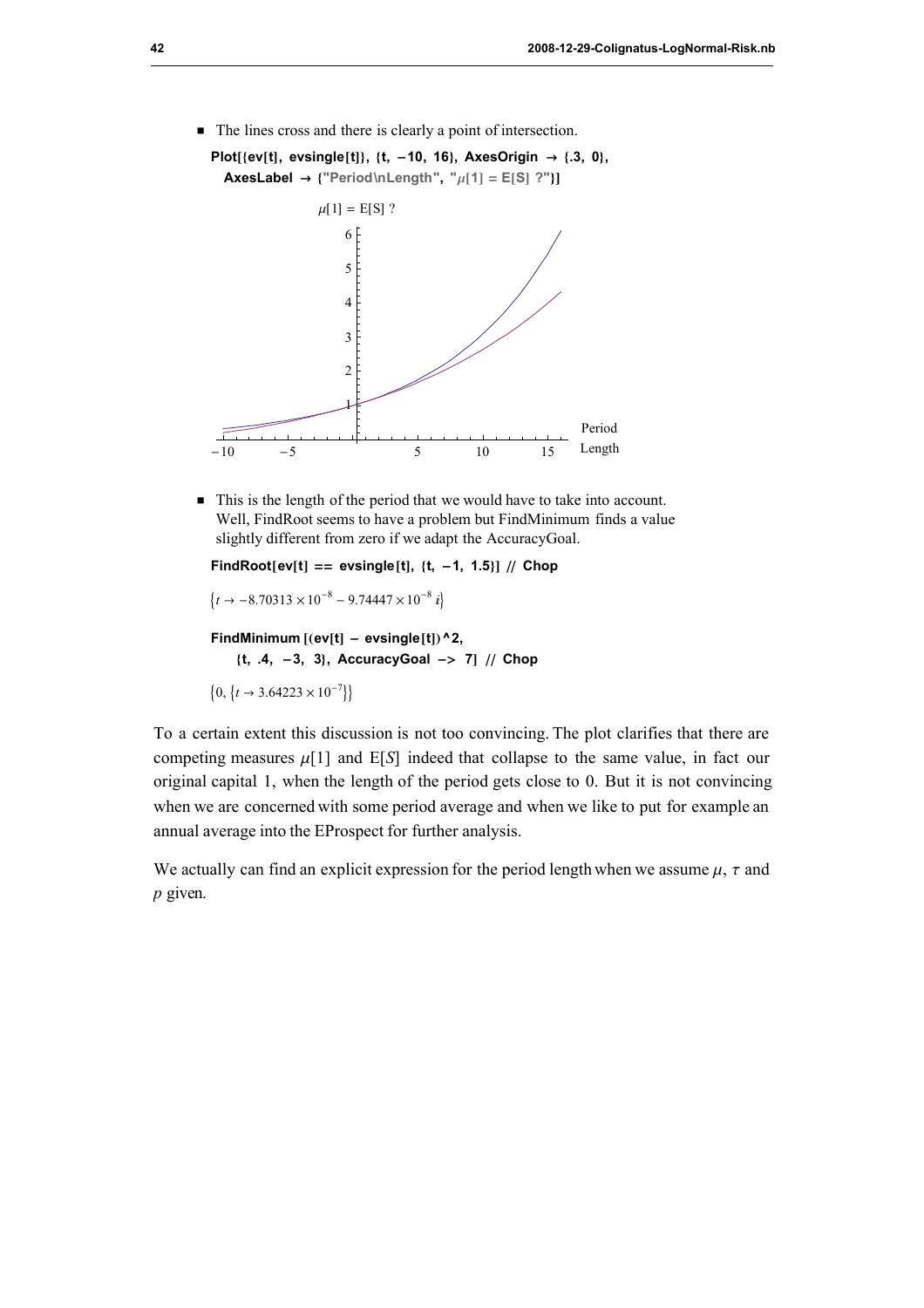• When  $\mu$ ,  $\tau$  and  $p$  are given from the EProspect then we can solve t from the inverse CDF. There is a routine that contains that result. NB. With a note of caution because Mathematica warns that inverse functions have been used so that the solution need not be complete.

```
eqn[t] = p == ENMTProfitPr \left[\mu^{\Lambda}t, \tau \sqrt{t}\right] /. LogRule // Simplify
 2 p = \text{erfc}\left(\frac{\sqrt{t} \left(\tau^2 - 2 \log(\mu)\right)}{\tau}\right)2 \sqrt{2} \taut == ENMTTime [\mu, \tau, p]t = \frac{2 \tau^2 \operatorname{erfc}^{-1}(2 p)^2}{2 \tau^2}\left(\log(\mu) - \frac{\tau^2}{2}\right)\left(\frac{r^2}{2}\right)^2
```
 $\blacksquare$  This works fine when the basic parameters already fit a lognormal distribution.

```
t == ENMTTime [1.12, 0.3, 0.590084]
```

```
t = 0.999989
```

```
t == ENMTTime [1.12 \times 2, 0.3 \sqrt{2}, 0.590084]
```
 $t = 0.499995$ 

 $\blacksquare$  But it is very sensitive to the parameter values. Changing 0.59 into 0.53 gives a 10% length of the period and 0.50 already gives zero.

```
t == ENMTTime [1.12, 0.3, 0.53]
```
 $t = 0.109214$ 

 $\blacksquare$  Conclusion 1: For every lognormal distribution there is a projection into a multiplicative EProspect[u, d, p] where  $p = Pr[S \ge 1]$  and an associated length of the period such that  $\mu = E[S] = \mu[1] = p u + (1 - p) d$ . Unfortunately, for many EProspects the length of the period will be close to zero because of the sensitivity of the relations involved. Adjusting for the time period is not the solution to our main problem.

```
ENMTTime \lceil \mu, \tau, p \rceil gives the implied t such that p ==ENMTProfitPr\lbrack \mu^{\wedge}t, \tau Sqrt\lbrack t \rbrack
```
PM. There is the possibility that the EProspect presents a period average. The figures are